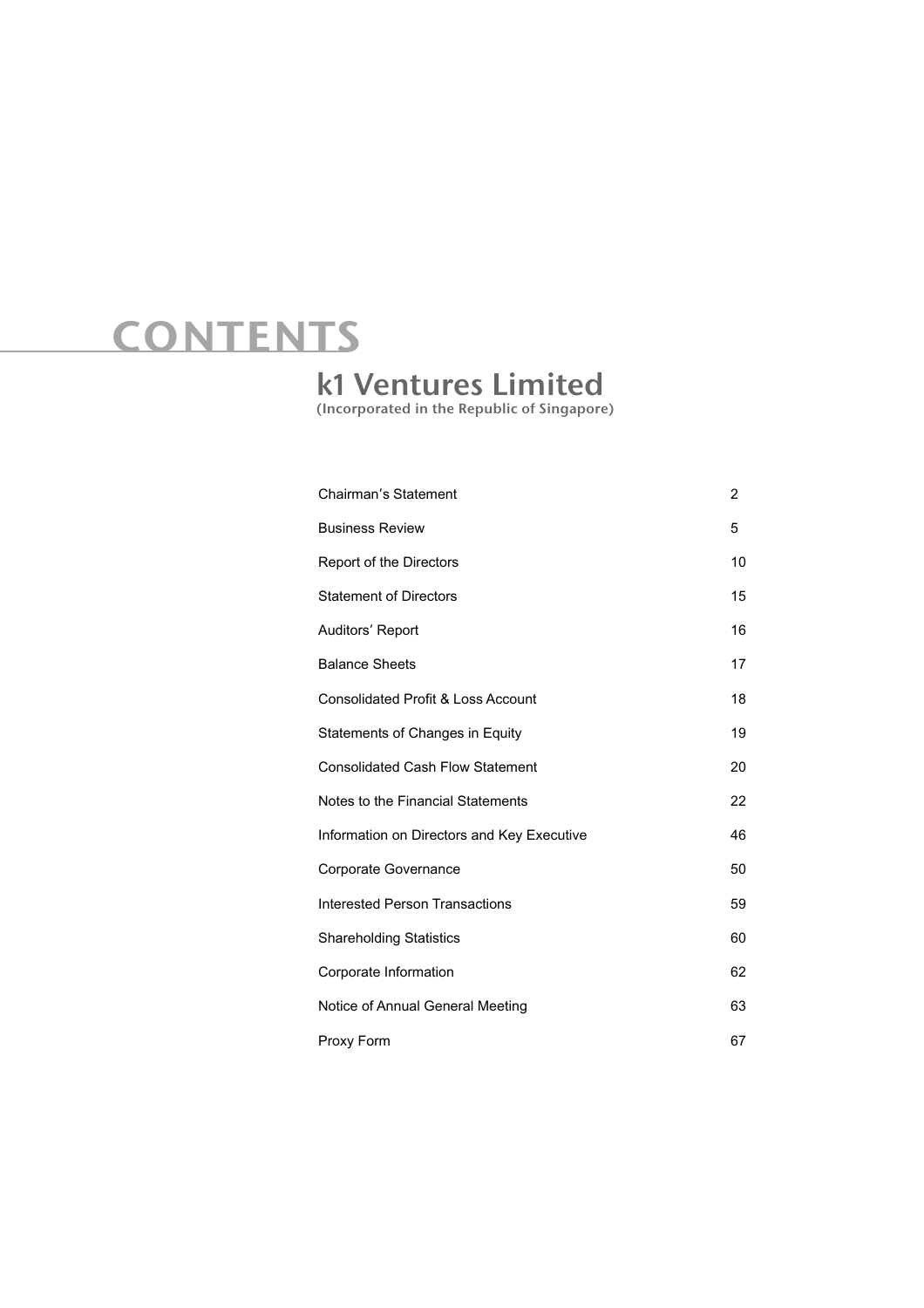# Statement chairman's

This past fiscal year contained many positive accomplishments, which included a 74% increase in profit attributable to shareholders over the prior year and the completion of k1 Ventures Limited ("k1")'s transition into a diversified investment company. We have successfully transitioned k1 from a company that was primarily focused on venture capital technology to a company with a diversified portfolio of investments. We will endeavour to look for new investment opportunities to expand our existing platforms as well as look for investments in new markets.

This past fiscal year was a rewarding year for our shareholders, and although we will not attempt to project the future price of our stock, k1 has performed well against all major indexes. In this respect, k1's stock price reflected a yearly increase of 38.46% as compared to the increases for the following indexes: Dow Jones Industrial Average, 16.13%, S&P 500 Index, 17.06% and the Straits Times Index, 26.90%. In fact, since we have assumed management responsibility over k1, our stock price has increased 54.2% as compared to the Dow Jones Industrial Average of 8.6%, S&P 500 Index of 8.9% and the Straits Times Index of 14.79%.

On hindsight, management was correct not to deploy capital immediately after 11 September 2001 and to allow time for valuations and markets to stabilise. Over the past two years, we have focused on valuations and looked for opportunistic investments, while at the same time diversifying the portfolio and therefore reducing sector risk. Management will continue with its efforts to make k1 a world-class investment company.

I am pleased with the operating results of the past fiscal year, which marked the second consecutive year of increased profitability for the Company. We realised growth in all critical financial benchmarks, and did so while being disciplined with respect to overheads. This past year reflected an increase in operating profit and profit before tax of 143% and 114% respectively, as compared to the prior year, without considering the unrealised gains associated with the Group's investment portfolio which is reflected in the investment revaluation account.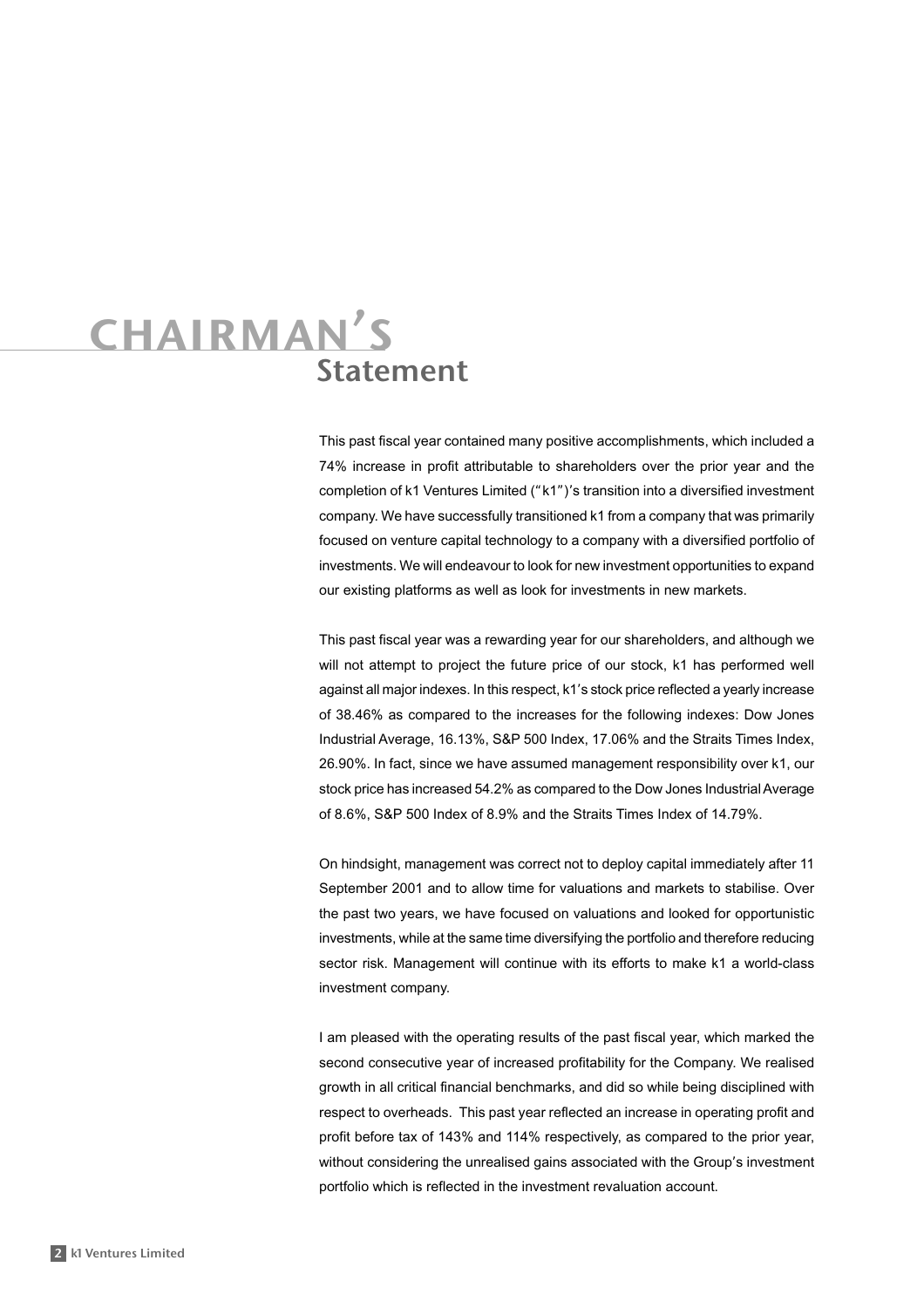During the year, the Company continued to broaden its investment portfolio base through discriminate and strategic investing. An additional \$116 million was invested during the past year to bring the Company's total investment portfolio to approximately \$335 million. The Company expanded its commitment to the energy and education sectors with investments in Semco Energy Corp, a US publicly traded gas distribution company and Unext LLC, a private provider of online education for both Master and Bachelor Degrees, which has an affiliation with the New York Institute of Technology.

The Company's investment portfolio reflects the Company's diverse investment base with investments in education, consumer durables, energy, gas distribution, oil and gas exploration, security, and telecommunication software applications. We are pleased to say that on an overall basis, our investment portfolio has continued to perform well. In fact, as a result of increased valuations, principally with investments made in publicly traded companies, the Company increased the amount of its investment revaluation account by approximately \$20 million (net of taxes), bringing the total investment revaluation account to approximately \$35 million at year end.

In addition to the positive results associated with the Company's investment portfolio, I am very pleased to report that our operating companies have also performed well this past fiscal year. In August 2003, we acquired The Gas Company ("GASCO") for a purchase price of approximately \$188 million. GASCO and K-Mc Ventures ("K-MC") exceeded both earnings and EBITDA projections. We were able to transition GASCO ahead of schedule and below projected costs, demonstrating our commitment to a pro-active management approach.

GASCO is the dominant supplier of gas related products and services in Hawaii. The initial year of operations as a k1 subsidiary has confirmed our underwriting criteria both as to the quality of management and the reliability of earnings and cash flow. Acquisition indebtedness associated with the purchase of GASCO was reduced by US\$11 million during our first year of ownership, through the application of excess cash flow. On 1 September 2004, we completed the strategic acquisition of the Hawaiian retail assets of ConocoPhillips Company, and we continue to look for additional investment opportunities in Hawaii to expand our platform there.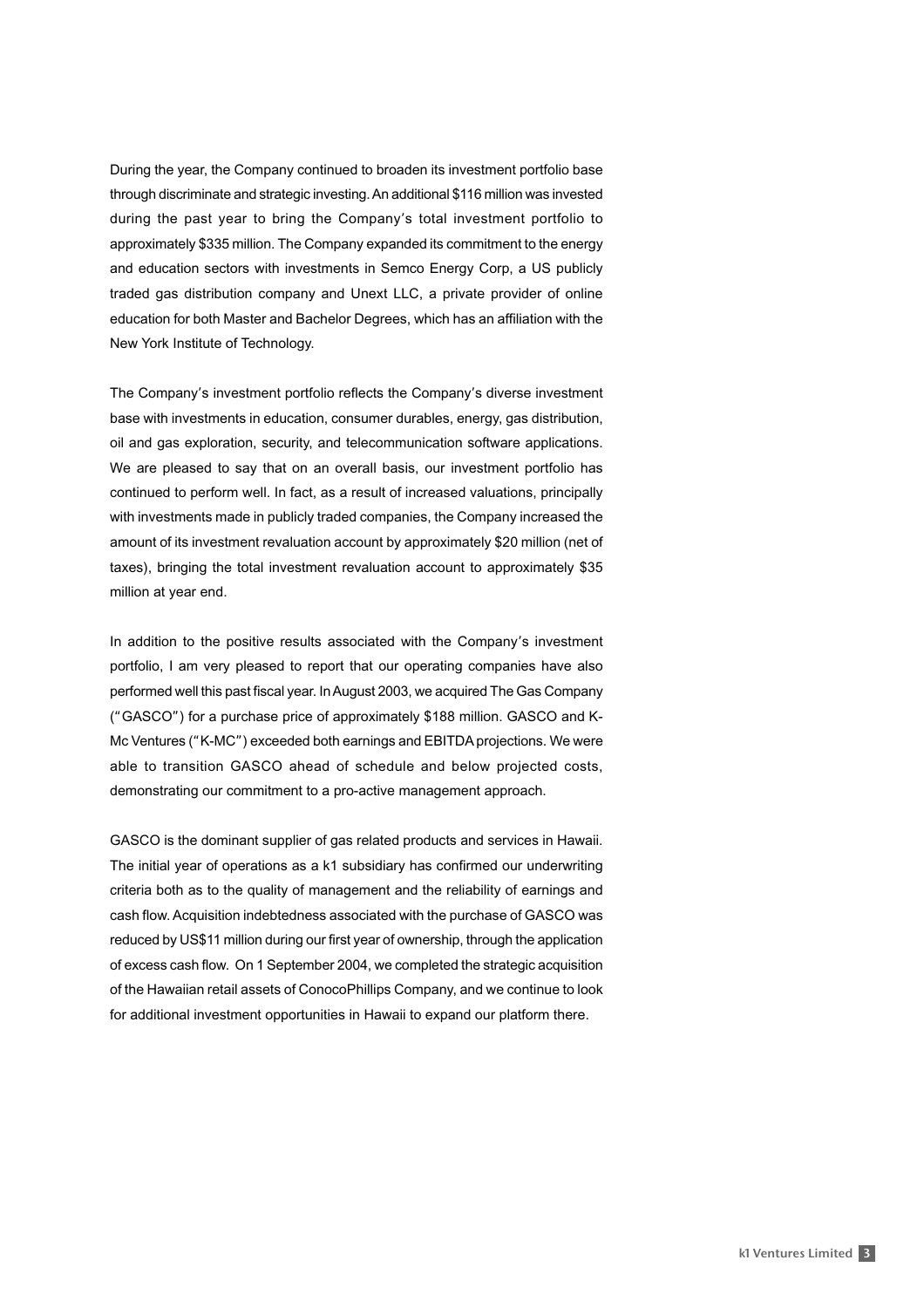K-MC performed well as a result of the price of oil and the ability to manage production related costs. In accordance with our initial business plan, cash flow from K-MC is to be used to reduce debt and in this respect, debt was reduced by US\$3 million during the past fiscal year. Our investment in K-MC was a strategic one as part of an overall investment in McMoRan Exploration Corp, a US publicly traded oil and gas exploration company.

We are very pleased that the Company was able to complete a private placement of 265 million shares with a sophisticated strategic private investment group. The private placement resulted in approximately \$76 million of additional capital to the Company and underscored the positive developments associated with the Company's operations and investments.

We are optimistic with respect to the upcoming year but recognise that the coming year could present worldwide political and economic challenges. We will continue to be pro-active with our current investments and we will look to broaden our investment portfolio, while at the same time being mindful of our commitment to the enhancement of shareholder value.

I would like to thank the Board of Directors for their valued effort and continued support. The transition of k1 into a diversified investment company is the result of the efforts of both the board and management.

Sincerely

**Steven J. Green** Chairman and Chief Executive Officer 17 September 2004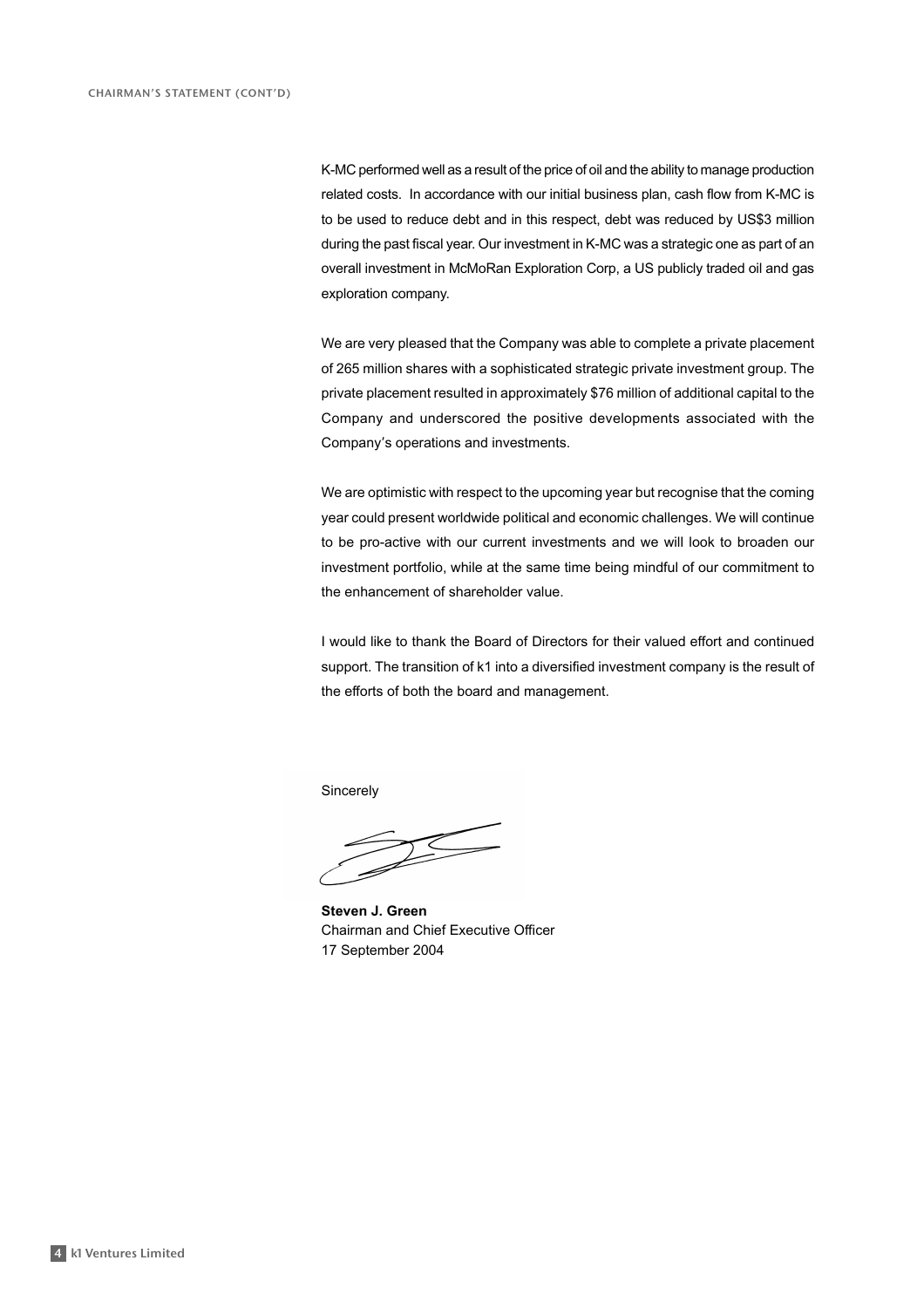### Review business

#### operating companies

In August 2003, we acquired The Gas Company ("GASCO"), the State of Hawaii's only publicly regulated, full service gas company and unregulated distributor of liquefied propane gas. The net assets acquired were approximately \$188 million, of which \$116 million was financed. GASCO and K-Mc Ventures ("K-MC"), our oil drilling operations in the Gulf of Mexico, comprise our operating companies as of June 2004. As a result of the acquisition of GASCO, there was a significant impact on the results of operations when compared to the prior year.

Turnover increased \$167.5 million to \$230.5 million, representing an increase of 265.6% over the prior year and profit attributable to shareholders increased \$9.1 million to \$21.3 million, representing an increase of 74.2% over the prior year. Collectively, our operating companies contributed approximately \$218.8 million to the Group's turnover of \$230.5 million and \$19.3 million to the total profit attributable to shareholders of \$21.3 million.

We are pleased with the results of our operating companies. Both GASCO and K-MC have performed well and in accordance with management's expectations. Although the results of both our operating companies are impacted by the price of energy related commodity prices, management expects that the current financial year will continue to benefit from the operations of these operating companies, as well as from the Hawaiian retail assets of ConocoPhillips, which was acquired on 1 September 2004.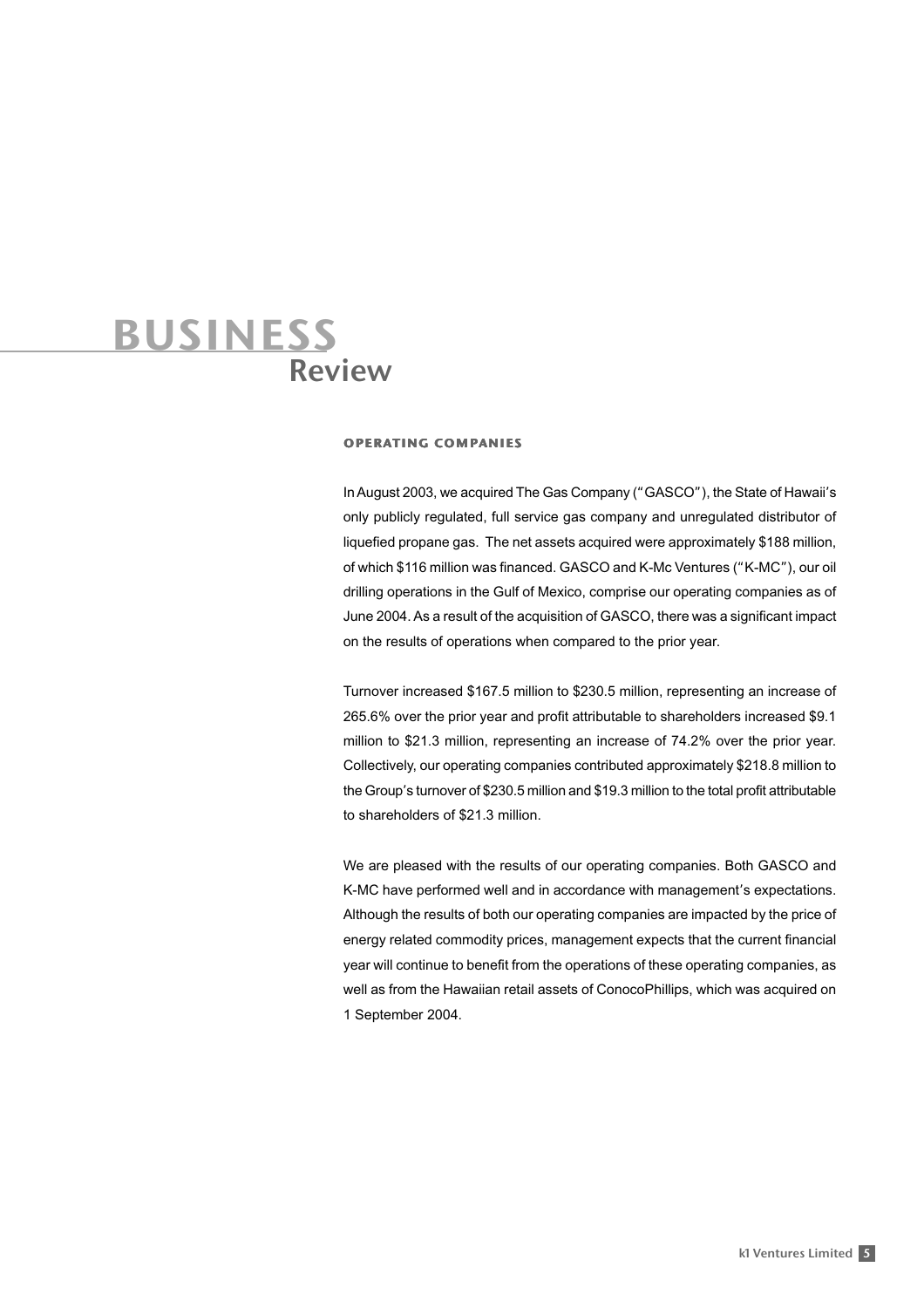#### portfolio analysis

In addition to our operating companies, the Group has investments in 20 companies with an aggregate value of approximately \$334.8 million as of 30 June 2004, of which approximately \$116 million was invested during the past financial year. Additionally, the Group received \$4.1 million in warrants related to the termination of an option to acquire alternative use property associated with the Group's oil and gas operations in the Gulf of Mexico.

Management continues to focus on its various investment platforms, with an emphasis on energy related companies. Although we have and will continue to look at energy related companies, we are not solely focused in this area and will seek to both add on to and broaden our current platforms.

As of June 2004, our investment portfolio included investments in companies involved in natural gas distribution and pipelines, oil and gas exploration, the manufacturing and marketing of recreational products, pre-school education programs, provider of online education, security services, and technology companies involved in various industries inclusive of telecommunication software and medical devices.

By virtue of our investment programme over the past two years, we have successfully transitioned the Group from one solely invested in technology venture capital to a Group with a diversified investment portfolio. As of June 2004, the carrying value of technology-based investments comprised 8.6% of the Group's total invested assets as compared to 20.0% at June 2003 and 67.5% at June 2002.

In 2004, the fair value of the Group's long-term investments was adjusted upward by approximately \$20.4 million, net of income taxes, bringing the total investment revaluation account to \$35.2 million. This adjustment reflected management's estimate of the positive changes in fair value associated with the Group's longterm investment portfolio.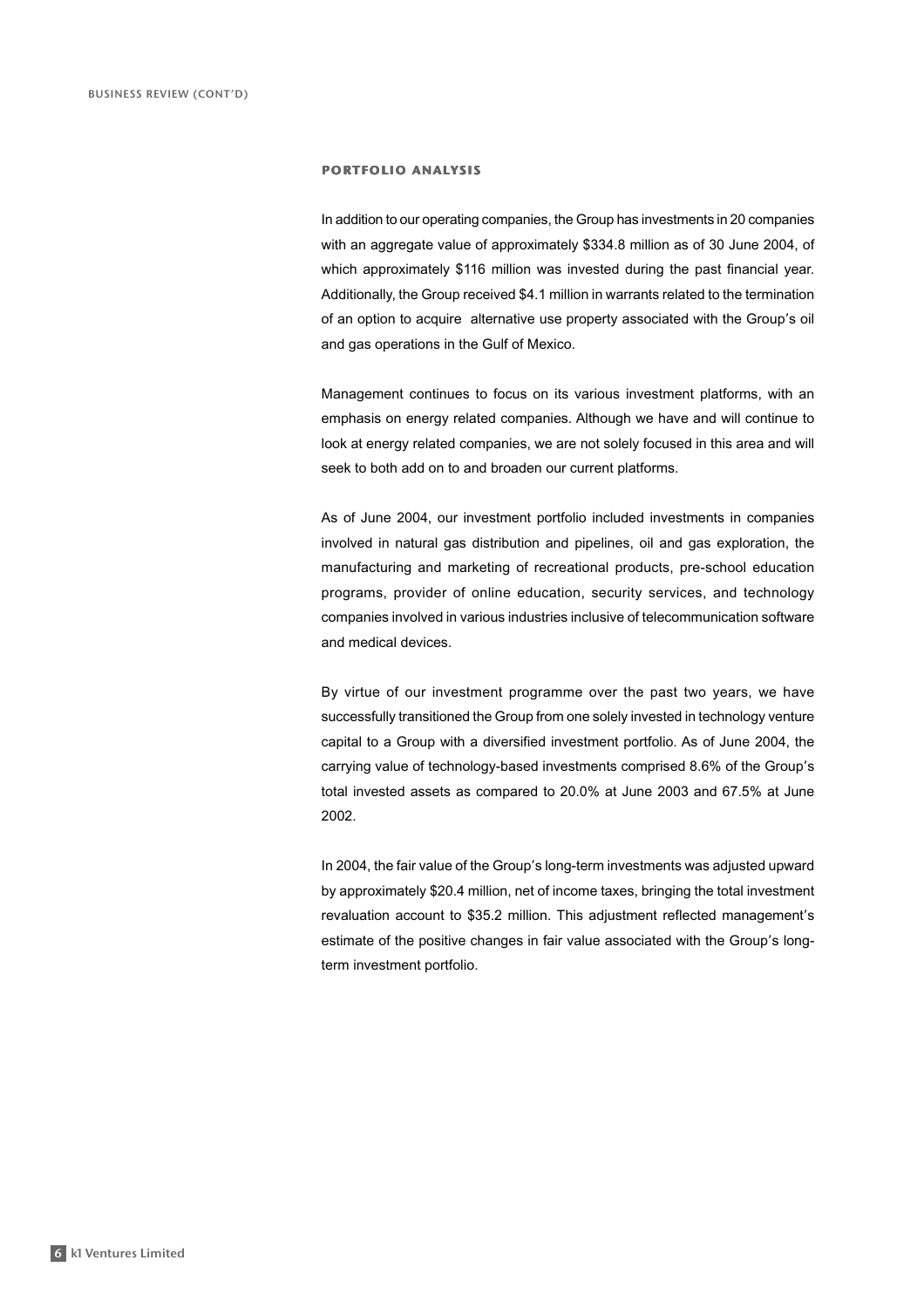#### geographical focus

Management continues to view the United States as a key market for the Group and will seek additional investment opportunities there. All investments made in the last financial year were in the United States. At the end of June 2004, the Group's assets in the United States represented 97.1% of total assets as compared to 54.1% at June 2003.

Management views the United States as a key market for the Group but does not view the United States as its sole market. In this respect, the Group has and will continue to assess opportunities in other markets, but such opportunities will be considered only after careful consideration of that market's particular business, political, legal and economic environment.

#### investment activities

Due to the increase in investment activity in the financial year ended 30 June 2004, the percentage of the Group's assets held in cash compared to total assets declined from 49.9% at June 2003 to 6.7% at June 2004. On 1 September 2004, the Group completed the acquisition of the Hawaiian retail assets of ConocoPhillips for approximately \$68.4 million.

Equity markets continue to be volatile, reflecting worldwide political and economic events. Management will continue to exercise caution with respect to its investment programme, and where possible, will structure its investments with a view towards reducing risk. Management will continue to be pro-active with its investment portfolio and seek to enhance value where opportunities are present. Strict underwriting criteria will continue to be employed with extensive financial and legal due diligence being undertaken in order to appropriately assess risk/reward profiles, as well as expected performance and returns.

#### **OPERATIONS**

Although the Group has grown significantly over the past two years and total assets at the end of the last financial year now exceed \$663 million, an increase of approximately 40.6% over the prior year, management continues to be diligent with respect to the control of overheads. As management has indicated in the past, overheads will have to grow as the Group's investment base grows. However, management will not lose sight of the need to impose effective controls to ensure that any increase in overheads is supported by an increase in overall investment activity.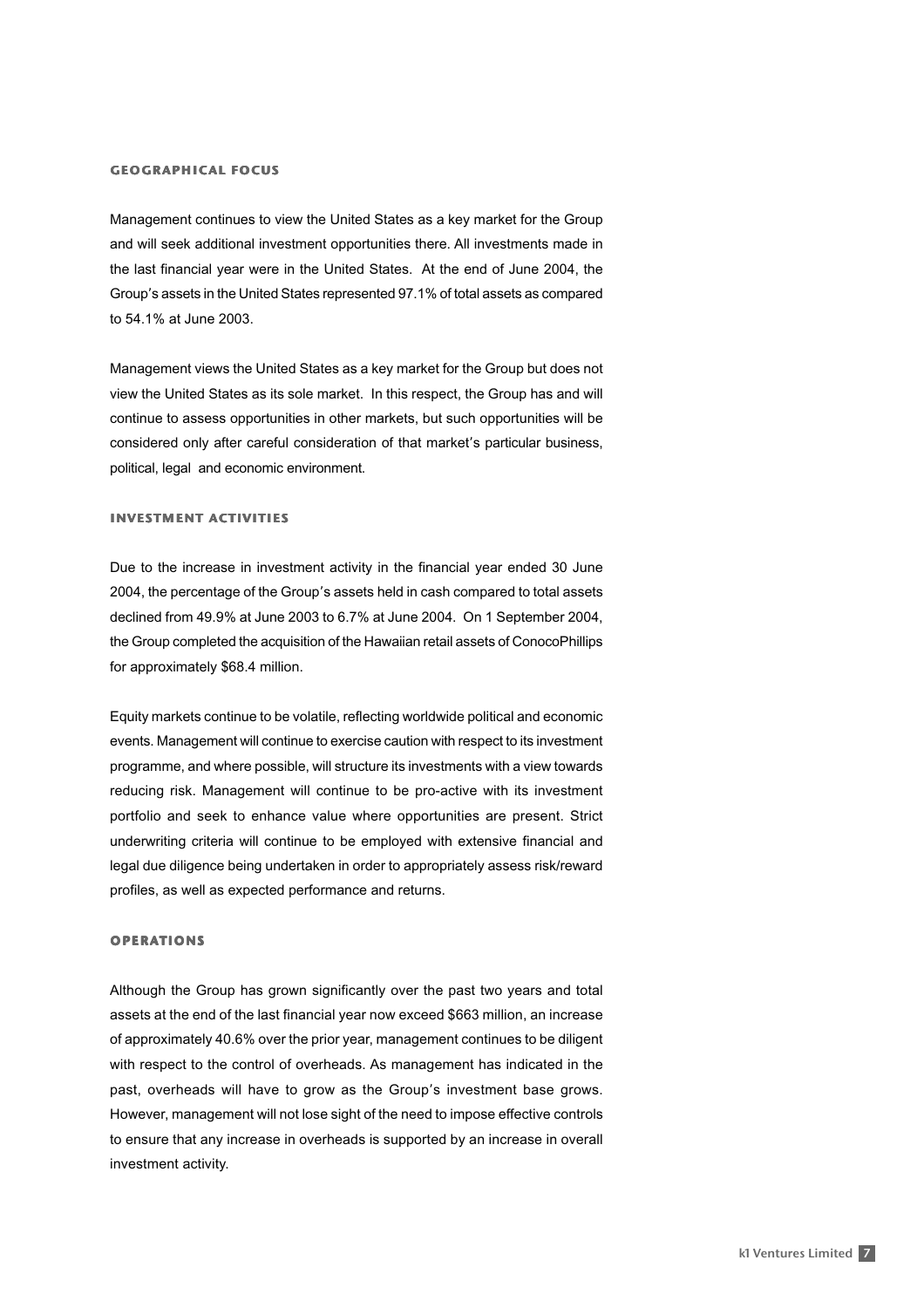#### share placement

In July 2004, the Company completed a private placement of 265 million shares to BV Singapore Holdings Limited at \$0.29 per share and raised approximately \$76 million (the "Placement Funds"). To date, approximately \$69.26 million of the Placement Funds have been utilised.

### net asset value ("nav") analysis

The Group's NAV per share at 30 June 2004 was \$0.29, compared to \$0.26 at 30 June 2003.

NAV increased during the year as a result of the Group's operating profit and the positive adjustment made to the investment revaluation account in the net amount of \$20.4 million.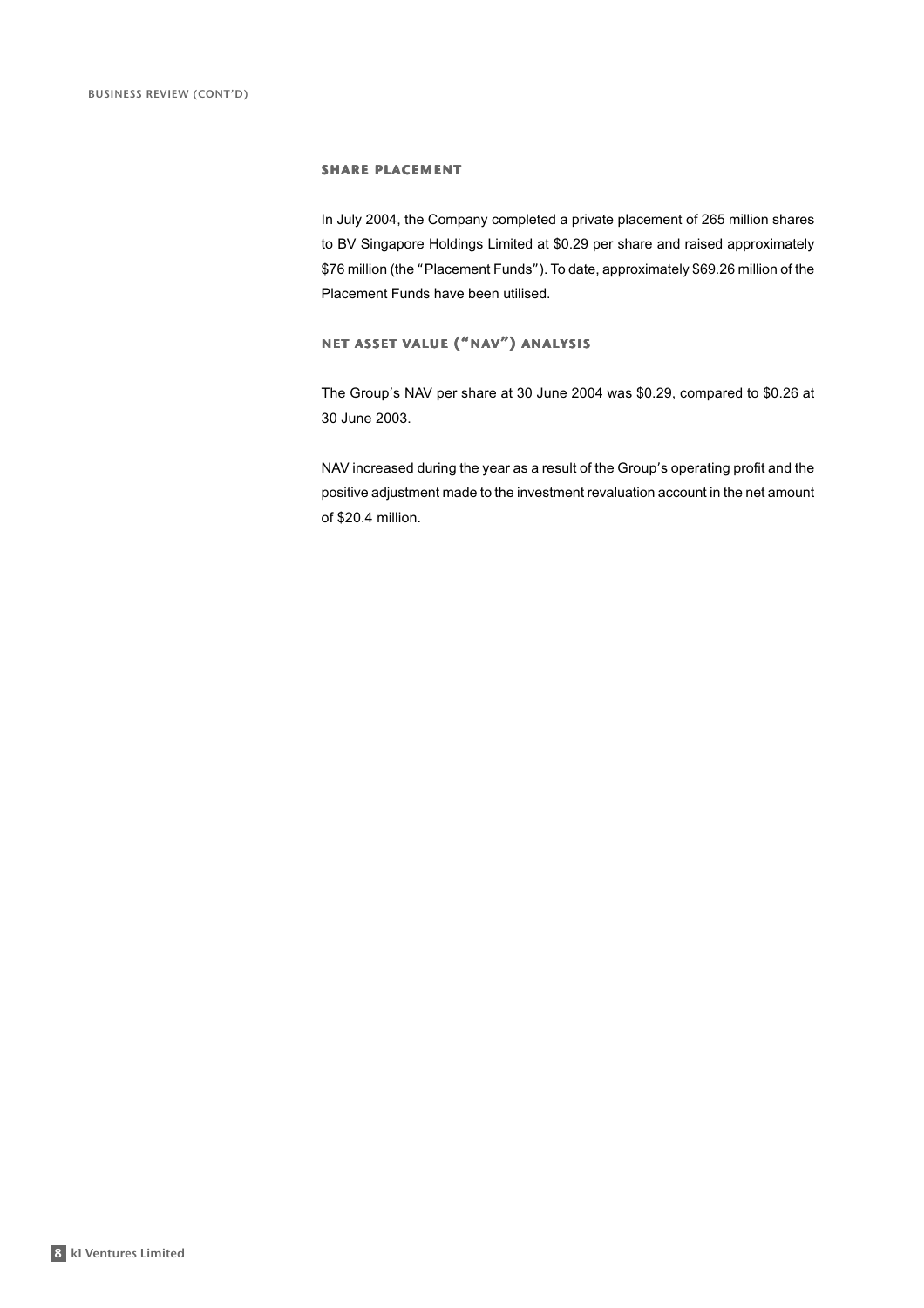# **Statements** financial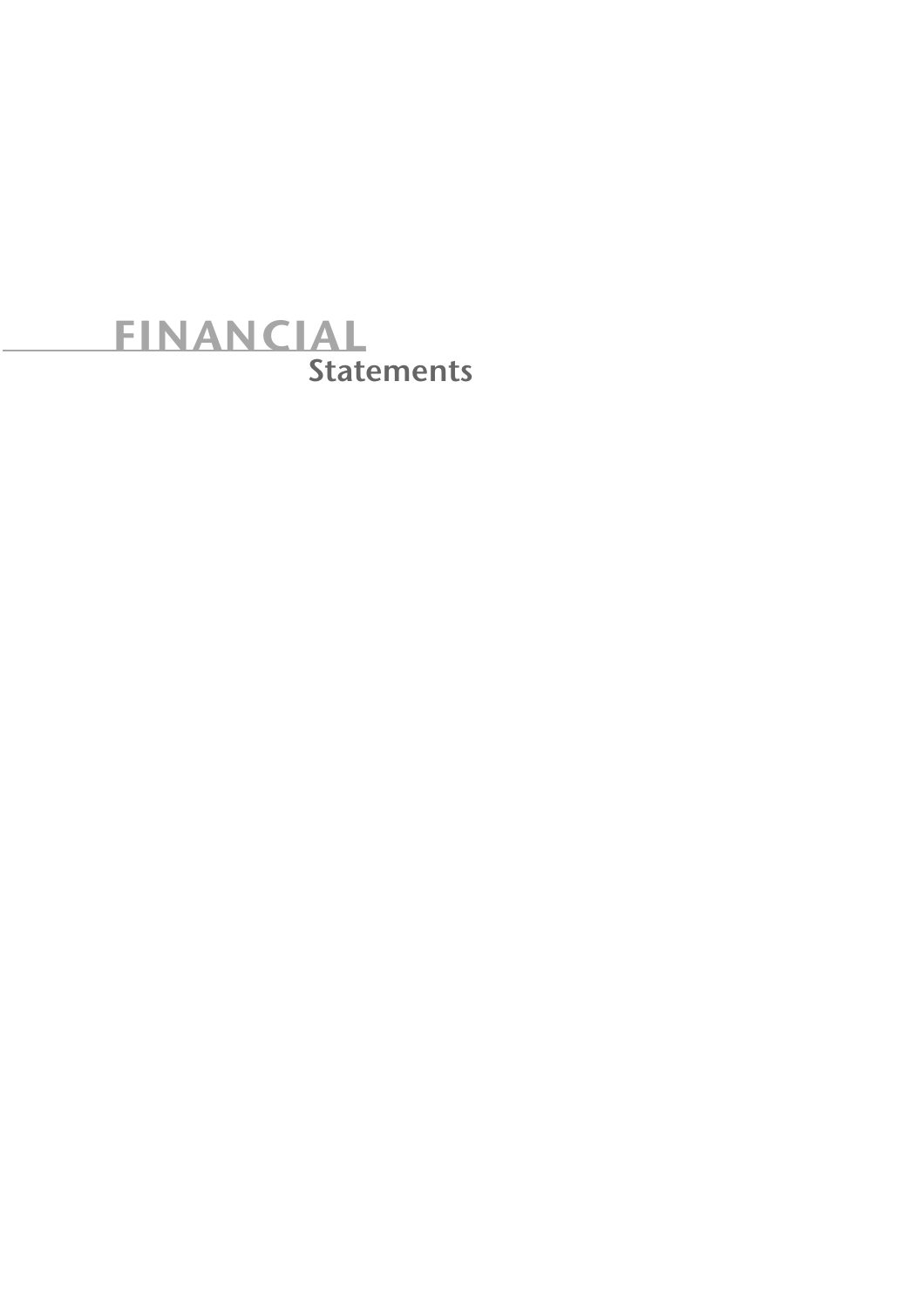The directors present their report together with the audited financial statements of the Company and of the Group for the financial year ended 30 June 2004.

#### 1. directors

The directors of the Company in office at the date of this report are:

Steven Jay Green (Chairman) Wong Yip Yan (Deputy Chairman) Ang Kong Hua Choo Chiau Beng Kamal Bahamdan (appointed on 9 July 2004) Lee Suan Yew Lim Chee Onn Philip Ng Chee Tat Tan Teck Meng Teo Soon Hoe

In accordance with the Articles of Association, Messrs Wong Yip Yan, Lim Chee Onn and Philip Ng Chee Tat will retire and, being eligible, offer themselves for re-election at the forthcoming annual general meeting.

Dr Lee Suan Yew will retire pursuant to section 153 of the Companies Act, Cap 50 (the "Companies Act"). A resolution will be proposed for his reappointment under section 153(6) of the Companies Act to hold office until the next annual general meeting of the Company.

#### 2. audit committee

The Audit Committee comprises three members, two of whom are independent directors. Members of the Committee are:

Ang Kong Hua (Chairman) Tan Teck Meng Teo Soon Hoe

The Audit Committee performs the functions set out in the Companies Act. In performing those functions, the Committee reviews the audit plans and scope of the audit examination of the auditors of the Company, the auditors' findings on the internal controls of the companies arising from their audit examination, including assistance given by the Company's officers to the auditors. The Committee reviewed the financial statements of the Company and the consolidated financial statements of the Group for the year ended 30 June 2004 before their submission to the Board of Directors.

The Committee recommends to the Board of Directors the re-appointment of Deloitte & Touche as auditors of the Company at the forthcoming annual general meeting.

#### 3. arrangements to enable directors to acquire benefits by means of the acquisition of shares and debentures

Neither at the end of the financial year nor at any time during the financial year did there subsist any arrangement the object of which is to enable the directors of the Company to acquire benefits by means of the acquisition of shares or debentures in the Company or any other body corporate except as disclosed in paragraph 6 of the Directors' Report.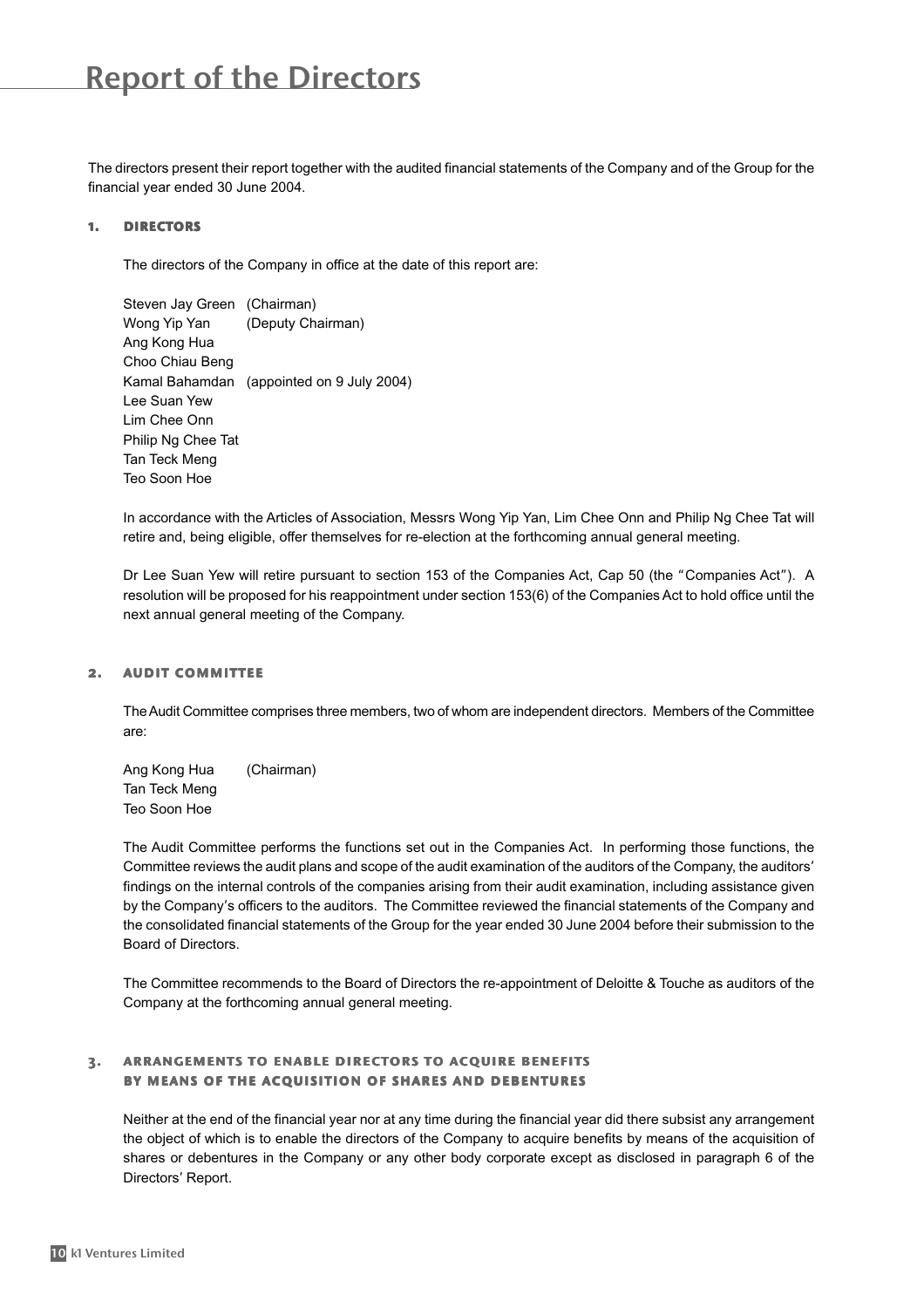#### 4. directors' interests in shares and debentures

The directors of the Company holding office at the end of the financial year and their interests in the share capital and debentures of the Company and related corporations as recorded in the register of directors' shareholdings kept by the Company under Section 164 of the Companies Act are as follows:

|                                                         | Interest held at |             |             |  |  |
|---------------------------------------------------------|------------------|-------------|-------------|--|--|
| k1 Ventures Limited<br>(Ordinary shares of \$0.10 each) | 01.07.03         | 30.06.04    | 21.07.04    |  |  |
| Steven Jay Green (deemed interest)                      | 302,647,000      | 121,058,800 | 121,058,800 |  |  |
| Wong Yip Yan (deemed interest)                          | 302.647.000      | 60,529,400  | 60,529,400  |  |  |
| Choo Chiau Beng                                         | 4,060            | 4,060       | 4,060       |  |  |
| Teo Soon Hoe                                            | 72,500           | 72.500      | 72.500      |  |  |
| Tan Teck Meng                                           | 60,000           | 298,000     | 298,000     |  |  |
| Kamal Bahamdan (deemed interest) (b)                    | N/A              | N/A         | 265,000,000 |  |  |
| $(Warrants)^{(a)}$                                      |                  |             |             |  |  |
| Steven Jay Green (deemed interest)                      | 230,000,000      | 138,000,000 | 138,000,000 |  |  |
| Wong Yip Yan (deemed interest)                          | 230.000.000      | 46.000.000  | 46.000.000  |  |  |

(a) Details of warrants are disclosed in paragraph 6(d) to the Directors' Report.

(b) Mr Kamal Bahamdan was appointed as a director of the Company on 9 July 2004.

#### 5. management agreement

The Company entered into a Management Agreement dated 18 November 2003, which was amended pursuant to a First Amendment Agreement dated 15 July 2004, (collectively, the "Agreement") with Greenstreet Partners, L.P. ("Greenstreet"), a limited partnership in which the Chairman of the Company has a substantial financial interest, for the provision of management services to the Group. The Agreement provides for a monthly fee of US\$125,000 to be paid to Greenstreet, and the reimbursement of all reasonable costs and expenses incurred in connection with the performance of the said management services, but does not provide for the reimbursement of, among other things, office rent, insurance or any facility costs of Greenstreet.

Save as disclosed in this report and in the notes to the financial statements, no director of the Company has since the beginning of the financial year received or become entitled to receive a benefit which is required to be disclosed under Section 201(8) of the Companies Act by reason of a contract made by the Company or a related corporation with the director or with a firm of which he is a member or with a company in which he has a substantial financial interest.

#### 6. share options and warrants

The particulars of share options and warrants of the Company are as follows:

a) Share Option Schemes

The Keppel Marine Share Option Scheme 1990 ("Keppel Marine Scheme") and the k1 Ventures Share Option Scheme 2000 ("k1 Scheme") which was adopted in place of the Keppel Marine Scheme in 2000, are administered by the Compensation and Share Option Committee, whose members are:

Ang Kong Hua (Chairman) Lim Chee Onn Wong Yip Yan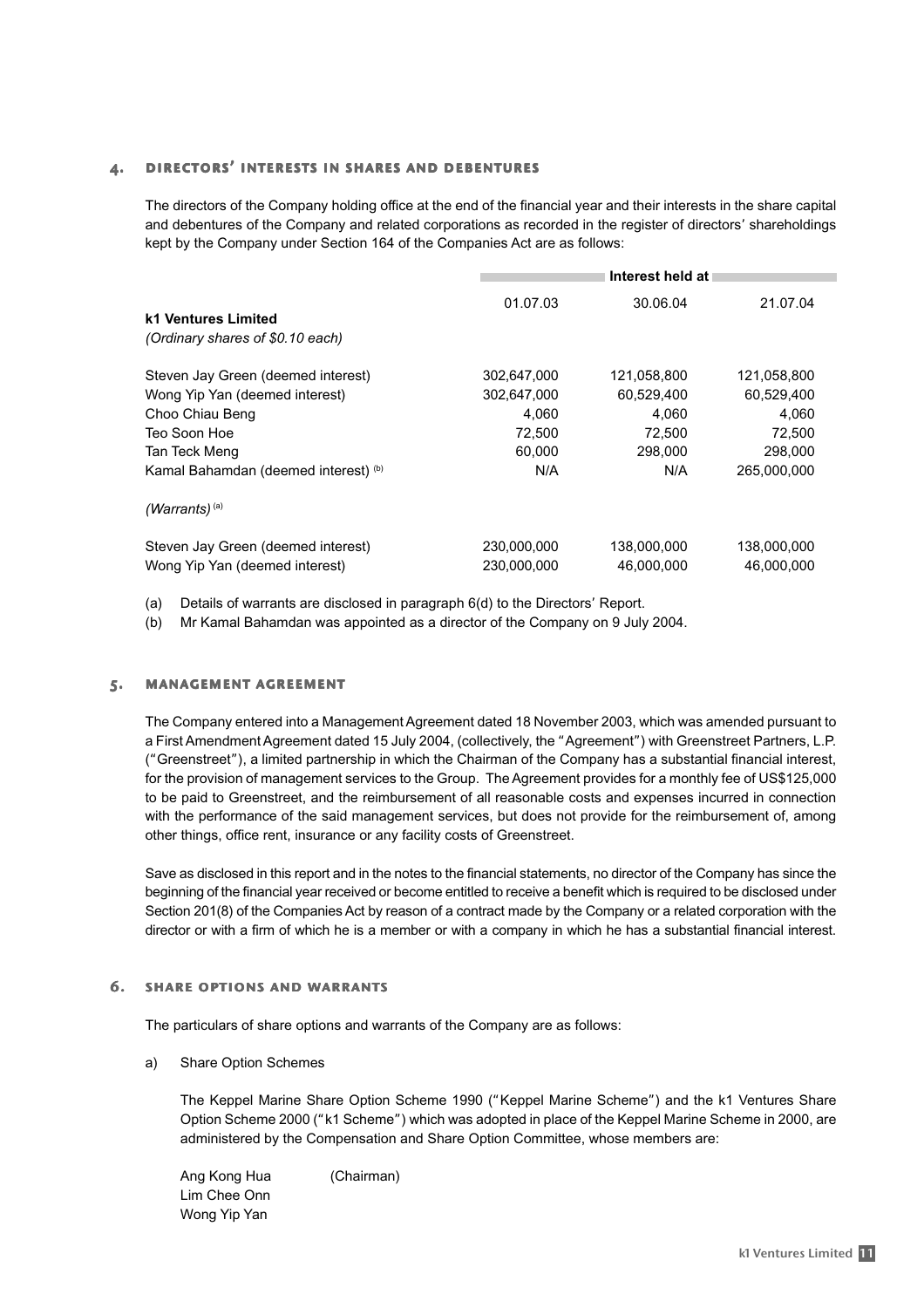#### b) k1 Ventures Share Option Scheme 2000

Under the k1 Scheme, an option may, except in certain special circumstances, be exercised at any time after two years but not later than the expiry date. The shares under option may only be exercised in respect of 1,000 shares or a multiple thereof, on the payment of the subscription price. The subscription price is based on the average last done prices for the shares of the Company on the Singapore Exchange Securities Trading Limited for the three market days preceding the date of the Offer. The Compensation and Share Option Committee may at its discretion fix the subscription price at a discount not exceeding 20 percent of the above price. Participants of the k1 Scheme are not disqualified from participating in any other share option scheme implemented by the Company or any other company within the Group. The employees to whom the options have been granted do not have the right to participate by virtue of the options in a share issue of any other company. Options granted are cancelled when the employee is no longer in employment with the Company or any corporation in the Group, subject to certain exceptions set out in the rules of the k1 Scheme.

During the financial year, 6,868,250 shares were issued by virtue of the exercise of options to take up unissued shares under the k1 Scheme. There are no options granted to any of the Company's controlling shareholders or their associates under the k1 Scheme.

| Number of Share Options |                                  |                  |                  |                                  |                              |                    |  |  |
|-------------------------|----------------------------------|------------------|------------------|----------------------------------|------------------------------|--------------------|--|--|
| Date of<br>grant        | <b>Balance as at</b><br>01.07.03 | <b>Exercised</b> | <b>Cancelled</b> | <b>Balance as at</b><br>30.06.04 | <b>Subscription</b><br>price | <b>Expiry date</b> |  |  |
| 07.08.01                | 31.165.875                       | (6,868,250)      | $\qquad \qquad$  | 24,297,625                       | \$0.17                       | 06.08.06           |  |  |
| 07.08.01                | 799.125                          |                  | $\blacksquare$   | 799.125                          | \$0.17                       | 06.08.11           |  |  |
|                         | 31,965,000                       | (6,868,250)      | $\blacksquare$   | 25,096,750                       |                              |                    |  |  |

Details of the share options are as follows:

No director of the Company received options under the k1 Scheme during the financial year under review, nor since the commencement of the k1 Scheme.

No employee received 5% or more of the total number of options available under the k1 Scheme, except for 15,982,500 share options granted to a past full-time director, Mr Lim Ho Kee.

| Number of Share Options |                                                                           |                                                                                                          |                                                                                                            |                                                                                           |  |  |  |
|-------------------------|---------------------------------------------------------------------------|----------------------------------------------------------------------------------------------------------|------------------------------------------------------------------------------------------------------------|-------------------------------------------------------------------------------------------|--|--|--|
| Name of<br>participant  | <b>Options</b><br>granted during<br>the financial<br>year under<br>review | <b>Aggregate options</b><br>granted since<br>commencement to<br>end of financial<br>vear<br>under review | <b>Aggregate options</b><br>exercised since<br>commencement to<br>end of financial<br>vear<br>under review | <b>Aggregate options</b><br>outstanding as at<br>end of financial<br>vear<br>under review |  |  |  |
| Lim Ho Kee              | $\blacksquare$                                                            | 15,982,500                                                                                               | -                                                                                                          | 15,982,500                                                                                |  |  |  |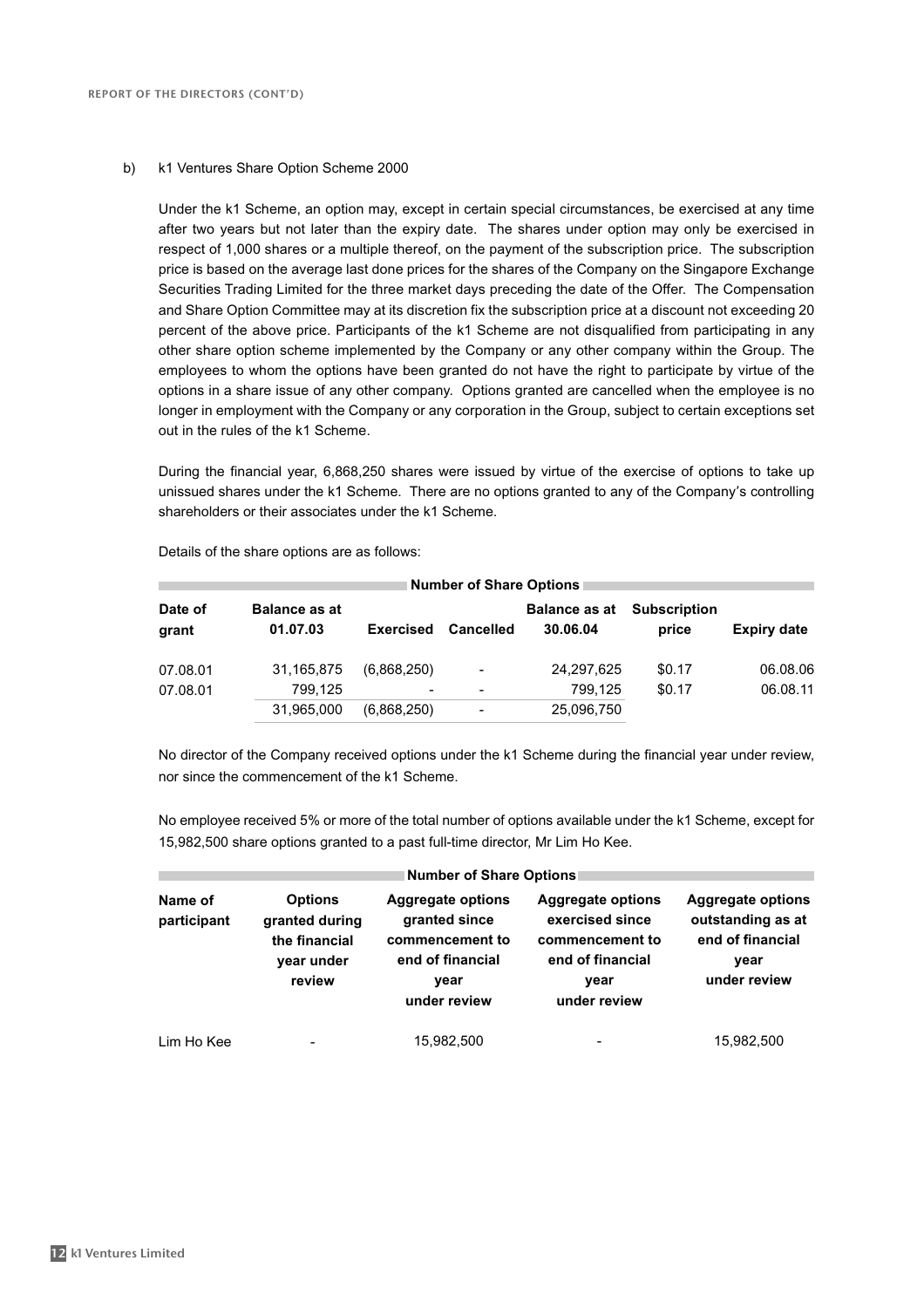c) Keppel Marine Share Option Scheme 1990

Under the Keppel Marine Scheme, an option may, except in certain special circumstances, be exercised at any time after two years but not later than the expiry date. The options are granted in consideration of \$1 for all the ordinary shares in respect of which the option was granted. The shares under option may be exercised in full or in respect of 100 shares or a multiple thereof, on the payment of the subscription price. The subscription price is based on the average last done prices for the shares of the Company on the Singapore Exchange Securities Trading Limited for the three market days preceding the date of the Offer. The employees to whom the options have been granted do not have the right to participate by virtue of the options in a share issue of any other company.

Options granted are cancelled when the employee is no longer in full-time employment with the Company or any corporation in the Group, subject to certain exceptions at the discretion of the Company.

There are no options granted to any of the Company's controlling shareholders or their associates under the Keppel Marine Scheme.

| <b>Number of Share Options</b> |                                  |                  |                  |                                  |                              |                    |  |
|--------------------------------|----------------------------------|------------------|------------------|----------------------------------|------------------------------|--------------------|--|
| Date of<br>grant               | <b>Balance as at</b><br>01.07.03 | <b>Exercised</b> | <b>Cancelled</b> | <b>Balance as at</b><br>30.06.04 | <b>Subscription</b><br>price | <b>Expiry date</b> |  |
| 29.08.98                       | 255,000                          | (160,000)        | (95,000)         | $\overline{\phantom{a}}$         | \$0.10                       | 28.08.03           |  |
| 02.03.99                       | 865,000                          | (485,000)        |                  | 380,000                          | \$0.19                       | 01.03.09           |  |
| 19.08.99                       | 1,430,000                        | (345,000)        |                  | 1,085,000                        | \$0.24                       | 18.08.09           |  |
|                                | 2,550,000                        | (990,000)        | (95,000)         | 1,465,000                        |                              |                    |  |

Details of the share options are as follows:

No director of the Company received options under the Keppel Marine Scheme.

No employee received 5% or more of the total number of options available under the Keppel Marine Scheme.

d) The Company entered into an agreement with PCG/Greenstreet Venture I, LP ("PCGG"), a limited liability partnership in which certain directors; namely Mr Steven Jay Green and Mr Wong Yip Yan, had a substantial financial interest, to issue 230 million warrants to PCGG to subscribe for 230 million new shares of \$0.10 each in the Company (the "Warrants"). The Warrants, which were approved for issue at the Extraordinary General Meeting of the Company held on 25 January 2002, were issued on 15 July 2002.

| <b>Exercise price per warrant</b> |
|-----------------------------------|
| \$0.20                            |
| \$0.23                            |
| \$0.25                            |
|                                   |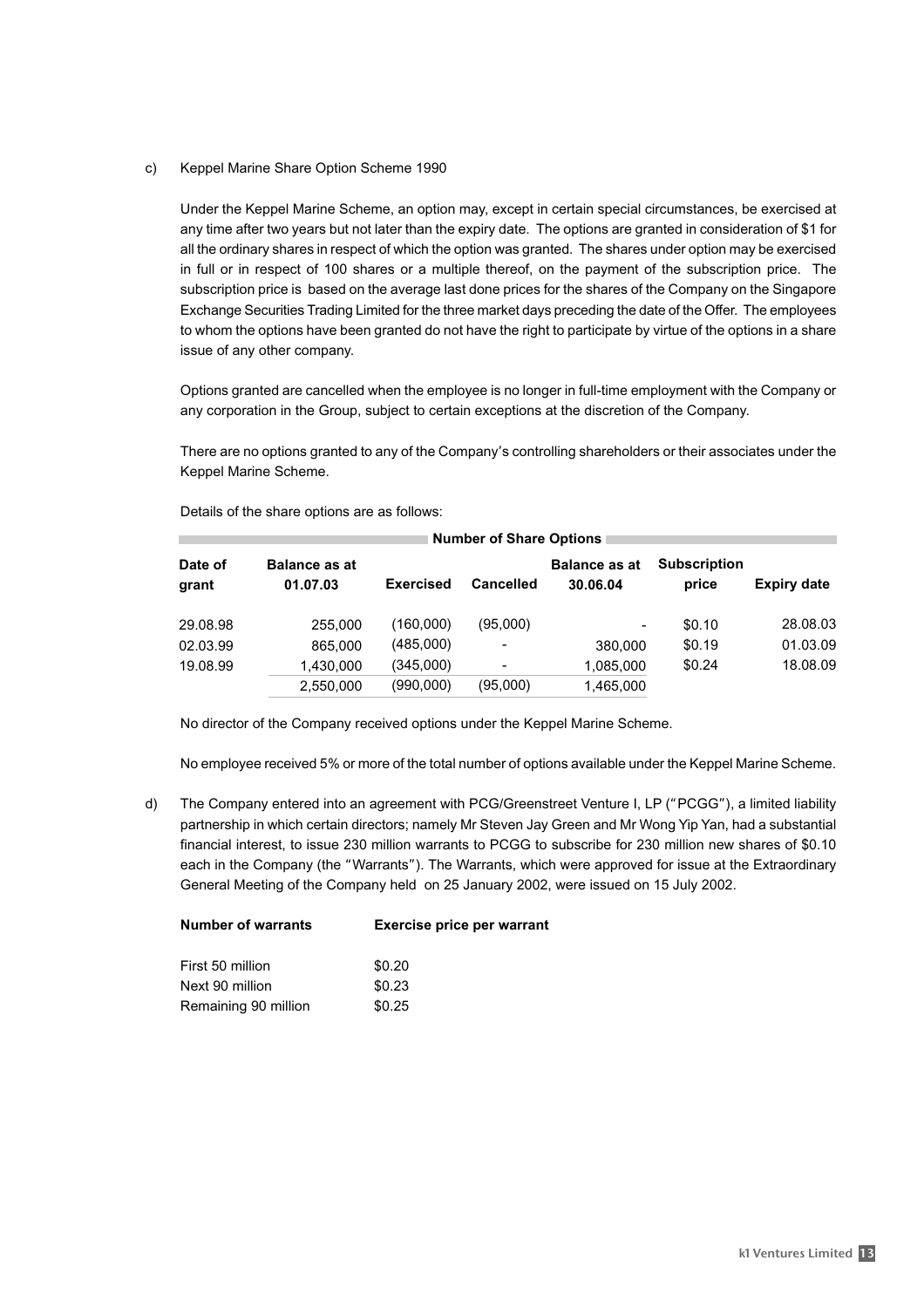| Number of warrants / Exercise price per warrant |                           |                          |                               |             |  |  |  |  |
|-------------------------------------------------|---------------------------|--------------------------|-------------------------------|-------------|--|--|--|--|
| <b>Name</b>                                     | \$0.20<br>(First tranche) | \$0.23<br>(Next tranche) | \$0.25<br>(Remaining tranche) | Total       |  |  |  |  |
| Mr Steven Jay Green<br>(deemed interest)        | 30 million                | 54 million               | 54 million                    | 138 million |  |  |  |  |
| Mr Wong Yip Yan<br>(deemed interest)            | 10 million                | 18 million               | 18 million                    | 46 million  |  |  |  |  |

Details of Messrs Steven Jay Green and Wong Yip Yan's interests in the Warrants are as follows:

The warrants may be exercised in whole or in part at any time during the exercise period commencing after 25 January 2004 and expiring on 25 January 2007.

As at the end of the financial year, the number of outstanding warrants was 230,000,000.

e) During the financial year, no options were granted to take up unissued shares of the subsidiaries and no shares of the subsidiaries were issued by virtue of the exercise of an option to take up unissued shares. At the end of the financial year, there were no unissued shares of the subsidiaries under option.

#### 7. auditors

The auditors, Deloitte & Touche, have expressed their willingness to accept re-appointment.

ON BEHALF OF THE BOARD

**STEVEN JAY GREEN WONG YIP YAN Chairman Deputy Chairman**

Singapore Date: 17 September 2004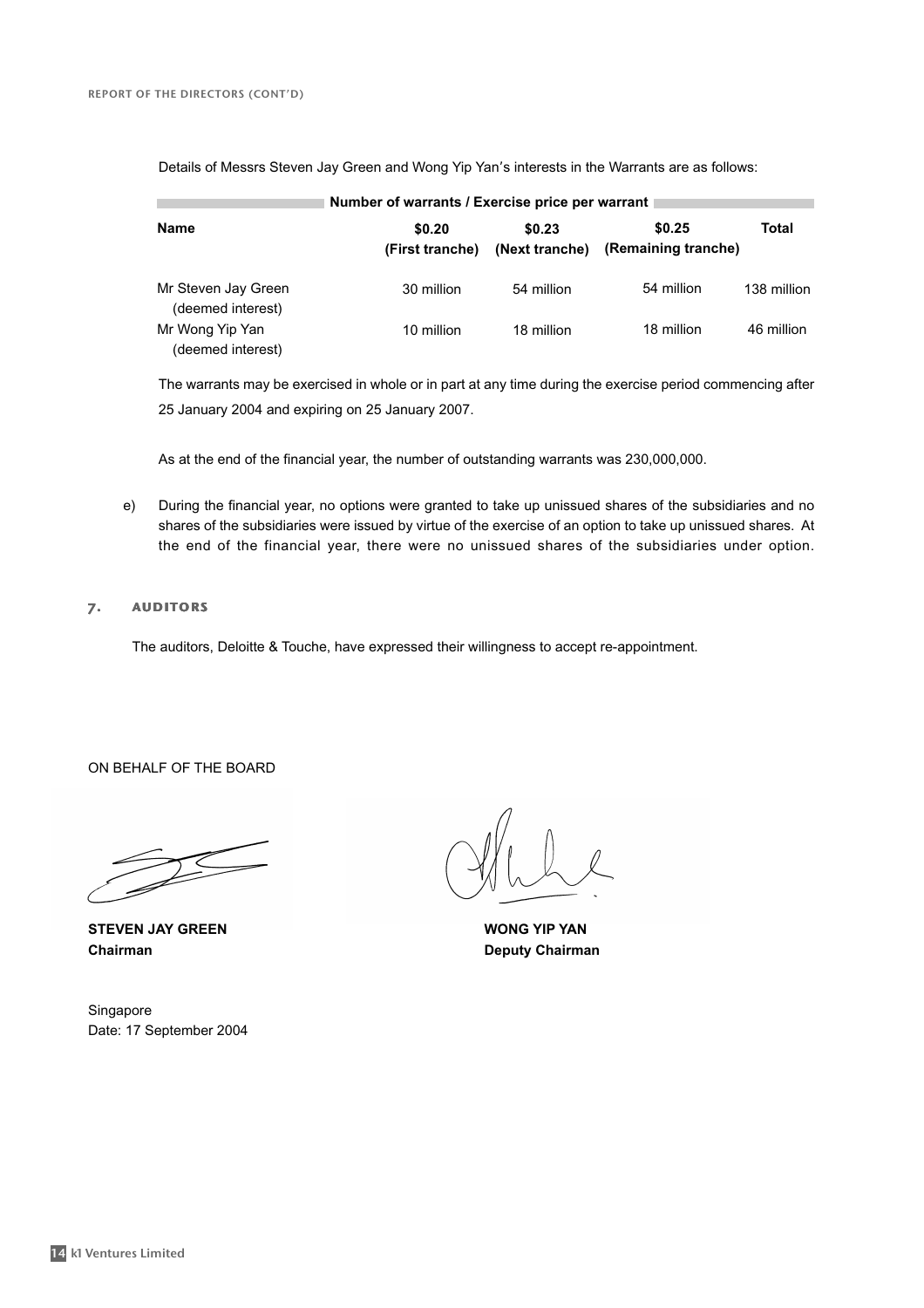# Statement of Directors

In the opinion of the Directors, the accompanying financial statements set out on pages 17 to 45 are drawn up so as to give a true and fair view of the state of affairs of the Company and of the Group as at 30 June 2004 and changes in equity of the Company and of the Group, results of the business and cash flows of the Group for the financial year then ended, and at the date of this statement there are reasonable grounds to believe that the Company will be able to pay its debts as and when they fall due.

ON BEHALF OF THE BOARD

**STEVEN JAY GREEN WONG YIP YAN Chairman Deputy Chairman** 

Singapore Date: 17 September 2004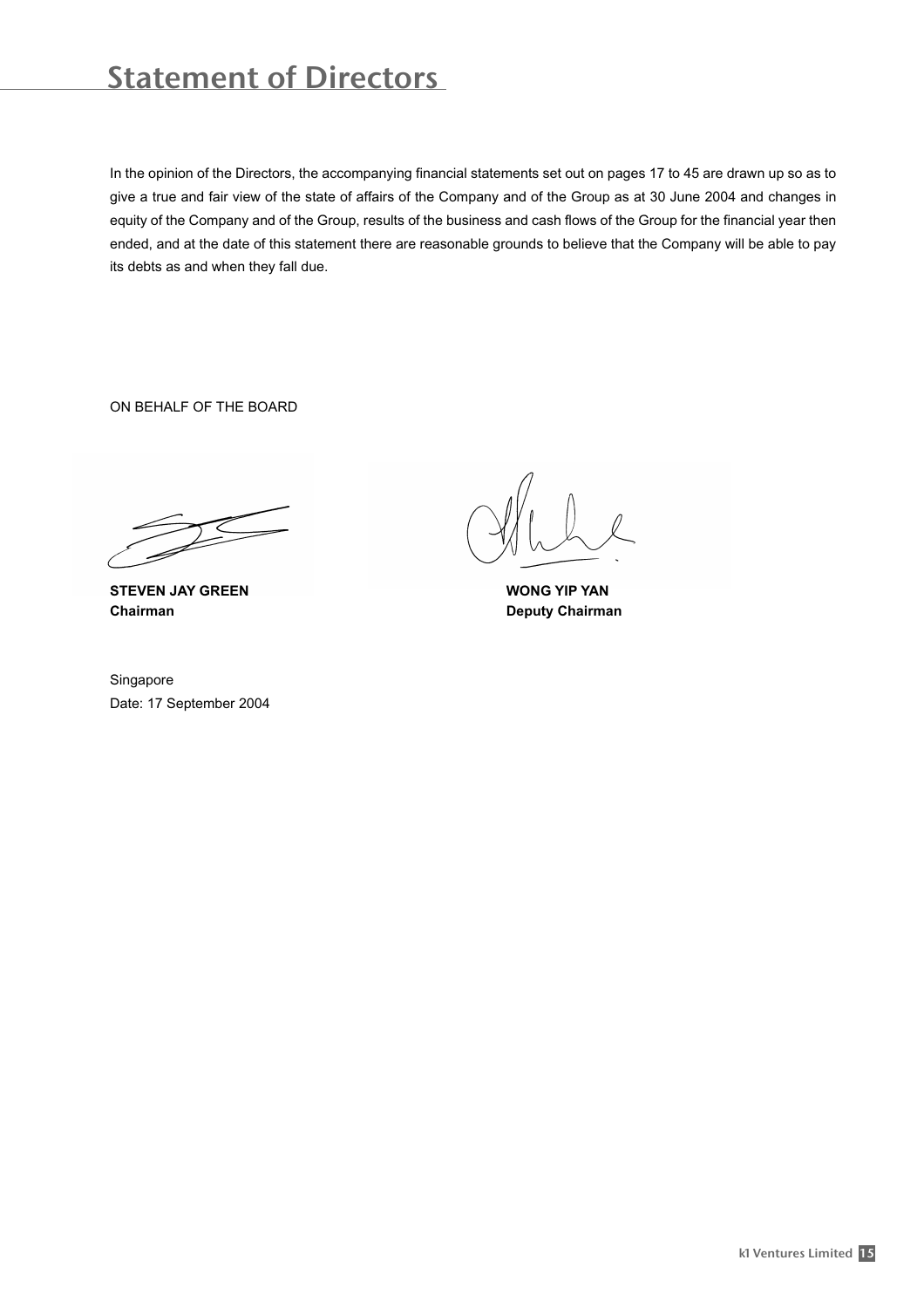### Auditors' Report

### to the Members of k1 Ventures Limited

We have audited the accompanying financial statements of k1 Ventures Limited and the Group for the financial year ended 30 June 2004, set out on pages 17 to 45. These financial statements are the responsibility of the Company's directors. Our responsibility is to express an opinion on these financial statements based on our audit.

We conducted our audit in accordance with Singapore Standards on Auditing. Those Standards require that we plan and perform the audit to obtain reasonable assurance about whether the financial statements are free of material misstatements. An audit includes examining, on a test basis, evidence supporting the amounts and disclosures in the financial statements. An audit also includes assessing the accounting principles used and significant estimates made by the directors, as well as evaluating the overall financial statements presentation. We believe that our audit provides a reasonable basis for our opinion.

In our opinion,

- a) the accompanying financial statements of the Group and the balance sheet and statement of changes in equity of the Company are properly drawn up in accordance with the provisions of the Singapore Companies Act, Cap. 50 (the "Act") and Singapore Financial Reporting Standards so as to give a true and fair view of the state of affairs of the Group and of the Company as at 30 June 2004 and the results, changes in equity and cash flows of the Group and the changes in equity of the Company for the financial year ended on that date; and
- b) the accounting and other records required by the Act to be kept by the Company and by the subsidiary incorporated in Singapore of which we are the auditors have been properly kept in accordance with the provisions of the Act.

ebottestarche

**Deloitte & Touche Certified Public Accountants**

**Aric Loh Siang Khee Partner**

**Singapore** Date: 17 September 2004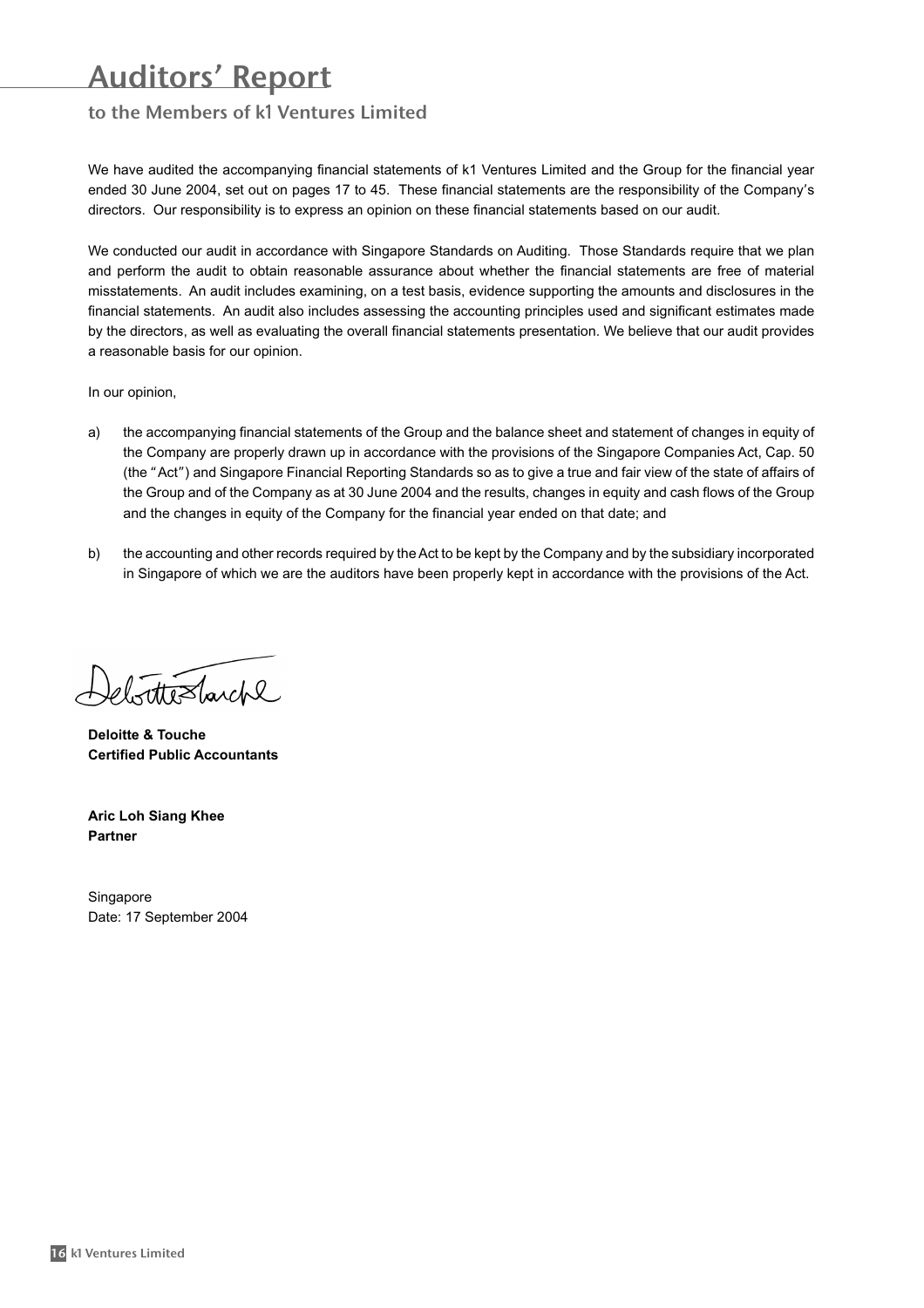### Balance Sheets

as at 30 June 2004

|                                      | Company     |         |         | Group   |         |  |
|--------------------------------------|-------------|---------|---------|---------|---------|--|
|                                      | <b>Note</b> | 2004    | 2003    | 2004    | 2003    |  |
|                                      |             | \$'000  | \$'000  | \$'000  | \$'000  |  |
| Share capital                        | 3           | 160,654 | 159,868 | 160,654 | 159,868 |  |
| <b>Reserves</b>                      | 4           | 240,273 | 245,831 | 298,319 | 260,746 |  |
| Share capital and reserves           |             | 400,927 | 405,699 | 458,973 | 420,614 |  |
| Minority interests                   |             |         |         | 1,005   | 494     |  |
| Capital employed                     |             | 400,927 | 405,699 | 459,978 | 421,108 |  |
| <b>Represented by:</b>               |             |         |         |         |         |  |
| <b>Fixed assets</b>                  | 5           | 219     | 395     | 222,553 | 25,938  |  |
| Subsidiaries                         | 6           | 165,534 | 39,184  |         |         |  |
| Associated company                   | 7           |         |         | 49,143  | 52,047  |  |
| Investments                          | 8           |         |         | 227,257 | 99,001  |  |
| Loans receivable                     |             |         |         | 21      | 22      |  |
| Other assets                         | 9           |         |         | 5,424   |         |  |
| Bank deposits                        | 13          |         |         | 15,459  | 22,880  |  |
|                                      |             | 165,753 | 39,579  | 519,857 | 199,888 |  |
| <b>Current assets</b>                |             |         |         |         |         |  |
| <b>Stocks</b>                        | 10          |         |         | 11,248  | 1,753   |  |
| Due from subsidiaries                | 11          | 186,133 | 128,717 |         |         |  |
| Debtors                              | 12          | 1,727   | 850     | 44,489  | 7,316   |  |
| Investments                          | 8           | 49,985  | 41,960  | 58,382  | 50,110  |  |
| Bank balances, deposits and cash     | 13          | 8,610   | 205,365 | 29,103  | 212,453 |  |
|                                      |             | 246,455 | 376,892 | 143,222 | 271,632 |  |
| <b>Current liabilities</b>           |             |         |         |         |         |  |
| Creditors                            | 14          | 1,080   | 1,518   | 29,604  | 12,590  |  |
| Amount owing to minority shareholder | 15          |         |         | 4,380   | 4,488   |  |
| Due to subsidiaries                  | 11          | 7,924   | 6,977   |         |         |  |
| Provision for taxation               |             | 2,055   | 2,055   | 3,089   | 2,756   |  |
|                                      |             | 11,059  | 10,550  | 37,073  | 19,834  |  |
| Net current assets                   |             | 235,396 | 366,342 | 106,149 | 251,798 |  |
| <b>Non-current liabilities</b>       |             |         |         |         |         |  |
| Term loans                           | 16          |         |         | 135,705 | 16,563  |  |
| Deferred liabilities                 | 17          |         |         | 21,169  | 13,793  |  |
| Deferred taxation                    | 18          | 222     | 222     | 9,154   | 222     |  |
|                                      |             | 222     | 222     | 166,028 | 30,578  |  |
| <b>Net assets</b>                    |             | 400,927 | 405,699 | 459,978 | 421,108 |  |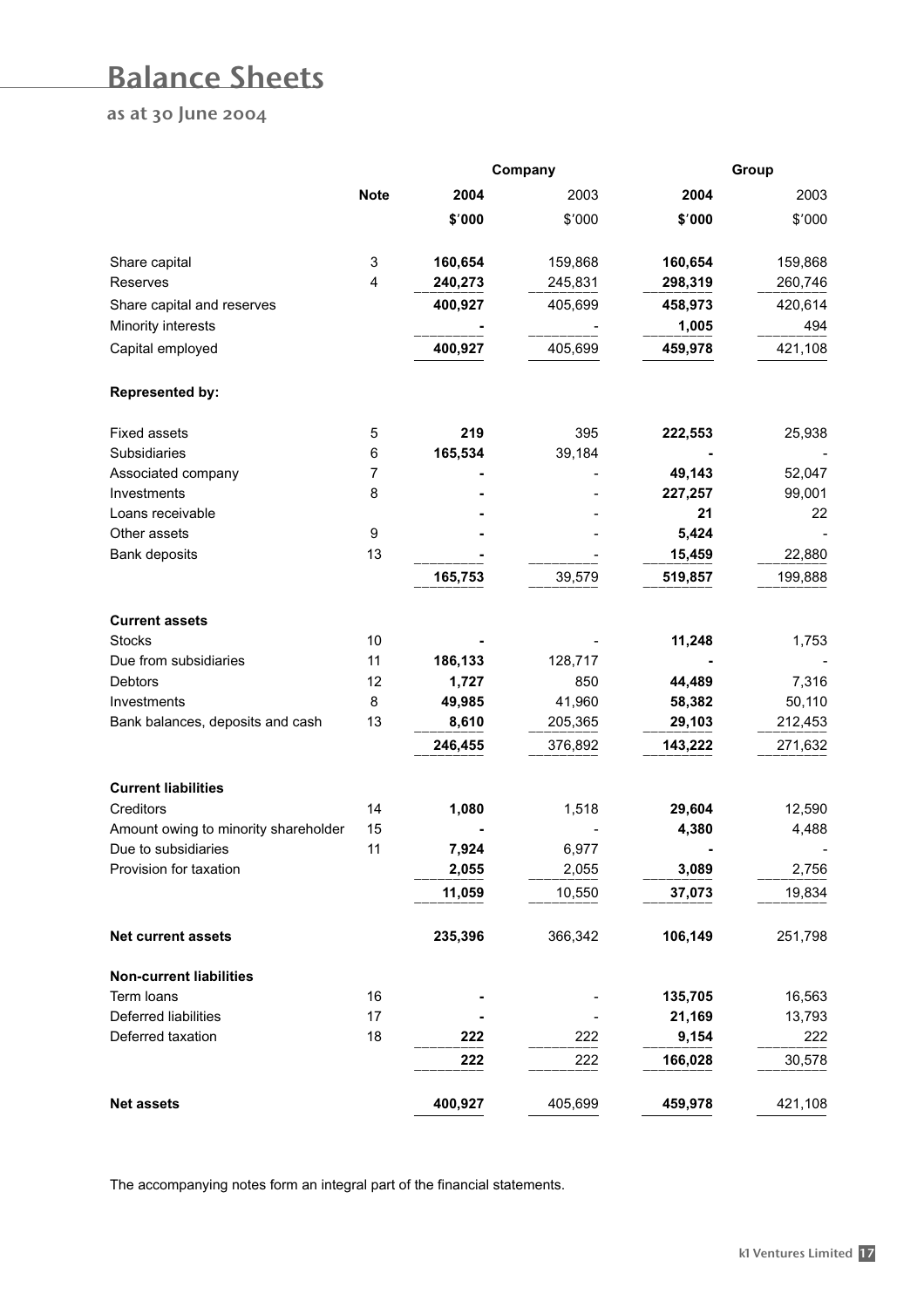### Consolidated Profit & Loss Account

### for the year ended 30 June 2004

|                                                | <b>Note</b> | 2004       | 2003       |
|------------------------------------------------|-------------|------------|------------|
|                                                |             | \$'000     | \$'000     |
| Revenue                                        | 19          | 230,458    | 63,041     |
| Direct costs                                   |             | (121, 527) | (14, 051)  |
| Fair value of investments disposed             |             |            | (27, 071)  |
| Fair value adjustments on unquoted investments | 8           | 1,364      | 8,276      |
| Staff costs                                    | 20          | (39, 618)  | (3,978)    |
| Depreciation                                   | 5           | (11, 607)  | (2, 275)   |
| Amortisation                                   | 17          | (1,017)    | (300)      |
| Other operating expenses                       |             | (13, 791)  | (5, 421)   |
| <b>Operating profit</b>                        | 21          | 44,262     | 18,221     |
| Interest expenses                              |             | (4,748)    | (383)      |
| Foreign exchange loss                          |             | (976)      | (490)      |
| Share of results of associated company         |             | (1, 469)   | (10)       |
| <b>Profit before taxation</b>                  |             | 37,069     | 17,338     |
| Taxation                                       | 22          | (13,920)   | (3, 811)   |
| <b>Profit after taxation</b>                   |             | 23,149     | 13,527     |
| Minority interests                             |             | (1,800)    | (1, 270)   |
| Profit attributable to shareholders            |             | 21,349     | 12,257     |
| Earnings per share                             | 23          |            |            |
| Basic                                          |             | 1.33 cts   | $0.77$ cts |
| <b>Diluted</b>                                 |             | 1.30 cts   | 0.77 cts   |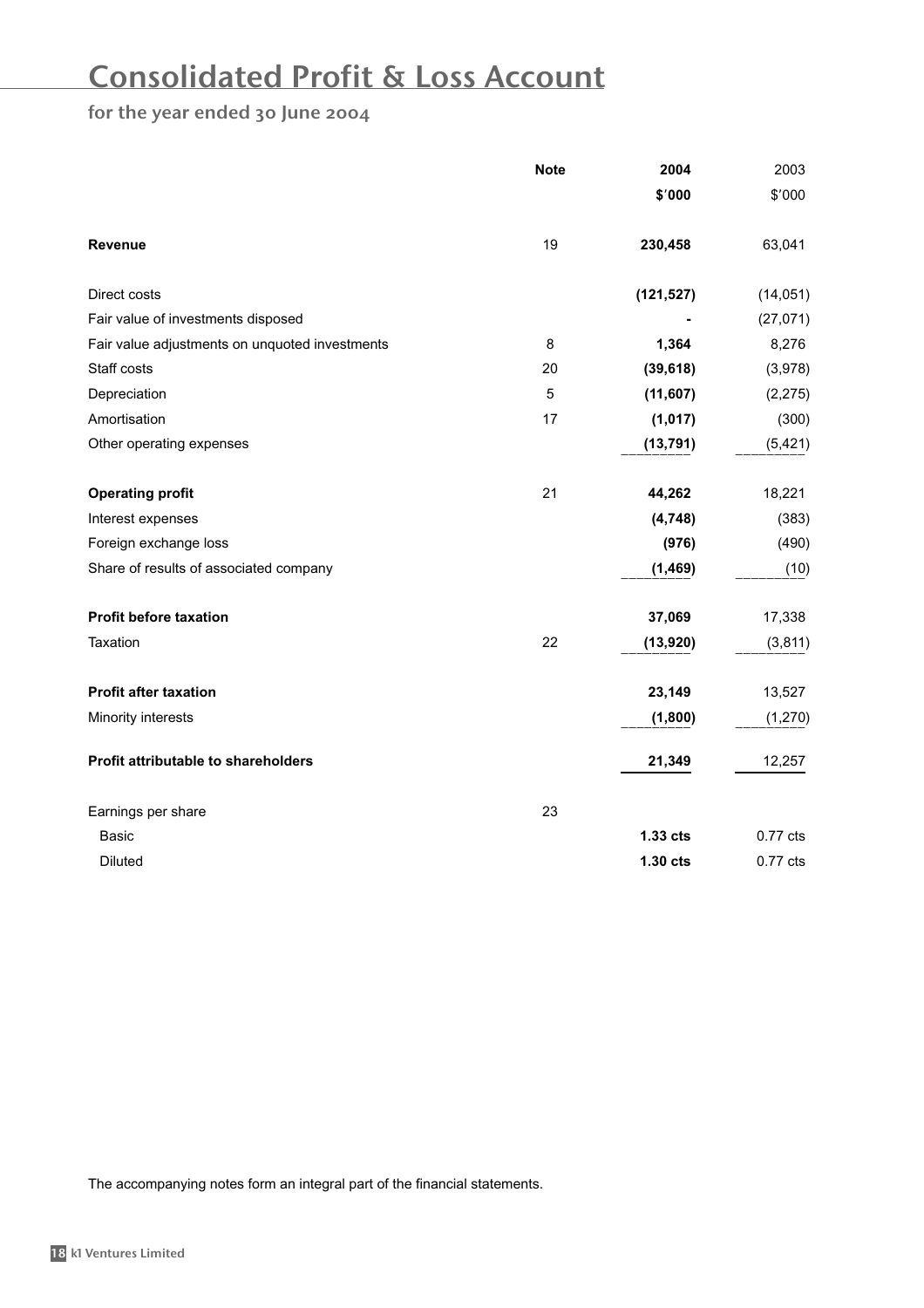# Statements of Changes in Equity

for the year ended 30 June 2004

| <b>Share</b><br>premium<br>revaluation<br><b>Translation</b><br><b>Revenue</b><br>capital<br>account<br>Total<br>account<br>reserves<br>reserves<br>\$'000<br>\$'000<br>\$'000<br>\$'000<br>\$'000<br>\$'000<br>Company<br>As at 1 July 2003<br>159,868<br>151,598<br>94,233<br>405,699<br>(4, 422)<br>(4, 422)<br>Loss for the financial year<br><b>Exchange differences</b><br>arising on net investment<br>in foreign entity<br>(1,709)<br>(1,709)<br><b>Shares issued</b><br>786<br>573<br>1,359<br>As at 30 June 2004<br>160,654<br>152,171<br>(1,709)<br>89,811<br>400,927<br>80,557<br>As at 1 July 2002<br>159,851<br>151,598<br>392,006<br>Profit for the financial year<br>13,676<br>13,676<br>Shares issued<br>17<br>17<br>94,233<br>As at 30 June 2003<br>159,868<br>151,598<br>405,699<br>Group<br>As at 1 July 2003<br>159,868<br>151,598<br>14,804<br>237<br>94,107<br>420,614<br><b>Revaluation of investments</b><br>not recognised in profit<br>and loss account<br>26,637<br>26,637<br>Profit for the financial year<br>21,349<br>21,349<br><b>Exchange differences</b><br>arising on consolidation<br>(4,747)<br>(4,747)<br><b>Shares issued</b><br>786<br>573<br>1,359<br>160,654<br>152,171<br>41,441<br>(4, 510)<br>115,456<br>465,212<br>(6, 239)<br><b>Transfer to deferred taxation</b><br>(6, 239)<br>As at 30 June 2004<br>160,654<br>152,171<br>35,202<br>(4, 510)<br>115,456<br>458,973<br>As at 1 July 2002<br>159,851<br>151,598<br>(595)<br>81,850<br>392,704<br>Revaluation of investments<br>not recognised in profit<br>and loss account<br>14,804<br>14,804<br>Profit for the financial year<br>12,257<br>12,257<br>Exchange differences<br>arising on consolidation<br>832<br>832 |  | <b>Share</b> | <b>Investment</b> |  |  |
|-------------------------------------------------------------------------------------------------------------------------------------------------------------------------------------------------------------------------------------------------------------------------------------------------------------------------------------------------------------------------------------------------------------------------------------------------------------------------------------------------------------------------------------------------------------------------------------------------------------------------------------------------------------------------------------------------------------------------------------------------------------------------------------------------------------------------------------------------------------------------------------------------------------------------------------------------------------------------------------------------------------------------------------------------------------------------------------------------------------------------------------------------------------------------------------------------------------------------------------------------------------------------------------------------------------------------------------------------------------------------------------------------------------------------------------------------------------------------------------------------------------------------------------------------------------------------------------------------------------------------------------------------------------------------------------------------------------------------|--|--------------|-------------------|--|--|
|                                                                                                                                                                                                                                                                                                                                                                                                                                                                                                                                                                                                                                                                                                                                                                                                                                                                                                                                                                                                                                                                                                                                                                                                                                                                                                                                                                                                                                                                                                                                                                                                                                                                                                                         |  |              |                   |  |  |
|                                                                                                                                                                                                                                                                                                                                                                                                                                                                                                                                                                                                                                                                                                                                                                                                                                                                                                                                                                                                                                                                                                                                                                                                                                                                                                                                                                                                                                                                                                                                                                                                                                                                                                                         |  |              |                   |  |  |
|                                                                                                                                                                                                                                                                                                                                                                                                                                                                                                                                                                                                                                                                                                                                                                                                                                                                                                                                                                                                                                                                                                                                                                                                                                                                                                                                                                                                                                                                                                                                                                                                                                                                                                                         |  |              |                   |  |  |
|                                                                                                                                                                                                                                                                                                                                                                                                                                                                                                                                                                                                                                                                                                                                                                                                                                                                                                                                                                                                                                                                                                                                                                                                                                                                                                                                                                                                                                                                                                                                                                                                                                                                                                                         |  |              |                   |  |  |
|                                                                                                                                                                                                                                                                                                                                                                                                                                                                                                                                                                                                                                                                                                                                                                                                                                                                                                                                                                                                                                                                                                                                                                                                                                                                                                                                                                                                                                                                                                                                                                                                                                                                                                                         |  |              |                   |  |  |
|                                                                                                                                                                                                                                                                                                                                                                                                                                                                                                                                                                                                                                                                                                                                                                                                                                                                                                                                                                                                                                                                                                                                                                                                                                                                                                                                                                                                                                                                                                                                                                                                                                                                                                                         |  |              |                   |  |  |
|                                                                                                                                                                                                                                                                                                                                                                                                                                                                                                                                                                                                                                                                                                                                                                                                                                                                                                                                                                                                                                                                                                                                                                                                                                                                                                                                                                                                                                                                                                                                                                                                                                                                                                                         |  |              |                   |  |  |
|                                                                                                                                                                                                                                                                                                                                                                                                                                                                                                                                                                                                                                                                                                                                                                                                                                                                                                                                                                                                                                                                                                                                                                                                                                                                                                                                                                                                                                                                                                                                                                                                                                                                                                                         |  |              |                   |  |  |
|                                                                                                                                                                                                                                                                                                                                                                                                                                                                                                                                                                                                                                                                                                                                                                                                                                                                                                                                                                                                                                                                                                                                                                                                                                                                                                                                                                                                                                                                                                                                                                                                                                                                                                                         |  |              |                   |  |  |
|                                                                                                                                                                                                                                                                                                                                                                                                                                                                                                                                                                                                                                                                                                                                                                                                                                                                                                                                                                                                                                                                                                                                                                                                                                                                                                                                                                                                                                                                                                                                                                                                                                                                                                                         |  |              |                   |  |  |
|                                                                                                                                                                                                                                                                                                                                                                                                                                                                                                                                                                                                                                                                                                                                                                                                                                                                                                                                                                                                                                                                                                                                                                                                                                                                                                                                                                                                                                                                                                                                                                                                                                                                                                                         |  |              |                   |  |  |
|                                                                                                                                                                                                                                                                                                                                                                                                                                                                                                                                                                                                                                                                                                                                                                                                                                                                                                                                                                                                                                                                                                                                                                                                                                                                                                                                                                                                                                                                                                                                                                                                                                                                                                                         |  |              |                   |  |  |
|                                                                                                                                                                                                                                                                                                                                                                                                                                                                                                                                                                                                                                                                                                                                                                                                                                                                                                                                                                                                                                                                                                                                                                                                                                                                                                                                                                                                                                                                                                                                                                                                                                                                                                                         |  |              |                   |  |  |
|                                                                                                                                                                                                                                                                                                                                                                                                                                                                                                                                                                                                                                                                                                                                                                                                                                                                                                                                                                                                                                                                                                                                                                                                                                                                                                                                                                                                                                                                                                                                                                                                                                                                                                                         |  |              |                   |  |  |
|                                                                                                                                                                                                                                                                                                                                                                                                                                                                                                                                                                                                                                                                                                                                                                                                                                                                                                                                                                                                                                                                                                                                                                                                                                                                                                                                                                                                                                                                                                                                                                                                                                                                                                                         |  |              |                   |  |  |
|                                                                                                                                                                                                                                                                                                                                                                                                                                                                                                                                                                                                                                                                                                                                                                                                                                                                                                                                                                                                                                                                                                                                                                                                                                                                                                                                                                                                                                                                                                                                                                                                                                                                                                                         |  |              |                   |  |  |
|                                                                                                                                                                                                                                                                                                                                                                                                                                                                                                                                                                                                                                                                                                                                                                                                                                                                                                                                                                                                                                                                                                                                                                                                                                                                                                                                                                                                                                                                                                                                                                                                                                                                                                                         |  |              |                   |  |  |
|                                                                                                                                                                                                                                                                                                                                                                                                                                                                                                                                                                                                                                                                                                                                                                                                                                                                                                                                                                                                                                                                                                                                                                                                                                                                                                                                                                                                                                                                                                                                                                                                                                                                                                                         |  |              |                   |  |  |
|                                                                                                                                                                                                                                                                                                                                                                                                                                                                                                                                                                                                                                                                                                                                                                                                                                                                                                                                                                                                                                                                                                                                                                                                                                                                                                                                                                                                                                                                                                                                                                                                                                                                                                                         |  |              |                   |  |  |
|                                                                                                                                                                                                                                                                                                                                                                                                                                                                                                                                                                                                                                                                                                                                                                                                                                                                                                                                                                                                                                                                                                                                                                                                                                                                                                                                                                                                                                                                                                                                                                                                                                                                                                                         |  |              |                   |  |  |
|                                                                                                                                                                                                                                                                                                                                                                                                                                                                                                                                                                                                                                                                                                                                                                                                                                                                                                                                                                                                                                                                                                                                                                                                                                                                                                                                                                                                                                                                                                                                                                                                                                                                                                                         |  |              |                   |  |  |
|                                                                                                                                                                                                                                                                                                                                                                                                                                                                                                                                                                                                                                                                                                                                                                                                                                                                                                                                                                                                                                                                                                                                                                                                                                                                                                                                                                                                                                                                                                                                                                                                                                                                                                                         |  |              |                   |  |  |
|                                                                                                                                                                                                                                                                                                                                                                                                                                                                                                                                                                                                                                                                                                                                                                                                                                                                                                                                                                                                                                                                                                                                                                                                                                                                                                                                                                                                                                                                                                                                                                                                                                                                                                                         |  |              |                   |  |  |
|                                                                                                                                                                                                                                                                                                                                                                                                                                                                                                                                                                                                                                                                                                                                                                                                                                                                                                                                                                                                                                                                                                                                                                                                                                                                                                                                                                                                                                                                                                                                                                                                                                                                                                                         |  |              |                   |  |  |
|                                                                                                                                                                                                                                                                                                                                                                                                                                                                                                                                                                                                                                                                                                                                                                                                                                                                                                                                                                                                                                                                                                                                                                                                                                                                                                                                                                                                                                                                                                                                                                                                                                                                                                                         |  |              |                   |  |  |
|                                                                                                                                                                                                                                                                                                                                                                                                                                                                                                                                                                                                                                                                                                                                                                                                                                                                                                                                                                                                                                                                                                                                                                                                                                                                                                                                                                                                                                                                                                                                                                                                                                                                                                                         |  |              |                   |  |  |
|                                                                                                                                                                                                                                                                                                                                                                                                                                                                                                                                                                                                                                                                                                                                                                                                                                                                                                                                                                                                                                                                                                                                                                                                                                                                                                                                                                                                                                                                                                                                                                                                                                                                                                                         |  |              |                   |  |  |
|                                                                                                                                                                                                                                                                                                                                                                                                                                                                                                                                                                                                                                                                                                                                                                                                                                                                                                                                                                                                                                                                                                                                                                                                                                                                                                                                                                                                                                                                                                                                                                                                                                                                                                                         |  |              |                   |  |  |
|                                                                                                                                                                                                                                                                                                                                                                                                                                                                                                                                                                                                                                                                                                                                                                                                                                                                                                                                                                                                                                                                                                                                                                                                                                                                                                                                                                                                                                                                                                                                                                                                                                                                                                                         |  |              |                   |  |  |
|                                                                                                                                                                                                                                                                                                                                                                                                                                                                                                                                                                                                                                                                                                                                                                                                                                                                                                                                                                                                                                                                                                                                                                                                                                                                                                                                                                                                                                                                                                                                                                                                                                                                                                                         |  |              |                   |  |  |
|                                                                                                                                                                                                                                                                                                                                                                                                                                                                                                                                                                                                                                                                                                                                                                                                                                                                                                                                                                                                                                                                                                                                                                                                                                                                                                                                                                                                                                                                                                                                                                                                                                                                                                                         |  |              |                   |  |  |
|                                                                                                                                                                                                                                                                                                                                                                                                                                                                                                                                                                                                                                                                                                                                                                                                                                                                                                                                                                                                                                                                                                                                                                                                                                                                                                                                                                                                                                                                                                                                                                                                                                                                                                                         |  |              |                   |  |  |
|                                                                                                                                                                                                                                                                                                                                                                                                                                                                                                                                                                                                                                                                                                                                                                                                                                                                                                                                                                                                                                                                                                                                                                                                                                                                                                                                                                                                                                                                                                                                                                                                                                                                                                                         |  |              |                   |  |  |
|                                                                                                                                                                                                                                                                                                                                                                                                                                                                                                                                                                                                                                                                                                                                                                                                                                                                                                                                                                                                                                                                                                                                                                                                                                                                                                                                                                                                                                                                                                                                                                                                                                                                                                                         |  |              |                   |  |  |
|                                                                                                                                                                                                                                                                                                                                                                                                                                                                                                                                                                                                                                                                                                                                                                                                                                                                                                                                                                                                                                                                                                                                                                                                                                                                                                                                                                                                                                                                                                                                                                                                                                                                                                                         |  |              |                   |  |  |
| Shares issued<br>17<br>17                                                                                                                                                                                                                                                                                                                                                                                                                                                                                                                                                                                                                                                                                                                                                                                                                                                                                                                                                                                                                                                                                                                                                                                                                                                                                                                                                                                                                                                                                                                                                                                                                                                                                               |  |              |                   |  |  |
| 14,804<br>237<br>94,107<br>420,614<br>As at 30 June 2003<br>159,868<br>151,598                                                                                                                                                                                                                                                                                                                                                                                                                                                                                                                                                                                                                                                                                                                                                                                                                                                                                                                                                                                                                                                                                                                                                                                                                                                                                                                                                                                                                                                                                                                                                                                                                                          |  |              |                   |  |  |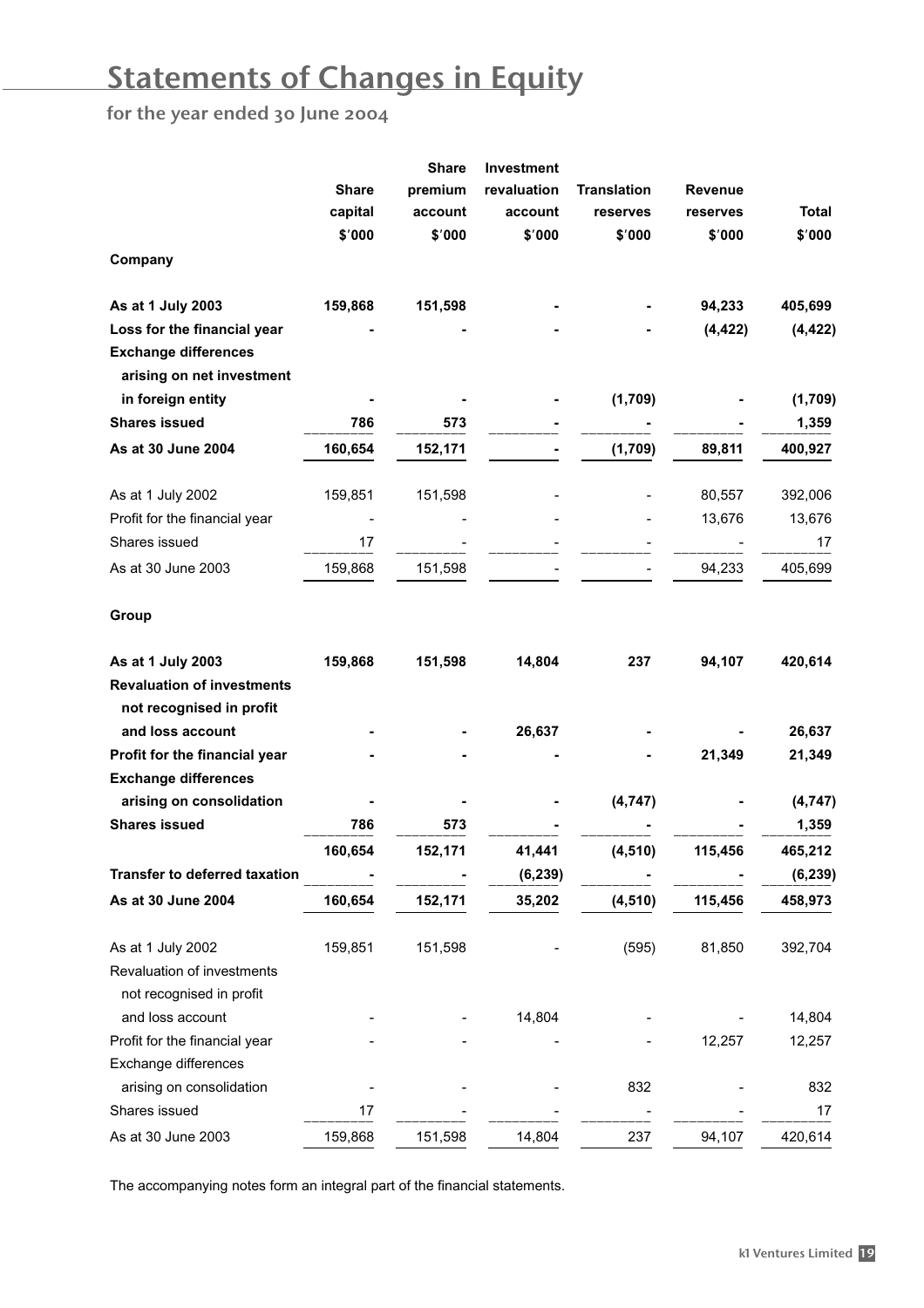# Consolidated Cash Flow Statement

for the year ended 30 June 2004

|                                                               | <b>Note</b> | 2004       | 2003       |
|---------------------------------------------------------------|-------------|------------|------------|
|                                                               |             | \$'000     | \$'000     |
| <b>CASH FLOWS FROM OPERATING ACTIVITIES</b>                   |             |            |            |
| Operating profit                                              |             | 44,262     | 18,221     |
| Adjustments for:                                              |             |            |            |
| Depreciation                                                  |             | 11,607     | 2,275      |
| Amortisation                                                  |             | 1,017      | 300        |
| Dividend income                                               |             | (507)      |            |
| Gain realised from cancellation of option                     |             | (4, 125)   |            |
| Amortisation of interest                                      |             | (440)      |            |
| Loss on disposal of fixed assets                              |             | 71         |            |
| Loss/(Profit) on disposal of investments                      |             | 335        | (7, 275)   |
| Fair value adjustments on unquoted investments                |             | (1, 364)   | (8,276)    |
|                                                               |             |            |            |
| Cash flow from operations before changes in working capital   |             | 50,856     | 5,245      |
| Working capital changes:                                      |             |            |            |
| <b>Stocks</b>                                                 |             | (1, 336)   | (1,753)    |
| Debtors                                                       |             | (14, 683)  | (9, 114)   |
| Creditors                                                     |             | 2,254      | 9,420      |
| Translation of foreign subsidiaries and others                |             | (628)      | 187        |
| Cash from operations                                          |             | 36,463     | 3,985      |
| Interest paid                                                 |             | (4, 184)   | (383)      |
| Income tax paid                                               |             | (10, 706)  | (3,089)    |
| Net cash from operating activities                            |             | 21,573     | 513        |
| <b>CASH FLOWS FROM INVESTING ACTIVITIES</b>                   |             |            |            |
| Acquisition of subsidiaries                                   | A           | (188, 308) |            |
| Acquisition of associated company                             |             |            | (52, 115)  |
| Purchase of fixed assets                                      |             | (10, 391)  | (138)      |
| Proceeds from disposal of fixed assets                        |             | 10         |            |
| Net proceeds from disposal of investments                     |             | 10,690     | 32,318     |
| Purchase of investments                                       |             | (115, 832) | (69, 184)  |
| Net cash used in investing activities                         |             | (303, 831) | (89, 119)  |
| <b>CASH FLOWS FROM FINANCING ACTIVITIES</b>                   |             |            |            |
| Proceeds from share issue                                     |             | 1,359      | 17         |
| Proceeds from minority shareholders of subsidiaries           |             | 79         |            |
| Proceeds from term loans                                      |             | 116,411    |            |
| Distribution to minority shareholder of subsidiary            |             | (1, 355)   | (13, 177)  |
| Repayment of term loans                                       |             | (24, 048)  |            |
| Withdrawal/(Placement) of non-current bank deposits - net     |             | 7,421      | (22, 880)  |
| Net cash from/(used in) financing activities                  |             |            |            |
|                                                               |             | 99,867     | (36,040)   |
|                                                               |             |            |            |
| Decrease in cash and cash equivalents                         |             | (182, 391) | (124, 646) |
| Cash and cash equivalents at beginning of year                |             | 212,453    | 336,974    |
| Effects of exchange rate changes on cash and cash equivalents |             | (959)      | 125        |
| Cash and cash equivalents at end of year                      |             | 29,103     | 212,453    |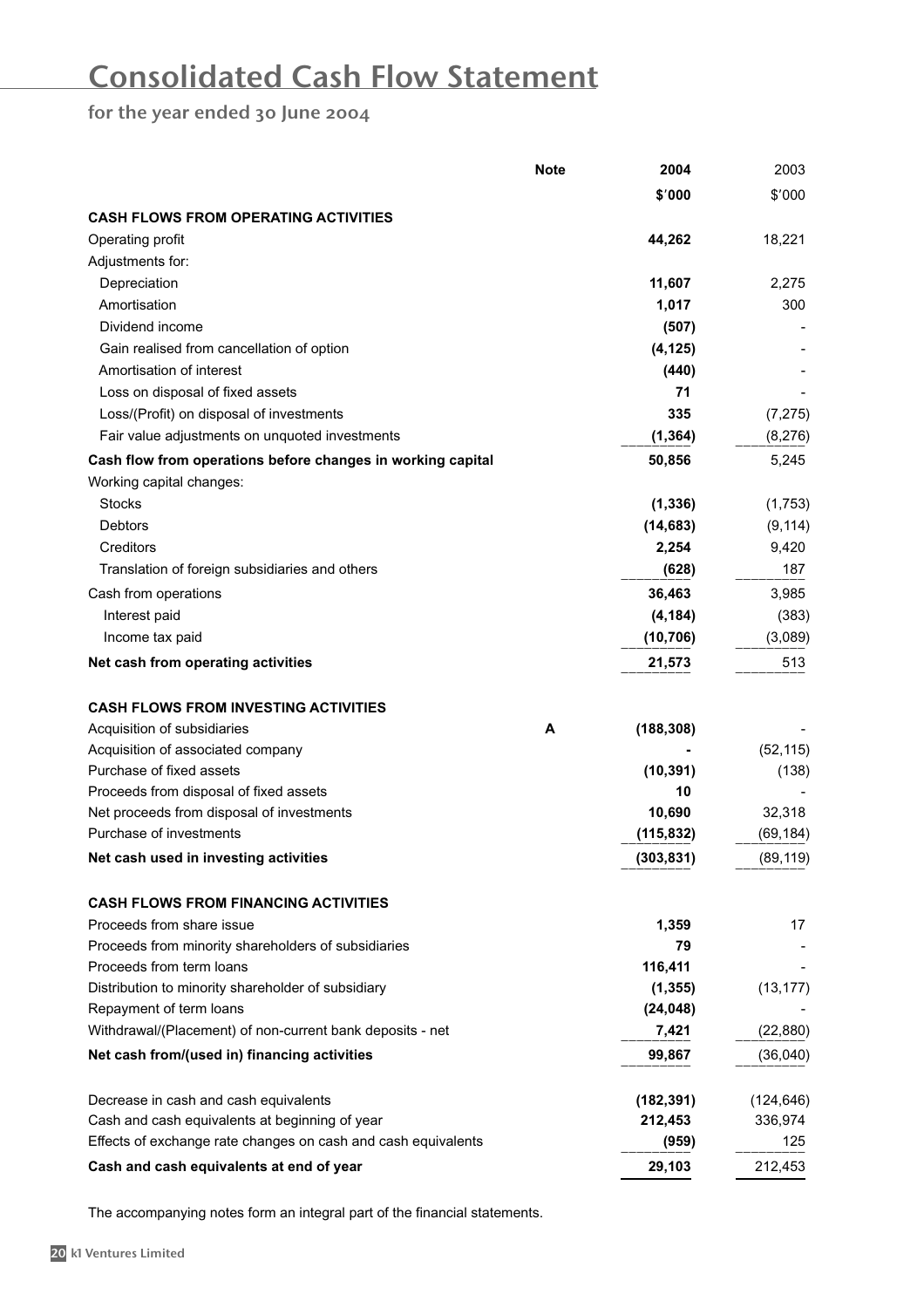#### **NOTES TO CONSOLIDATED CASH FLOW STATEMENT**

|                                                   | 30.06.04  | 30.06.03  |
|---------------------------------------------------|-----------|-----------|
|                                                   | \$'000    | \$'000    |
| <b>Fixed assets</b>                               | 204,932   | 27,479    |
| Investments                                       |           | 8,893     |
| <b>Debtors</b>                                    | 23,235    |           |
| <b>Stocks</b>                                     | 8,420     |           |
| Creditors                                         | (12, 663) |           |
| Term loans                                        | (31, 031) | (18, 392) |
| Deferred liabilities                              | (6, 344)  | (13, 492) |
| Amount due to a minority shareholder              |           | (4, 488)  |
| Other assets                                      | 1,323     |           |
| Net assets acquired                               | 187,872   |           |
| Goodwill written off (Note 21)                    | 436       |           |
| Cash outflow on acquisition, net of cash acquired | 188,308   |           |
|                                                   |           |           |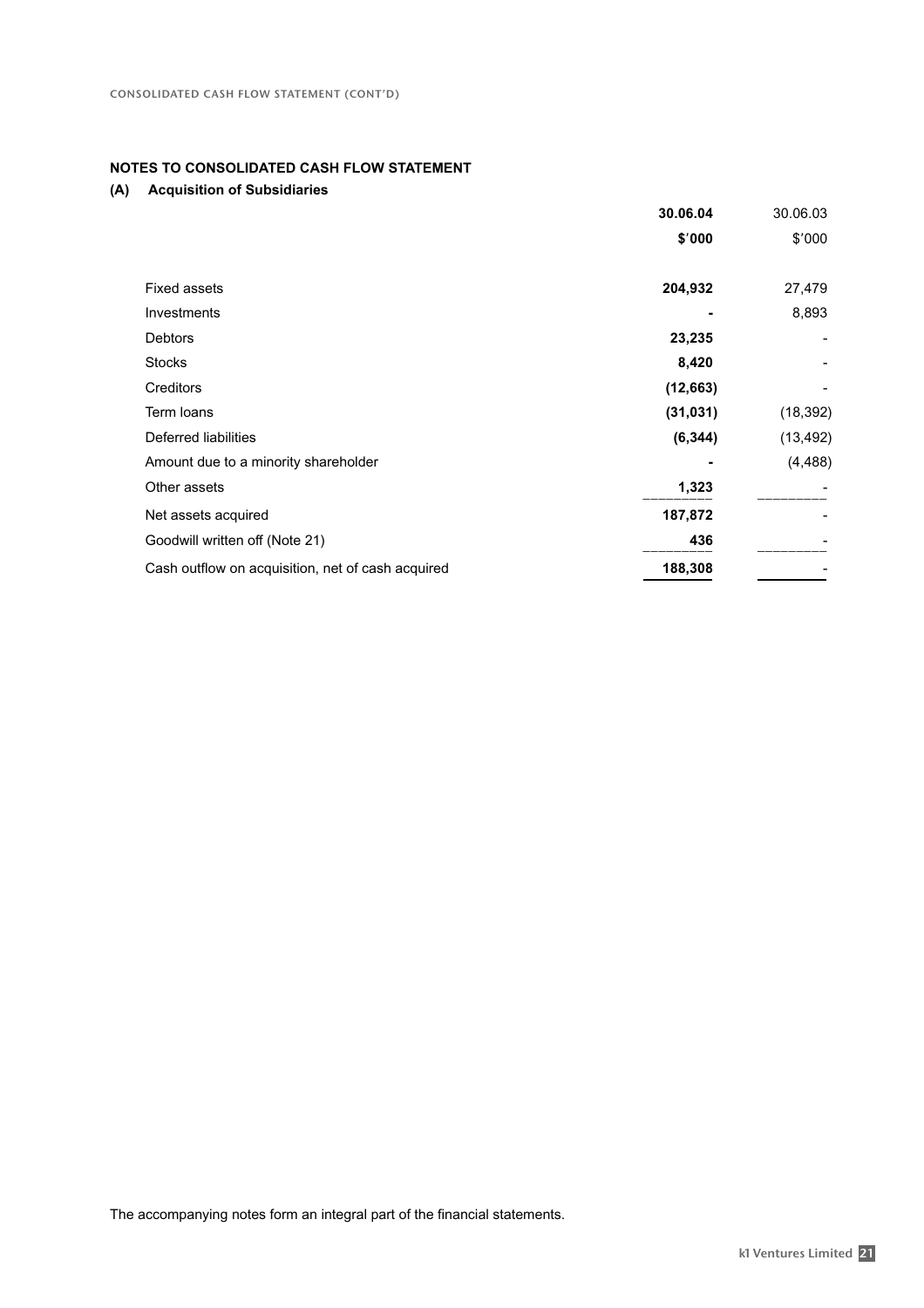### Notes to the Financial Statements

#### 30 June 2004

These notes form an integral part of and should be read in conjunction with the accompanying financial statements.

#### 1. general

The Company is domiciled and incorporated in the Republic of Singapore and is listed on the Singapore Exchange Securities Trading Limited. The addresses of its registered office and principal place of business are 1 HarbourFront Avenue #18-01 Keppel Bay Tower, Singapore 098632 and 1 HarbourFront Avenue #16-06 Keppel Bay Tower, Singapore 098632, respectively.

The principal activities of the Company are to invest in a wide range of investments across diverse industry sectors.

The principal activities of the subsidiaries are detailed in Note 6 to the financial statements.

The financial statements of the Company and of the consolidated financial statements of the Group for the financial year ended 30 June 2004 were authorised for issue in accordance with a resolution of the Board of Directors on 17 September 2004.

#### 2. significant accounting policies

#### **a**) basis of accounting

Pursuant to the Singapore Companies (Amendment) Act 2002, with effect from financial year commencing on or after 1 January 2003, Singapore-incorporated companies are required to prepare and present their financial statements in accordance with the Singapore Financial Reporting Standards ("FRS"), including related interpretations ("INT FRS"), promulgated by the Council on Corporate Disclosure and Governance ("CCDG").

Previously, the Company and the Group prepared their financial statements in accordance with the Singapore Statements of Accounting Standard ("SAS"). The adoption of FRS does not have a material impact on the accounting policies and figures presented in the financial statements for financial year ended 30 June 2003.

The financial statements are prepared in accordance with the historical cost convention, except as disclosed in the accounting policies below.

Items included in the financial statements of each entity in the Group are measured using the currency that best reflects the economic substance of the underlying events and circumstances relevant to that entity ("the measurement currency"). The profit and loss statement, balance sheet and statement of changes in equity of the Company and the consolidated financial statements of the Group are presented in Singapore dollars, which is the measurement currency of the Group.

#### **b**) BASIS OF CONSOLIDATION

The Group's financial statements include the financial statements of the Company and all its subsidiaries made up to 30 June each year. The results of subsidiaries acquired or disposed of during the financial year are included or excluded from the Group's financial statements from their respective dates of acquisition or disposal.

For inclusion in the Group's consolidated accounts, all assets and liabilities of foreign subsidiaries are translated into Singapore dollars at the exchange rates ruling at the end of the financial year. The trading results of foreign subsidiaries are translated into Singapore dollars at the average exchange rates for the financial year. Exchange differences due to such currency translations are taken directly to shareholders' interest.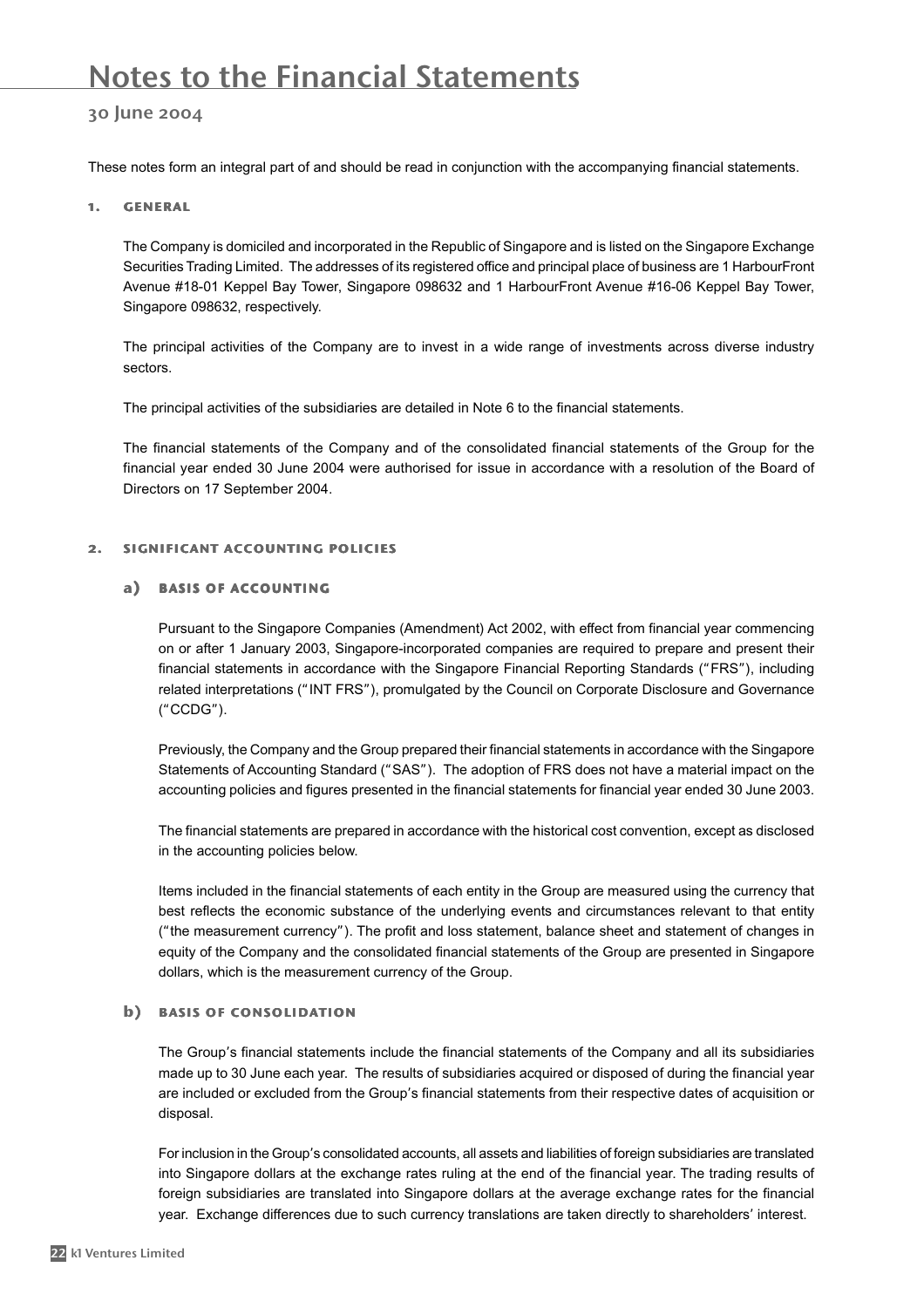#### **c**) goodwill

Goodwill represents the excess of the fair value of consideration given over the fair value of the Group's share of the identifiable net assets of subsidiaries and associated companies when acquired. Goodwill is amortised on a straight line basis over a maximum of 20 years. Goodwill which is assessed as having no economic value is written off to the profit and loss account. The gain or loss on disposal of a subsidiary or associated company includes the unamortised balance of goodwill relating to the subsidiary or associated company disposed of.

#### d) FIXED ASSETS

Fixed assets are stated at cost less accumulated depreciation and any impairment in value. When the carrying amount of an asset is greater than its estimated recoverable amount, it is written down to its recoverable amount. Profits or losses on disposal of fixed assets are included in the profit and loss account.

Oil and gas exploration and development activities are accounted for using the successful efforts method. Under this method, costs of exploratory wells are capitalised pending determination of proved reserves. If proved reserves are not discovered, the related drilling costs are expensed. All development costs are capitalised. Expenditures to replace existing asset components at the field are charged to earnings unless such expenditures result in the field having additional proved reserves.

Where impairment indicates, the carrying values of oil assets are written down to their fair values. Measurement of the impairment loss is based on the estimated fair value of the asset, determined by estimated undiscounted future cash flows from related oil reserves adjusted to present value using an interest rate considered appropriate for the asset. Future cash flows are estimated on proved and risk-adjusted probable reserves, oil prices, production rates and operating, development and reclamation costs based on operating budget forecasts. Assumptions underlying future cash flow estimates are subject to various risks and uncertainties.

#### **e**) depreciation

Depreciation is provided on the straight-line method over the estimated useful lives of the depreciable fixed assets as follows:

| Plant & Equipment | 5 to 62 years |
|-------------------|---------------|
| Office equipment  | 3 to 5 years  |
| Motor vehicles    | 5 years       |

Proved oil and gas property, capitalised under the successful efforts method, are depreciated using the unitof-production method based on estimated proved reserves.

#### f) **SUBSIDIARIES**

Investments in subsidiaries in the Company's financial statements are stated at cost less allowances for any impairment in net recoverable value, which is recognised in the profit and loss account.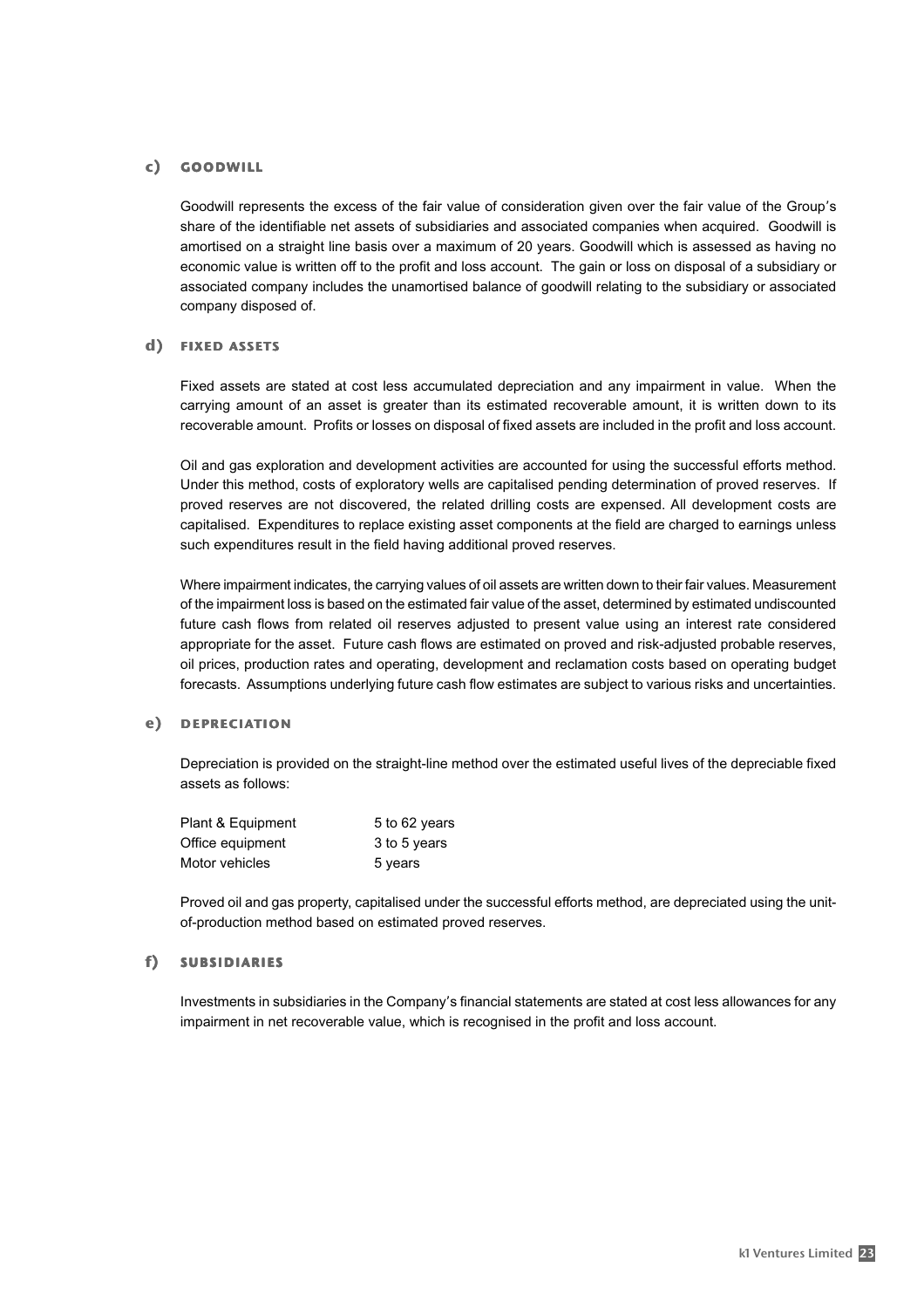#### **g**) associated companies

An associated company is a company or partnership, not being a subsidiary, in which the Group has a longterm equity interest of between 20 and 50 per cent and over whose financial and operating policy decisions it has significant influence.

Investments in associated companies are stated in the Company's financial statements at cost less provision to the extent of the amount considered by the Directors to be an impairment in value other than temporary, determined on an individual investment basis.

Investments in associated companies are accounted for in the Group's financial statements using the equity method of accounting whereby the Group's share of profits less losses of associated companies is included in the consolidated profit and loss account and the Group's share of net assets is included in the consolidated balance sheet. These amounts are taken from unaudited management financial statements of the companies concerned.

#### **h**) investments

Investments are recognised on a trade-date basis and are initially measured at cost, being the fair value of the consideration given and including acquisition charges associated with the investments.

Investments are classified as either current assets or non-current assets depending on the Company's intention to hold the investment for the next 12 months and are measured at their fair value at each reporting date. Investments are classified as held-for-trading based upon the Company's intention to dispose of the assets on a short-term basis.

Investments that are intended to be held for long-term are classified as non-current assets, with unrealised gains or losses arising from changes in fair value recognised in the Investment Revaluation Account until the investment is disposed of, at which time the cumulative gains or losses are included in the profit and loss account. Where permanent impairment arises, the amount is taken to the profit and loss account.

Investments that are acquired for the purpose of generating profit from short-term fluctuations in prices are classified as current assets, with recognised gains or losses arising from changes in fair value being recognised directly in the profit and loss account.

Quoted investments are valued at the last transacted price at the balance sheet date. Unquoted investments are valued at their estimated fair values at the balance sheet date. Estimates of the fair value are based on factors including financial position, industry and management analysis and progression towards key objectives.

#### **i**) inventories

Inventories are stated at lower of cost or net realisable value. Cost being principally determined on average cost.

#### **j)** REVENUE RECOGNITION

Revenue consists of crude oil, gas products and services, proceeds from disposal of investments, dividend income and interest income. Crude oil revenue is recognised when the title to the oil passes to the buyer, which occurs when the oil is loaded onto the barge. Revenue from sales of gas products and services is recognised when services are provided and is mainly based on consumption, with certain revenue based upon a flat rate. Dividend income from investments is recognised when the shareholders' rights to receive payment have been established. Interest income is recognised on an accrual basis.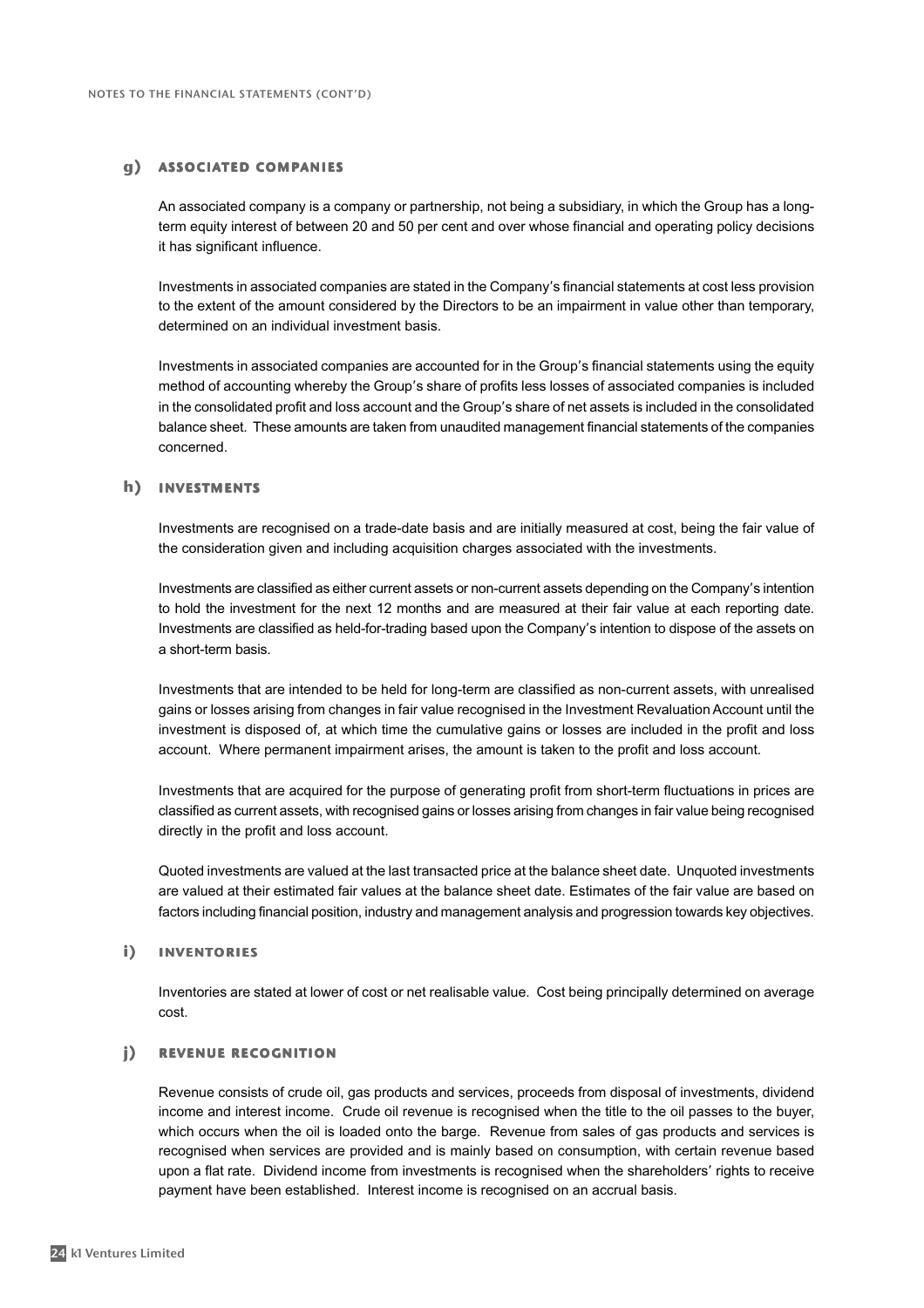#### **k**) employee benefits

#### **Defined Contribution Plan**

Payments to defined contribution retirement benefit plans (including state-managed retirement benefit schemes, such as the Singapore Central Provident Fund) are charged as an expense when incurred.

#### **Union Pension Plan**

In connection with the acquisition of a subsidiary of the Company, the immediate holding company of that subsidiary assumed a Pension Plan for Classified Employees of the subsidiary and continues to accrue benefits pursuant to the terms of the applicable collective bargaining agreement. The Plan is non-contributory and covers all employees who have met certain service and age requirements. The benefits are based on a flat rate per year of service and date of employment termination. The subsidiary, who is the plan sponsor, has not made any contributions to the Plan following its acquisition by the immediate holding company. Future contributions will be made to meet ERISA funding requirements. The Plan's trustee handles the Plan's assets and invests them in a diversified portfolio of equity and fixed-income securities.

#### **Share Option Scheme**

Share options are recorded when exercised by allocating the exercise price to share capital for the par value of the shares and to the share premium account for the remaining amount.

#### **l**) deferred taxation

Deferred taxation is provided in full, using the liability method, on temporary differences arising between the tax bases of assets and liabilities and their carrying amounts. The principal temporary differences arise from depreciation, unremitted offshore income and future tax benefits from certain provisions not allowed for tax purposes until a later period. Deferred tax assets are recognised to the extent that it is probable that future taxable profit will be available against which the temporary differences can be utilised.

#### **m**) foreign currencies

Monetary assets and liabilities denominated in foreign currencies are translated into Singapore dollars at exchange rates prevailing at the balance sheet date. Transactions in foreign currencies during the year are converted into Singapore dollars at exchange rates prevailing at the transaction dates. All exchange differences are taken to the profit and loss account, except that exchange differences arising on monetary balances that, in substance, form part of the Group's net investment in foreign entities, are taken to currency translation reserves.

#### **n**) regulatory assets and liabilities

The regulated business operations of a subsidiary are governed by rules and regulations promulgated by the Hawaii Public Utilities Commission ("HPUC"). For costs that have been deferred for which future recovery through customer rates has been approved, the subsidiary recorded it as regulatory assets. When it is probable that revenue will be reduced for amounts that will be credited to the customers through the approved rate-making process, it is recorded as regulatory liabilities.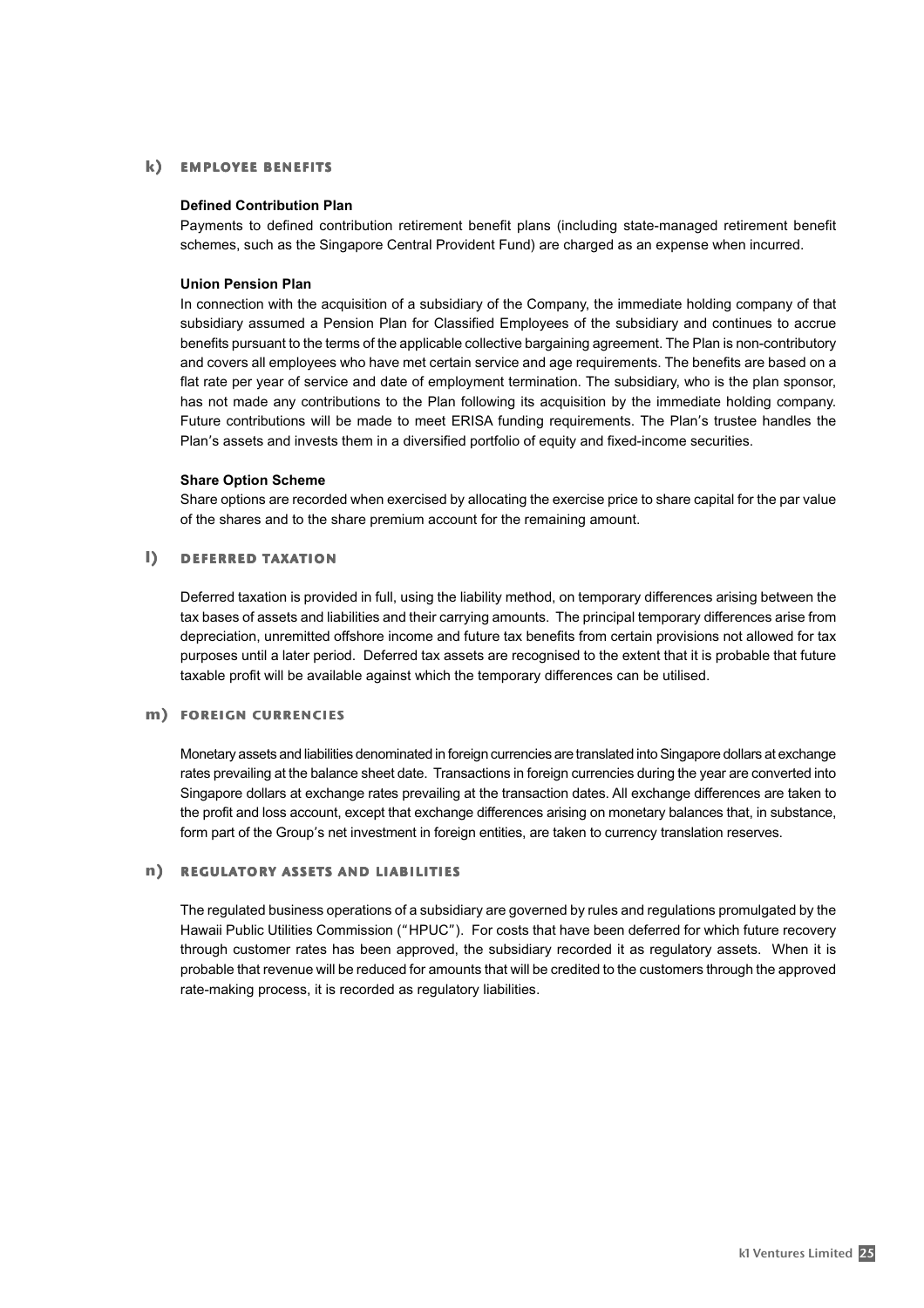#### **o**) oil & gas reclamation liabilities

Third parties estimates are used in determining estimated assets retirement obligation under multiple probability scenarios reflecting a range of possible outcomes considering future costs to be incurred, the scope of work to be performed and the timing of such costs. Using this approach, the undiscounted retirement obligation is estimated. The fair value of the undiscounted estimated retirement obligation is then computed by applying an estimated rate that was based on estimates of rates that a third party would have to pay to insure its exposure to possible future increases in the costs of these obligations. Accretion expense is reflected as a component of depletion, depreciation and amortisation expenses in earnings.

#### **p**) contribution in aid of construction

Contribution in aid of construction represents any amount of money, services or property received by a subsidiary at no cost from any person or governmental agency, to offset cost of acquisition, improvement, or construction costs of property, facilities or equipment used to provide utility services to the public. It also represents amount transferred from advances for construction, representing unrefunded balances of expired contracts or discounts resulting from termination of contracts. It is recorded as liability for 3 years. After 3 years, the amount is amortised over the life of the related asset and is recorded as a reduction of depreciation and amortisation expense.

#### **q**) financial risk management

The activities of the Group are exposed to a variety of financial risks, including the effect of changes in debt and equity market prices, foreign currency exchange rates, interest rates and oil prices. The Group manages its risk through diversification of investments. The Group does not hold or issue derivative financial instruments for trading purposes or derivative financial instruments to hedge certain exposures.

#### **i) Interest rate risk**

The Group has exposure to market risk for changes in interest rate and such exposure relates to investment in fixed deposits and term loans. The Group does not use derivative financial instruments to hedge investment in fixed deposits or borrowings.

#### **ii) Foreign currency risk**

The Group has currency deposits and transactions denominated in foreign currencies arising from its investing activities, primarily the US dollar. The Group's foreign currency exposures arise mainly from the exchange rate movement of these foreign currencies against the Singapore dollars, which is the Group's reporting currency. The Group does not use derivative financial instruments to hedge such risk.

The Company has investments in foreign subsidiaries, whose net assets are exposed to currency translation risk. Exchange differences arising from the translation are taken directly to the foreign currency translation reserve.

#### **iii) Price Risk**

The Group has exposure to price risk in its oil and non regulated gas business. Approximately 60 percent of the total revenues derived from the Group's gas distribution company in Hawaii are not affected by changes in energy prices, since commodity purchase costs are passed on to customers as allowable under applicable public utility regulations.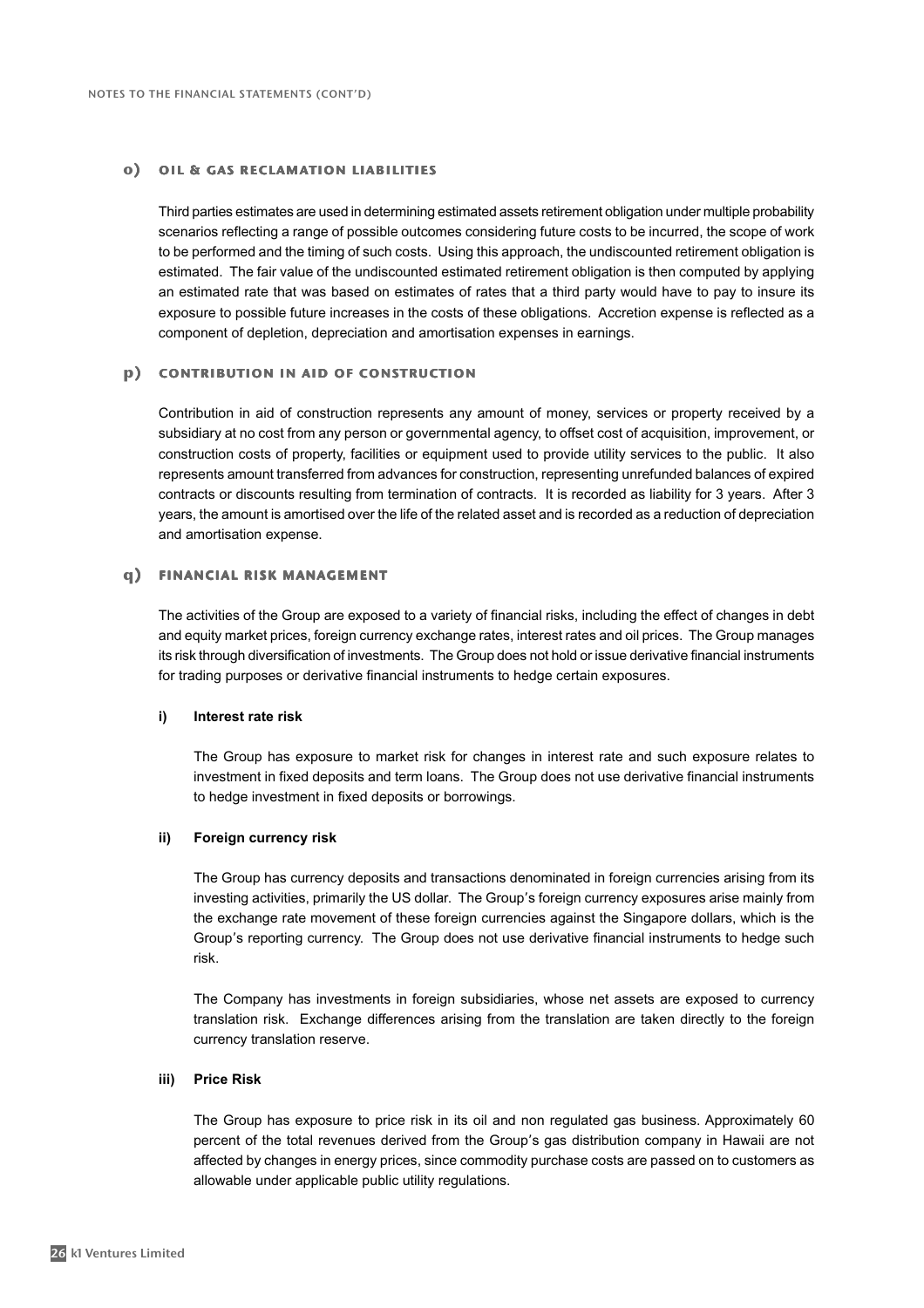The results of operations and cash flows of the oil production and unregulated propane distribution operations can vary significantly with fluctuations in the market prices of crude oil and propane. These are affected by factors outside the Group's control, including the market forces of supply and demand; regulatory and political actions of governments; and attempts of international cartels to control or influence prices. Any significant or extended decrease in crude oil prices or increase in propane purchase prices, with no corresponding change in propane selling prices, would adversely affect the profitability, financial condition and operations of the Group's oil and non regulated propane gas business.

Management assesses the risks of price changes and the materiality of those changes on its operations and considers whether to enter into hedging arrangements to mitigate these risks. No hedging agreements are currently in place.

#### **iv) Credit risk**

The Group's maximum exposure to credit risk in the event that counter-parties fail to perform their obligations as at 30 June 2004 in relation to each class of recognised financial assets is the carrying amount of those assets as indicated in the balance sheet, and is generally limited to the amounts, if any, by which the counter-party's obligations exceed the obligations of the Group.

It is the Group's policy to enter into financial instruments with a diversity of credit-worthy counterparties. The Group does not expect to incur material credit losses on its financial assets.

The Group has policies in place to ensure that transactions with trade customers are conducted within the Group's Credit and Receivable Policy. Open credit accounts are required to be reviewed periodically and credit limits revised where appropriate*.*

#### **v) Liquidity risk**

The Group maintains adequate cash and cash equivalents deemed necessary to meet its operational requirements.

#### **vi) Investment risk**

The Group's activities expose it to the effects of changes in debt and equity market prices. Its overall risk management programme focuses on the unpredictability of financial markets and seeks to minimise potential adverse effects on the financial performance of the Group.

Investment risk exists as a result of changes in economic, industry or geographical factors. The Group's portfolio of financial investments is broadly diversified along industry and product lines, with the objective of mitigating significant concentration of investment risk.

#### **vii) Fair values**

The carrying amounts of financial assets and liabilities approximate their fair values.

#### **r**) cash

Cash in the cash flow statement includes cash and cash equivalents. Cash equivalents include highly liquid investments with maturity of three months or less*.*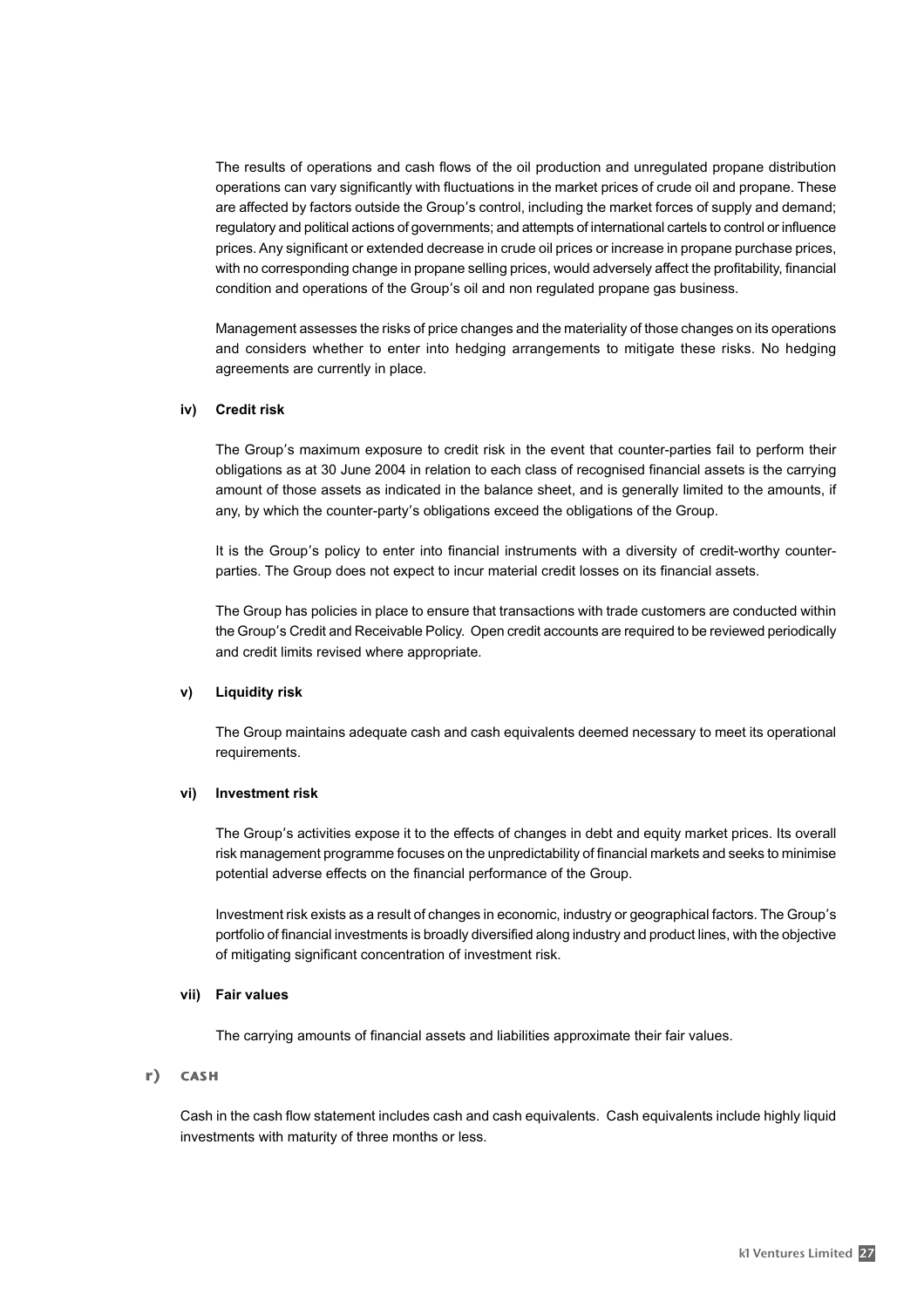#### 3. share capital

|                                                                     | <b>Company and Group</b> |           |
|---------------------------------------------------------------------|--------------------------|-----------|
|                                                                     | 30.06.04                 | 30.06.03  |
|                                                                     | \$′000                   | \$'000    |
| Authorised:                                                         |                          |           |
| 10,000,000,000 ordinary shares of \$0.10 each                       | 1,000,000                | 1,000,000 |
| Issued and fully paid:                                              |                          |           |
| Balance at beginning - 1,598,677,740 ordinary shares of \$0.10 each |                          |           |
| (30.06.03: 1,598,507,740 ordinary shares of \$0.10 each)            | 159,868                  | 159,851   |
|                                                                     |                          |           |
| 6,868,250 ordinary shares of \$0.10 each (30.06.03 : Nil)           |                          |           |
| issued on exercise of options under k1 Scheme                       | 687                      |           |
| 990,000 ordinary shares of \$0.10 each                              |                          |           |
| (30.06.03: 170,000 ordinary shares of \$0.10 each)                  |                          |           |
| issued on exercise of options under Keppel Marine Scheme            | 99                       | 17        |
|                                                                     |                          |           |
| Balance at end - 1,606,535,990 ordinary shares of \$0.10 each       |                          |           |
| (30.06.03: 1,598,677,740 ordinary shares of \$0.10 each)            | 160,654                  | 159,868   |

Details of outstanding share options and warrants of the Company as at the end of the financial year are set out in paragraph 6 of the Report of the Directors.

#### 4. reserves

|                                | Company  |                          | Group    |          |
|--------------------------------|----------|--------------------------|----------|----------|
|                                | 30.06.04 | 30.06.03                 | 30.06.04 | 30.06.03 |
|                                | \$'000   | \$'000                   | \$'000   | \$'000   |
| Share premium account          | 152,171  | 151.598                  | 152,171  | 151,598  |
| Investment revaluation account | ۰        | $\overline{\phantom{a}}$ | 35,202   | 14,804   |
| <b>Translation reserves</b>    | (1,709)  | $\blacksquare$           | (4, 510) | 237      |
| Revenue reserves               | 89,811   | 94.233                   | 115,456  | 94,107   |
|                                | 240,273  | 245,831                  | 298,319  | 260,746  |

Movements in reserves are set out in the Statements of Changes in Equity.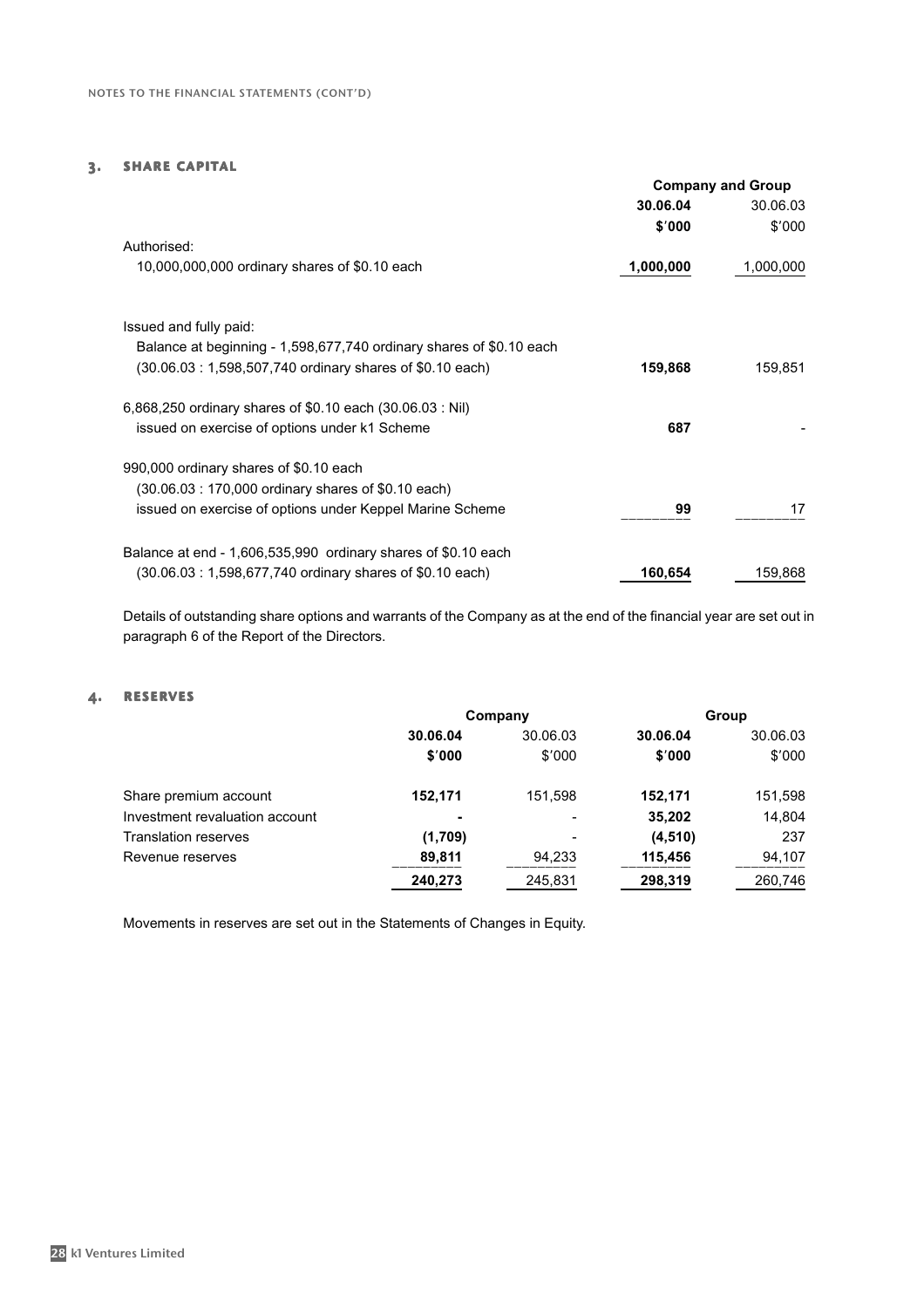### 5. fixed assets

|                        | <b>Proved oil</b><br>and gas<br>property<br>\$'000 | <b>Plant</b><br>and<br>equipment<br>\$'000 | <b>Construction</b><br>in<br>progress<br>\$'000 | <b>Office</b><br>equipment<br>\$'000 | <b>Motor</b><br>vehicles<br>\$'000 | <b>Total</b><br>\$'000 |
|------------------------|----------------------------------------------------|--------------------------------------------|-------------------------------------------------|--------------------------------------|------------------------------------|------------------------|
| Company<br>30.06.04    |                                                    |                                            |                                                 |                                      |                                    |                        |
| Cost:                  |                                                    |                                            |                                                 |                                      |                                    |                        |
| At beginning of year   |                                                    |                                            |                                                 | 605                                  | 327                                | 932                    |
| Additions              |                                                    |                                            |                                                 | 70                                   |                                    | 70                     |
| Disposals              |                                                    |                                            |                                                 | (327)                                |                                    | (327)                  |
| At end of year         |                                                    |                                            |                                                 | 348                                  | 327                                | 675                    |
| Depreciation:          |                                                    |                                            |                                                 |                                      |                                    |                        |
| At beginning of year   |                                                    |                                            |                                                 | 407                                  | 130                                | 537                    |
| Charges for the year   |                                                    |                                            |                                                 | 100                                  | 65                                 | 165                    |
| Disposals              |                                                    |                                            |                                                 | (246)                                |                                    | (246)                  |
| At end of year         |                                                    |                                            |                                                 | 261                                  | 195                                | 456                    |
| Net book value         |                                                    |                                            |                                                 | 87                                   | 132                                | 219                    |
| 30.06.03               |                                                    |                                            |                                                 |                                      |                                    |                        |
| Net book value         |                                                    |                                            |                                                 | 198                                  | 197                                | 395                    |
| Depreciation           |                                                    |                                            |                                                 | 141                                  | 65                                 | 206                    |
| Group<br>30.06.04      |                                                    |                                            |                                                 |                                      |                                    |                        |
| Cost:                  |                                                    |                                            |                                                 |                                      |                                    |                        |
| At beginning of year   | 27,604                                             |                                            |                                                 | 625                                  | 327                                | 28,556                 |
| Subsidiaries acquired  |                                                    | 256,084                                    | 5,367                                           |                                      |                                    | 261,451                |
| Additions<br>Disposals |                                                    | 7,675<br>(610)                             | 2,570                                           | 146<br>(327)                         |                                    | 10,391<br>(937)        |
| Others                 | (1,056)                                            |                                            |                                                 |                                      |                                    | (1,056)                |
| Exchange differences   | (662)                                              | (6, 693)                                   | (140)                                           | (7)                                  |                                    | (7, 502)               |
| At end of year         | 25,886                                             | 256,456                                    | 7,797                                           | 437                                  | 327                                | 290,903                |
| Depreciation:          |                                                    |                                            |                                                 |                                      |                                    |                        |
| At beginning of year   | 2,067                                              |                                            |                                                 | 421                                  | 130                                | 2,618                  |
| Subsidiaries acquired  |                                                    | 56,519                                     |                                                 |                                      |                                    | 56,519                 |
| Charges for the year   | 3,667                                              | 7,756                                      |                                                 | 119                                  | 65                                 | 11,607                 |
| Disposals              |                                                    | (610)                                      |                                                 | (246)                                |                                    | (856)                  |
| Exchange differences   | (49)                                               | (1, 479)                                   |                                                 | (10)                                 |                                    | (1, 538)               |
| At end of year         | 5,685                                              | 62,186                                     |                                                 | 284                                  | 195                                | 68,350                 |
| Net book value         | 20,201                                             | 194,270                                    | 7,797                                           | 153                                  | 132                                | 222,553                |
| 30.06.03               |                                                    |                                            |                                                 |                                      |                                    |                        |
| Net book value         | 25,537                                             |                                            |                                                 | 204                                  | 197                                | 25,938                 |
| Depreciation           | 2,062                                              |                                            |                                                 | 148                                  | 65                                 | 2,275                  |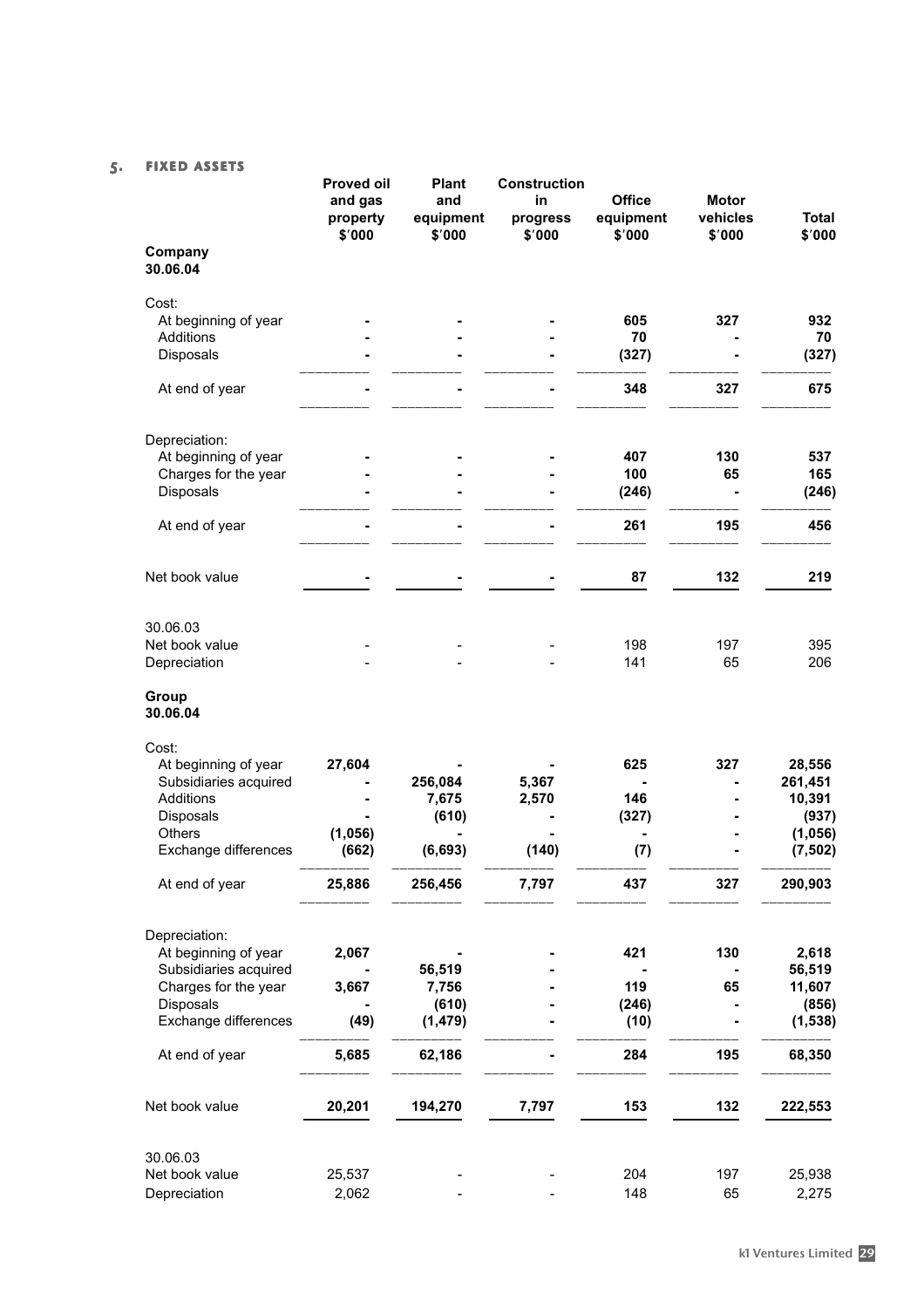#### 6. subsidiaries

|                                                                | Company  |          |
|----------------------------------------------------------------|----------|----------|
|                                                                | 30.06.04 | 30.06.03 |
|                                                                | \$′000   | \$'000   |
| Unquoted shares at cost                                        | 166,721  | 40,371   |
| Allowance for impairment in value                              | (1, 187) | (1, 187) |
|                                                                | 165,534  | 39,184   |
| Movements in allowance for impairment in value are as follows: |          |          |
| At beginning of year                                           | 1,187    | 4,493    |
| Impairment during the year                                     |          |          |
| Amount written back                                            |          | (3,306)  |
| At end of year                                                 | 1,187    | 1,187    |

Details of the subsidiaries are as follows:

|                                                                         |          | <b>Effective equity</b>      |            | Cost of  | Place of                           | Principal             |
|-------------------------------------------------------------------------|----------|------------------------------|------------|----------|------------------------------------|-----------------------|
| <b>Subsidiary</b>                                                       |          | interest                     | investment |          | incorporation/ operation activity  |                       |
|                                                                         | 30.06.04 | 30.06.03                     | 30.06.04   | 30.06.03 |                                    |                       |
|                                                                         | $\%$     | $\%$                         | \$'000     | \$'000   |                                    |                       |
| <b>Held by the Company</b>                                              |          |                              |            |          |                                    |                       |
| CP K-1 Investment LLC <sup>(1)</sup>                                    | 100      | 100                          | 2,269      | 2,269    | <b>United States</b><br>of America | Investment<br>holding |
| K-1 Holdings Equity I, Inc. (1)                                         | 100      | 100                          | 5,997      | 5,743    | <b>United States</b><br>of America | Investment<br>holding |
| k1 Investments (I) Pte Ltd (2)                                          | 100      | 100                          | 5,334      | 5,334    | Singapore                          | Investment<br>holding |
| k1 Ventures (Hong Kong)<br>Limited <sup>(3)</sup>                       | 100      | 100                          | 5,663      | 5,663    | Hong Kong                          | Investment<br>holding |
| K-1 Wireless, Inc.(1)(4)                                                | 55       | 55                           |            |          | <b>United States</b><br>of America | Investment<br>holding |
| K1-USA Energy Production<br>Corporation <sup>(1)</sup>                  | 100      | 100                          | 21,362     | 21,362   | <b>United States</b><br>of America | Investment<br>holding |
| K-1 Ventures Michigan, Inc(1)                                           | 100      |                              | 16,088     |          | <b>United States</b><br>of America | Investment<br>holding |
| K1 HGC Investment LLC <sup>(1)</sup>                                    | 100      |                              | 99,822     |          | <b>United States</b><br>of America | Investment<br>holding |
| Mid Pac Petroleum, LLC (1)<br>(Formerly known as<br>K-1 Petroleum, LLC) | 100      | $\qquad \qquad \blacksquare$ | 10,186     |          | <b>United States</b><br>of America | Investment<br>holding |
|                                                                         |          |                              | 166,721    | 40,371   |                                    |                       |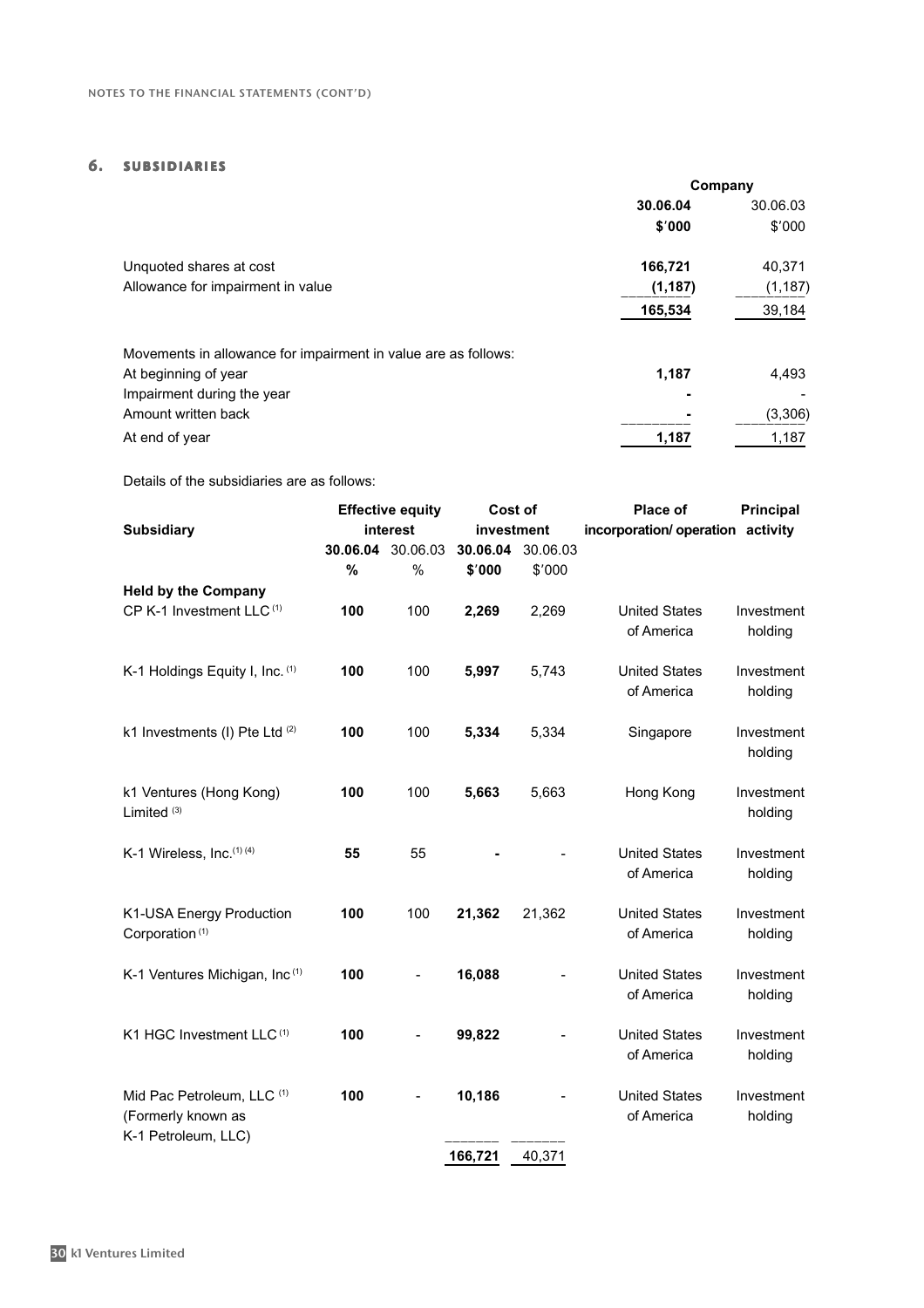|                                          | <b>Effective equity</b> |          | Cost of    |          | <b>Place of</b>                   | <b>Principal</b>   |
|------------------------------------------|-------------------------|----------|------------|----------|-----------------------------------|--------------------|
| <b>Subsidiary</b>                        |                         | interest | investment |          | incorporation/ operation activity |                    |
|                                          | 30.06.04                | 30.06.03 | 30.06.04   | 30.06.03 |                                   |                    |
|                                          | $\%$                    | %        | \$'000     | \$'000   |                                   |                    |
| <b>Held by subsidiaries</b>              |                         |          |            |          |                                   |                    |
| Focus Up Holdings Limited <sup>(1)</sup> | 100                     | 100      |            |          | <b>British Virgin</b>             | Investment         |
|                                          |                         |          |            |          | Islands                           | holding            |
|                                          |                         |          |            |          |                                   |                    |
| K-1 Investments Series                   | 100                     | 100      |            |          | <b>United States</b>              | Investment         |
| $I, Inc.$ (1)                            |                         |          |            |          | of America                        | holding            |
|                                          |                         |          |            |          |                                   |                    |
| K-1 U.S.A. Ventures                      | 100                     | 100      |            |          | <b>United States</b>              | Investment         |
| Inc. $(5)$                               |                         |          |            |          | of America                        | holding            |
|                                          |                         |          |            |          |                                   |                    |
| K-Mc Venture I, LLC (6)                  | 66.67                   | 66.67    |            |          | <b>United States</b>              | Oil & Gas          |
|                                          |                         |          |            |          | of America                        |                    |
|                                          |                         |          |            |          |                                   |                    |
| PS Wireless, LLC (1)                     | 100                     | 100      |            |          | <b>United States</b>              | Investment         |
|                                          |                         |          |            |          | of America                        | holding            |
|                                          |                         |          |            |          |                                   |                    |
| Sporting Goods Investments I,            | 100                     | 100      |            |          | <b>United States</b>              | Investment         |
| LP <sup>(1)</sup>                        |                         |          |            |          | of America                        | holding            |
|                                          |                         |          |            |          |                                   |                    |
| Sporting Goods Investments II,           | 100                     | 100      |            |          | <b>United States</b>              | Investment         |
| LP <sup>(1)</sup>                        |                         |          |            |          | of America                        | holding            |
|                                          |                         |          |            |          |                                   |                    |
| Vectis-K1, LLC <sup>(1)</sup>            | 99                      | 99       |            |          | <b>United States</b>              | Investment         |
|                                          |                         |          |            |          | of America                        | holding            |
|                                          |                         |          |            |          |                                   |                    |
| K-1 USA Management, Inc. (1)             | 100                     |          |            |          | <b>United States</b>              | Investment         |
|                                          |                         |          |            |          | of America                        | holding            |
|                                          |                         |          |            |          |                                   |                    |
| K-1 GHM, LLLP (1)                        | 100                     |          |            |          | <b>United States</b>              | Investment         |
|                                          |                         |          |            |          | of America                        | holding            |
|                                          |                         |          |            |          |                                   |                    |
| HGC Holdings, LLC <sup>(7)</sup>         | 99.9                    |          |            |          | <b>United States</b>              | Investment         |
|                                          |                         |          |            |          | of America                        | holding            |
|                                          |                         |          |            |          |                                   |                    |
| K1 Knowledge, LLC (1)                    | 100                     |          |            |          | <b>United States</b>              | Investment         |
|                                          |                         |          |            |          | of America                        | holding            |
|                                          |                         |          |            |          |                                   |                    |
| The Gas Company, LLC (7)                 | 100                     |          |            |          | <b>United States</b>              | <b>Gas Product</b> |
|                                          |                         |          |            |          | of America                        | and Services       |

#### **Notes on auditors**

- (1) Not required to be audited by law in its country of incorporation.
- (2) Audited by Deloitte & Touche, Singapore
- (3) Audited by PKF, Hong Kong
- (4) Preferred stock were redeemed and distribution of capital was made by the subsidiary.
- (5) Audited by Deloitte & Touche, Singapore for consolidation purpose only.
- (6) Audited by Ernst & Young, USA
- (7) Audited by Deloitte & Touche, USA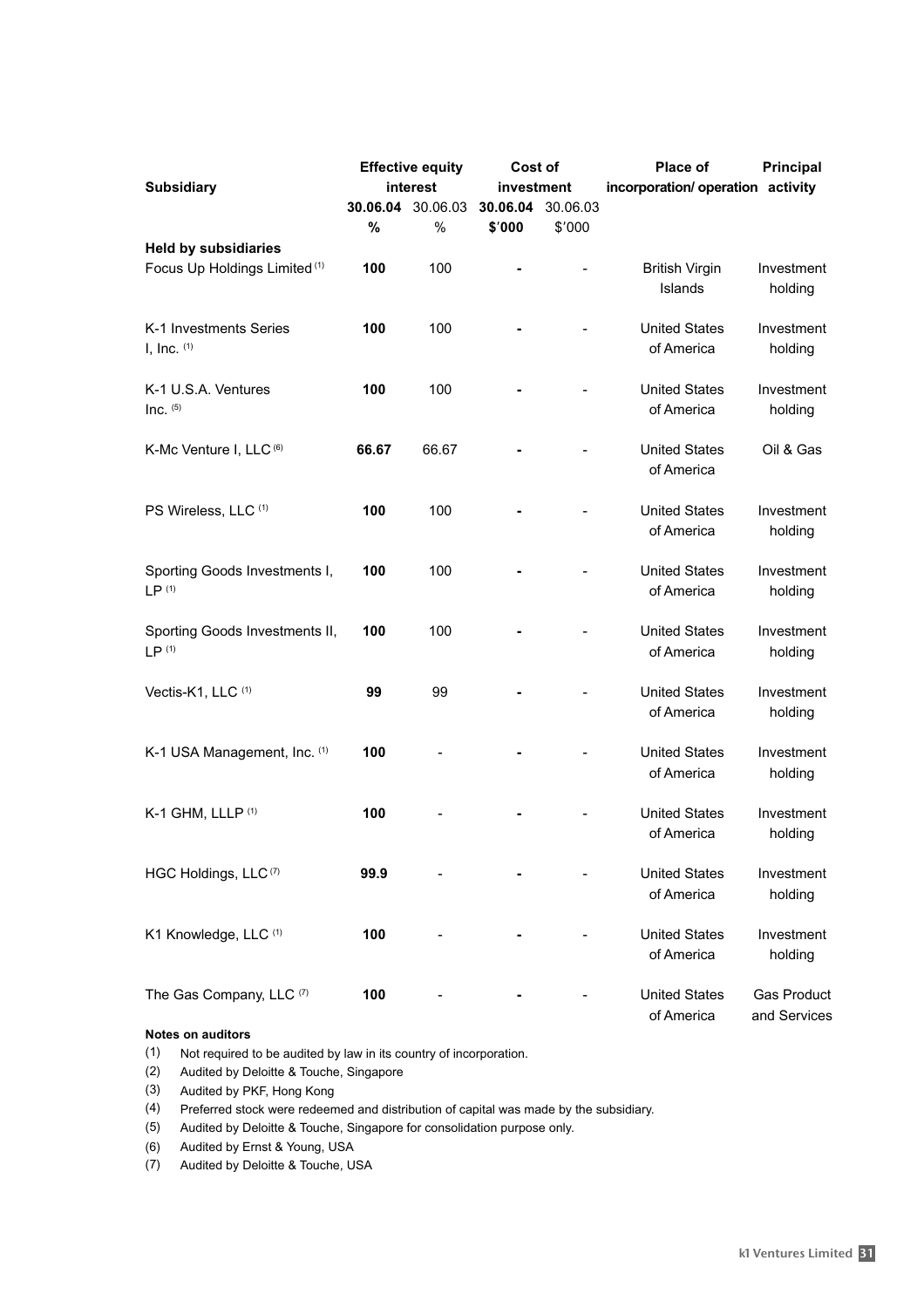#### 7. associated company

|                                                                  | Group    |          |  |
|------------------------------------------------------------------|----------|----------|--|
|                                                                  | 30.06.04 | 30.06.03 |  |
|                                                                  | \$'000   | \$'000   |  |
| Unquoted shares at cost                                          | 52,115   | 52,115   |  |
| Share of post-acquisition losses                                 | (1,718)  | (68)     |  |
| Currency realignment on translation of foreign associate company | (1,254)  |          |  |
|                                                                  | 49,143   | 52.047   |  |

An associated company whose results are equity accounted for is as follows:

| <b>Subsidiary</b>                    |    | <b>Effective equity</b><br>interest | Cost of<br>investment                |                    | <b>Place of</b><br>incorporation/operation activity | <b>Principal</b>      |
|--------------------------------------|----|-------------------------------------|--------------------------------------|--------------------|-----------------------------------------------------|-----------------------|
|                                      | %  | %                                   | 30.06.04 30.06.03 30.06.04<br>\$'000 | 30.06.03<br>\$'000 |                                                     |                       |
| <b>Held by subsidiary</b>            |    |                                     |                                      |                    |                                                     |                       |
| Knowledge Universe<br>Learning Corp. | 20 | 20                                  | 52.115                               | 52.115             | <b>United States</b><br>of America                  | Investment<br>holding |

#### 8. investments

#### **Non-current Assets**

|                                                                     | Group    |          |
|---------------------------------------------------------------------|----------|----------|
|                                                                     | 30.06.04 | 30.06.03 |
|                                                                     | \$'000   | \$'000   |
| Investments:                                                        |          |          |
| Quoted investments, at cost                                         | 19,365   | 19,365   |
| Unquoted investments, at cost                                       |          |          |
| Shares in corporations                                              | 107,675  | 2,185    |
| Bonds in corporations                                               | 39,412   | 40,382   |
| Warrants                                                            | 18,849   | 13,340   |
| <b>Others</b>                                                       |          | 8.800    |
| Fair value adjustments recognised in Investment revaluation account | 41,441   | 14.804   |
| Amortised cost in Profit and Loss account                           | 561      | 125      |
| Exchange differences                                                | (46)     |          |
| At fair value                                                       | 227,257  | 99,001   |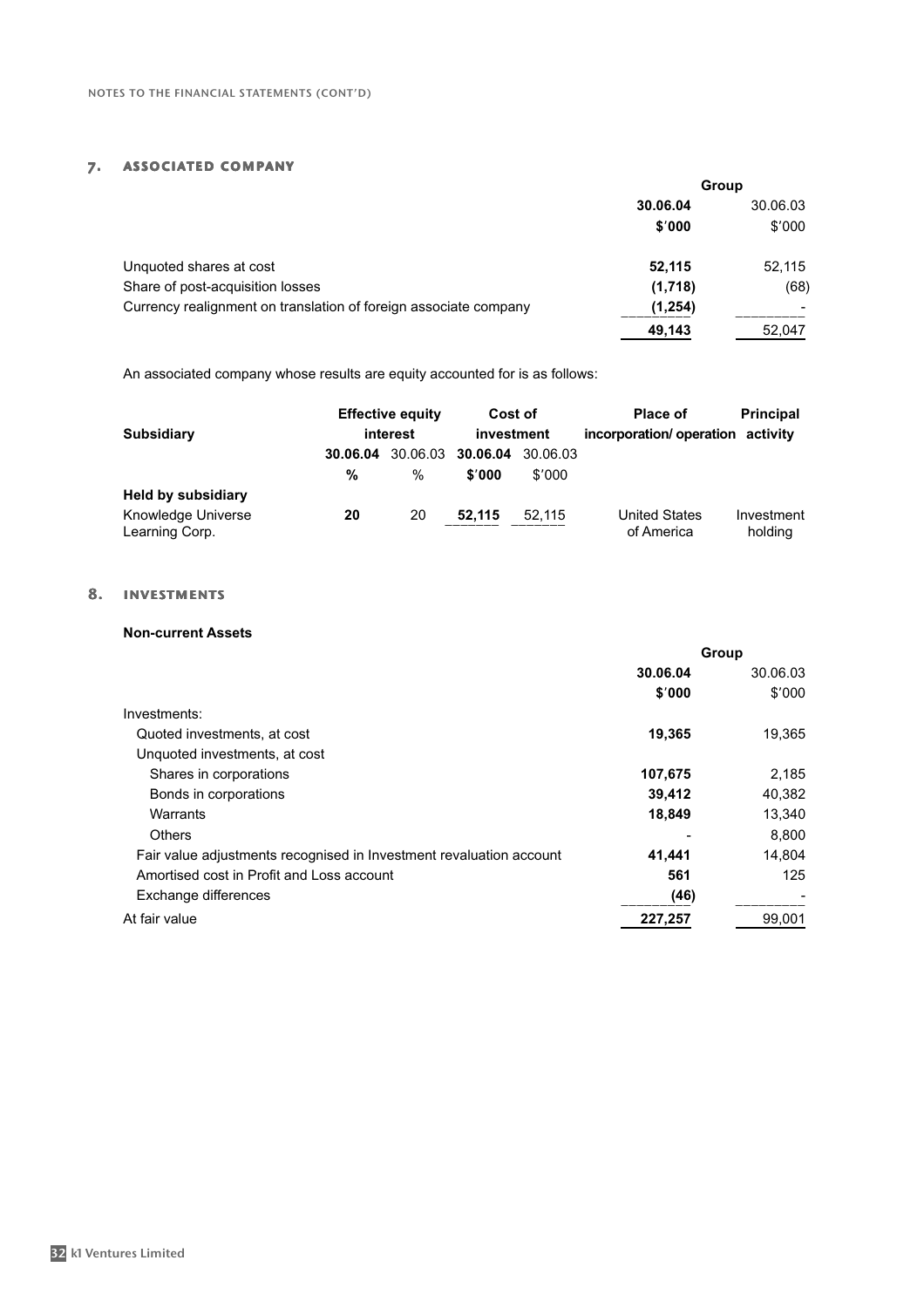Movement of revaluation account:

| Group    |          |  |
|----------|----------|--|
| 30.06.04 | 30.06.03 |  |
| \$'000   | \$'000   |  |
| 14,804   |          |  |
|          |          |  |
| 8,322    | 12,966   |  |
| 18,315   | 1,838    |  |
| 41,441   | 14,804   |  |
| (6, 239) |          |  |
| 35,202   | 14,804   |  |
|          |          |  |

The fair values of the non-current investments were determined based on one of the following valuation methods:

- last transacted price, net of certain liquidity discount; or
- the Black-Scholes Option Pricing Model; or
- the effective interest rate.

#### **Current Assets**

|                                                      | Company  |          | Group    |          |
|------------------------------------------------------|----------|----------|----------|----------|
|                                                      | 30.06.04 | 30.06.03 | 30.06.04 | 30.06.03 |
|                                                      | \$'000   | \$'000   | \$'000   | \$'000   |
| Investments at fair value at 30 June are as follows: |          |          |          |          |
| Unquoted shares                                      | 49.985   | 41.960   | 51,235   | 43,242   |
| Quoted secured bonds                                 | ۰        |          | 5,000    | 5,000    |
| <b>Others</b>                                        |          |          | 2,147    | 1,868    |
| At fair value                                        | 49,985   | 41,960   | 58,382   | 50,110   |
| Fair value adjustment:                               |          |          |          |          |
| Credit to profit & loss account                      | 1,364    | 8,276    | 1,364    | 8,276    |

The fair values of the current unquoted investments are based on an assessment of the investments individually for impairment and by reference to the net tangible asset value and profitability of the investee companies.

The Directors are of the opinion that the fair values of the total unquoted investments are \$240,032,000 (30.06.03: \$111,780,000).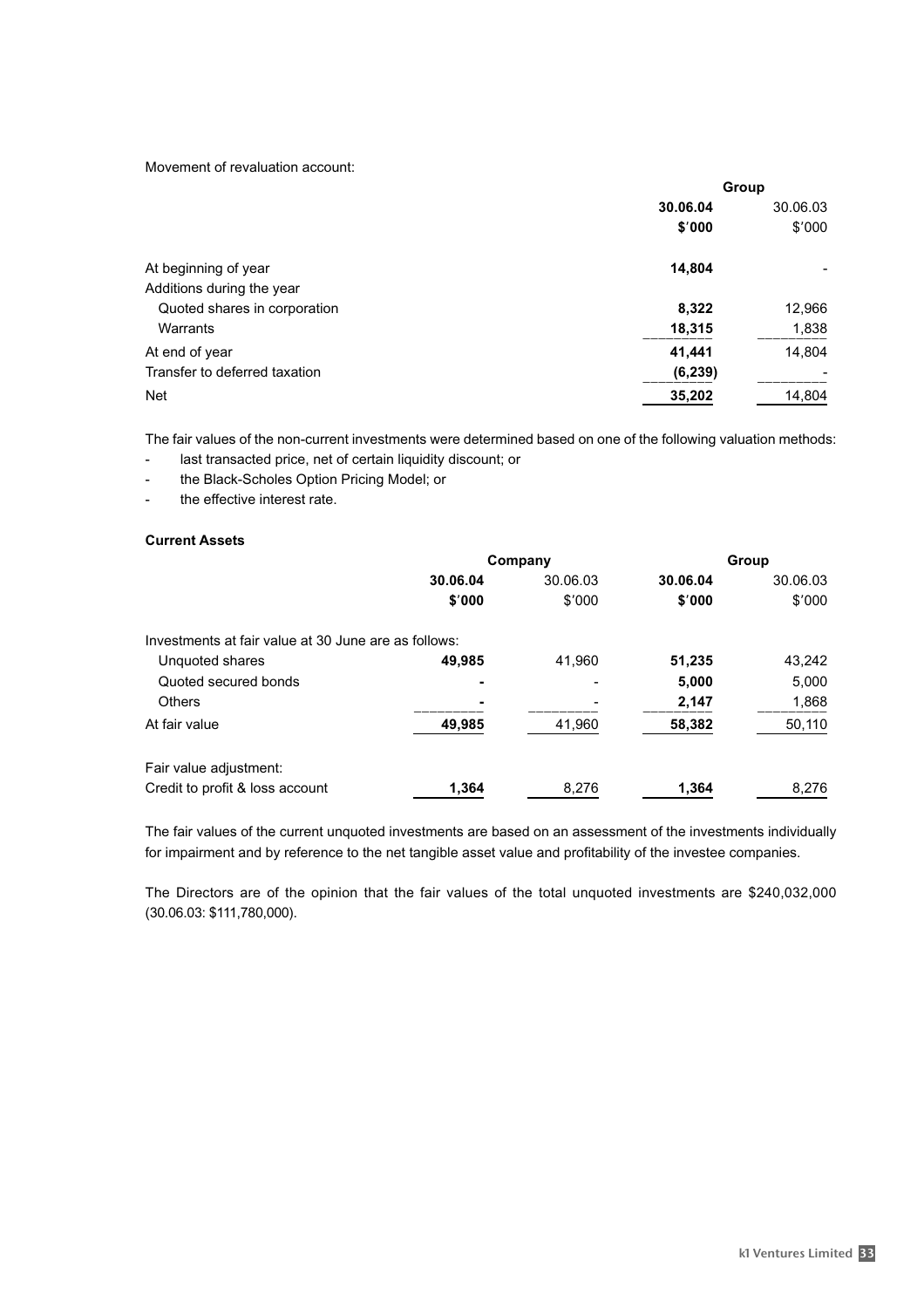#### 9. other assets

|                                      |      | Group    |          |
|--------------------------------------|------|----------|----------|
|                                      |      | 30.06.04 | 30.06.03 |
|                                      | Note | \$'000   | \$'000   |
| Deferred financing costs             |      | 2,771    |          |
| Pension intangible assets            | (a)  | 1,293    |          |
| Accumulated other comprehensive loss | (a)  | 486      |          |
| Regulatory assets                    | (b)  | 821      |          |
| <b>Others</b>                        |      | 53       |          |
|                                      |      | 5,424    |          |

- (a) A subsidiary appointed a trustee to invest in a diversified portfolio of equity and fixed income securities for its employees' pension plan. Unrecognised prior service cost is recorded as intangible assets. Unrecognised net actuarial loss is recorded as accumulated other comprehensive loss. Please see note 17(c) on Union Pension Plan.
- (b) The regulatory asset amounts relate to deferred rates cases and integrated resource plan preparation costs and a residual balance from a prior disposal of real estates. These costs are amortised over a 60-month period beginning January 2002.

#### 10. STOCKS

|                        | Group    |                          |
|------------------------|----------|--------------------------|
|                        | 30.06.04 | 30.06.03                 |
|                        | \$'000   | \$'000                   |
| At cost:               |          |                          |
| Crude oil              | 2,503    | 1,753                    |
| Fuel stock             | 3,437    | ۰.                       |
| Materials and supplies | 5,308    | $\overline{\phantom{a}}$ |
|                        | 11,248   | 1,753                    |

#### 11. due from/to subsidiaries

|                                                                 | Company  |          |  |
|-----------------------------------------------------------------|----------|----------|--|
|                                                                 | 30.06.04 | 30.06.03 |  |
|                                                                 | \$'000   | \$'000   |  |
| Due from subsidiaries - non-trade                               | 186,133  | 128,717  |  |
| Due to subsidiaries - non-trade                                 | 7,924    | 6,977    |  |
| Movement in the allowance for loan to subsidiary is as follows: |          |          |  |
| At beginning of year                                            |          | 9,227    |  |
| Amount written back                                             |          | (1, 187) |  |
| Amount written off                                              |          | (8,040)  |  |
| At end of year                                                  |          |          |  |

The amounts due from and to subsidiaries are unsecured, interest-free and have no fixed terms of repayment.

Some of the Company's transactions and arrangements are between members of the Group and the effects of these on the basis determined between the parties are reflected in these financial statements.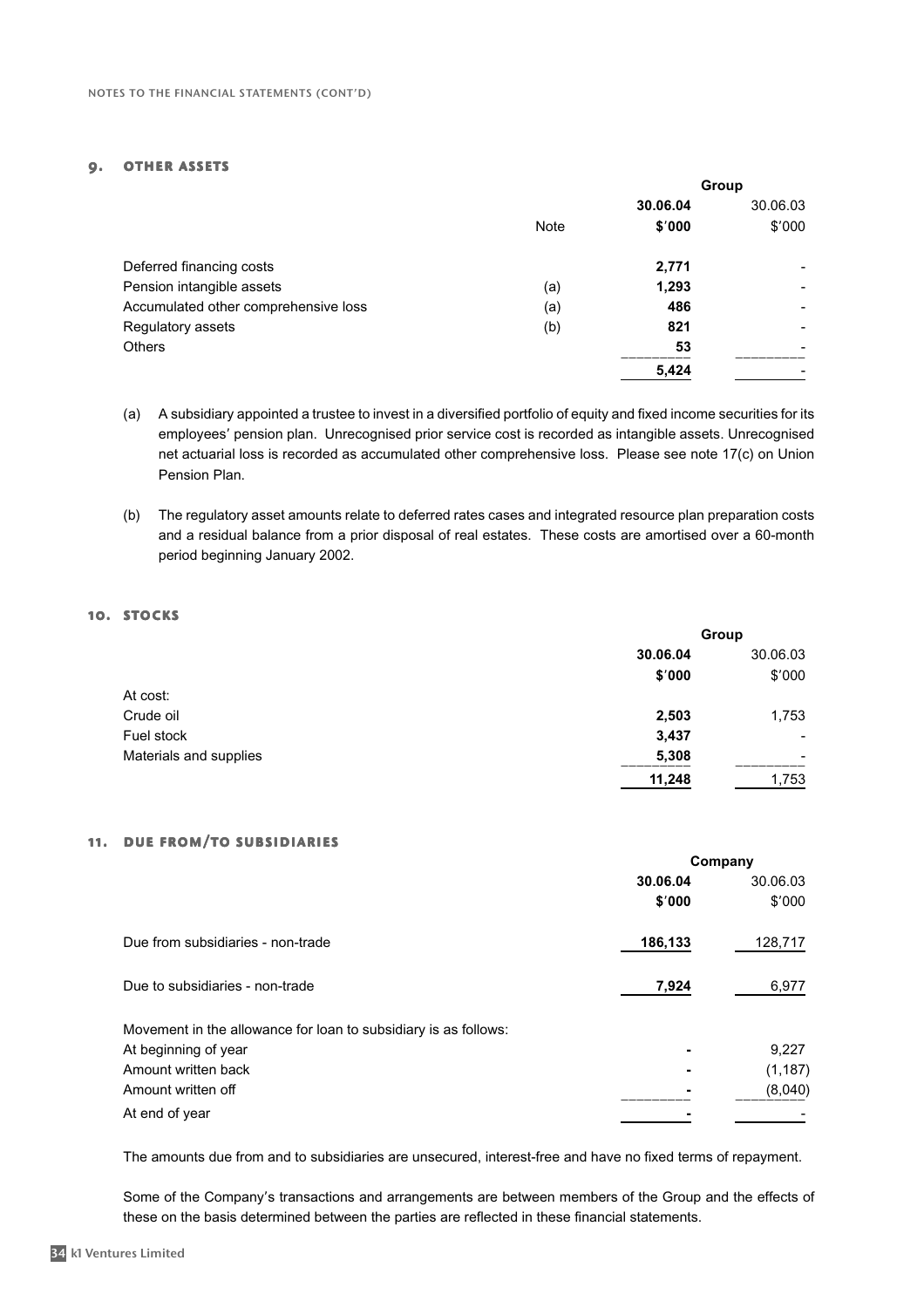#### 12. debtors

|                                                         | Company  |          | Group    |          |
|---------------------------------------------------------|----------|----------|----------|----------|
|                                                         | 30.06.04 | 30.06.03 | 30.06.04 | 30.06.03 |
|                                                         | \$'000   | \$'000   | \$'000   | \$'000   |
| Trade debtors                                           |          |          | 19,546   | 4,235    |
| Provision for doubtful debts                            |          |          | (77)     |          |
|                                                         |          |          | 19,469   | 4,235    |
| Other debtors - non trade                               | 1,698    | 22       | 2,300    | 680      |
| Prepayments and deposits *                              | 29       | 808      | 12,471   | 2,123    |
| Unbilled revenue                                        |          |          | 7,384    |          |
| Deferred gas costs **                                   |          |          | 2,061    |          |
| Dividend receivable from external parties               |          |          | 717      |          |
| Interest receivable from related parties                |          | 20       |          | 20       |
| Interest receivable from external parties               |          |          | 87       | 258      |
|                                                         | 1,727    | 850      | 25,020   | 3,081    |
| Total                                                   | 1,727    | 850      | 44,489   | 7,316    |
| Movement in provision for doubtful debts is as follows: |          |          |          |          |
| At beginning of year                                    |          |          |          |          |
| Charge to profit & loss account                         |          |          | 244      |          |
| Amount written off                                      |          |          | (239)    |          |
| Subsidiaries acquired                                   |          |          | 72       |          |
| At end of year                                          |          |          | 77       |          |

- This includes deposits of \$10,306,000 (US\$6 million) placed by a subsidiary with an independent escrow agent to acquire the retail gasoline operations in Hawaii. The counter party shall be entitled to receive and retain \$3,435,400 (US\$2 million) of such aggregate deposits as liquidated damages if they terminate the purchase agreements due to the non-performance, default or breach by the subsidiary. Please see note 29 for subsequent events.
- \*\* Represent amounts paid for gas but not yet billed to utility customers of a subsidiary.

#### 13. bank balances, deposits and cash

|                                  | Company                  |          | Group     |           |
|----------------------------------|--------------------------|----------|-----------|-----------|
|                                  | 30.06.04                 | 30.06.03 | 30.06.04  | 30.06.03  |
|                                  | \$'000                   | \$'000   | \$'000    | \$'000    |
| Bank balances, deposits and cash | 8.610                    | 205.365  | 44.562    | 235,333   |
| Pledged fixed deposits shown     |                          |          |           |           |
| as non-current assets            | $\overline{\phantom{0}}$ |          | (15, 459) | (22, 880) |
| Shown as current assets          | 8.610                    | 205,365  | 29,103    | 212,453   |

Fixed deposits placed with related parties amounted to \$2,383,000 (30.06.03: \$201,815,000) for the Company and Group as at the financial year end.

As at 30 June 2004, the amount of fixed deposits pledged to financial institutions was \$15,459,000 (30.06.03: \$22,880,000) (Note 16(c)).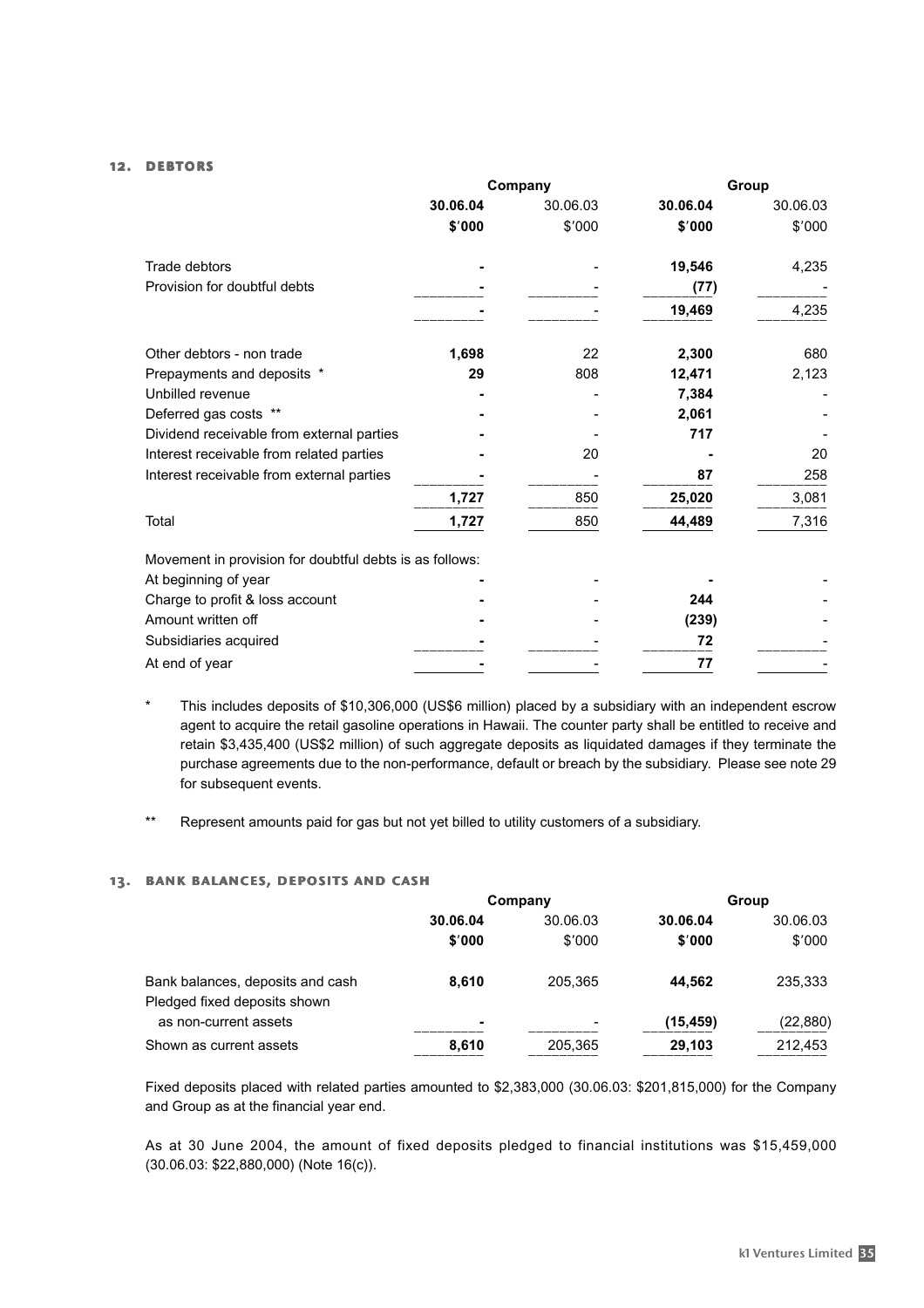#### 14. creditors

|                                |             |                | Company                  |          | Group    |
|--------------------------------|-------------|----------------|--------------------------|----------|----------|
|                                | <b>Note</b> | 30.06.04       | 30.06.03                 | 30.06.04 | 30.06.03 |
|                                |             | \$'000         | \$'000                   | \$'000   | \$'000   |
| Trade creditors                |             | $\blacksquare$ | $\overline{\phantom{0}}$ | 17.167   | 3,484    |
| Customer advances and deposits | (a)         | ۰              |                          | 2,374    |          |
| Sundry creditors and accruals  |             | 1,080          | 1.518                    | 8,481    | 8,284    |
| Interest payables              |             |                |                          | 806      | 51       |
| Other payables                 |             | $\blacksquare$ | $\blacksquare$           | 776      | 771      |
|                                |             | 1,080          | 1,518                    | 29,604   | 12,590   |

(a) Represent customer deposits received from customers prior to a subsidiary providing public utility service. Deposits are refunded or applied to customer balances after one year of on-time payment.

#### 15. amount owing to minority shareholder

|                                  | Company  |          | Group  |        |  |          |  |          |
|----------------------------------|----------|----------|--------|--------|--|----------|--|----------|
|                                  | 30.06.04 | 30.06.03 |        |        |  | 30.06.04 |  | 30.06.03 |
|                                  | \$'000   | \$'000   | \$'000 | \$'000 |  |          |  |          |
| Minority shareholder - non-trade | ۰        | -        | 4,380  | 4.488  |  |          |  |          |

Amount relates to outstanding notes payable to a minority shareholder of a subsidiary. The amount is interestfree, unsecured and has no fixed term of repayment.

#### 16. term loans

|                               |             | Group          |           |
|-------------------------------|-------------|----------------|-----------|
|                               |             | Due within     | Due after |
|                               |             | one year       | one year  |
|                               | <b>Note</b> | \$'000         | \$′000    |
| 2004                          |             |                |           |
| <b>Senior Secured Notes</b>   | (a)         |                | 94,474    |
| Special Purpose Revenue Bonds | (b)         | $\blacksquare$ | 30,219    |
| Bank Loans - secured          | (c)         |                | 11,012    |
|                               |             |                | 135,705   |
| 2003                          |             |                |           |
| Bank Loans - secured          | (c)         |                | 16,573    |

- (a) In August 2003, a subsidiary issued S\$94.5 million (US\$55 million) Floating Rate Senior Secured Notes due 15 August 2013. The notes are secured by a first priority security interest in all of the equity interest of the subsidiary pursuant to a pledge agreement in favour of the collateral agent on behalf of the holders of the notes and the bank. The net book values of shares pledged amounted to S\$247,436,000. The notes bear interest at LIBOR plus 190 basis points, computed on the basis of a 360-day year. Interest rates averaging 3.1% per annum (30.06.03: Nil).
- (b) In August 2003, as part of the purchase agreement, a subsidiary assumed the debt associated with S\$30.2 million (US\$17.6 million) Special Purpose Revenue Bonds ("SPRB") issued by the Department of Budget and Finance of the State of Hawaii and loaned to the vendor through a mirror loan transaction. The bonds mature 1 December 2020 and are secured by a pledge of receipts and a letter of credit issued through the subsidiary's credit facility arrangement. The bonds may bear interest in the variable "money market" mode. The subsidiary paid interest of S\$3.4 million (US\$2 million) associated with its letter of credit, which was recorded as interest expense. Interest rates averaging 1.0% per annum (30.06.03: Nil).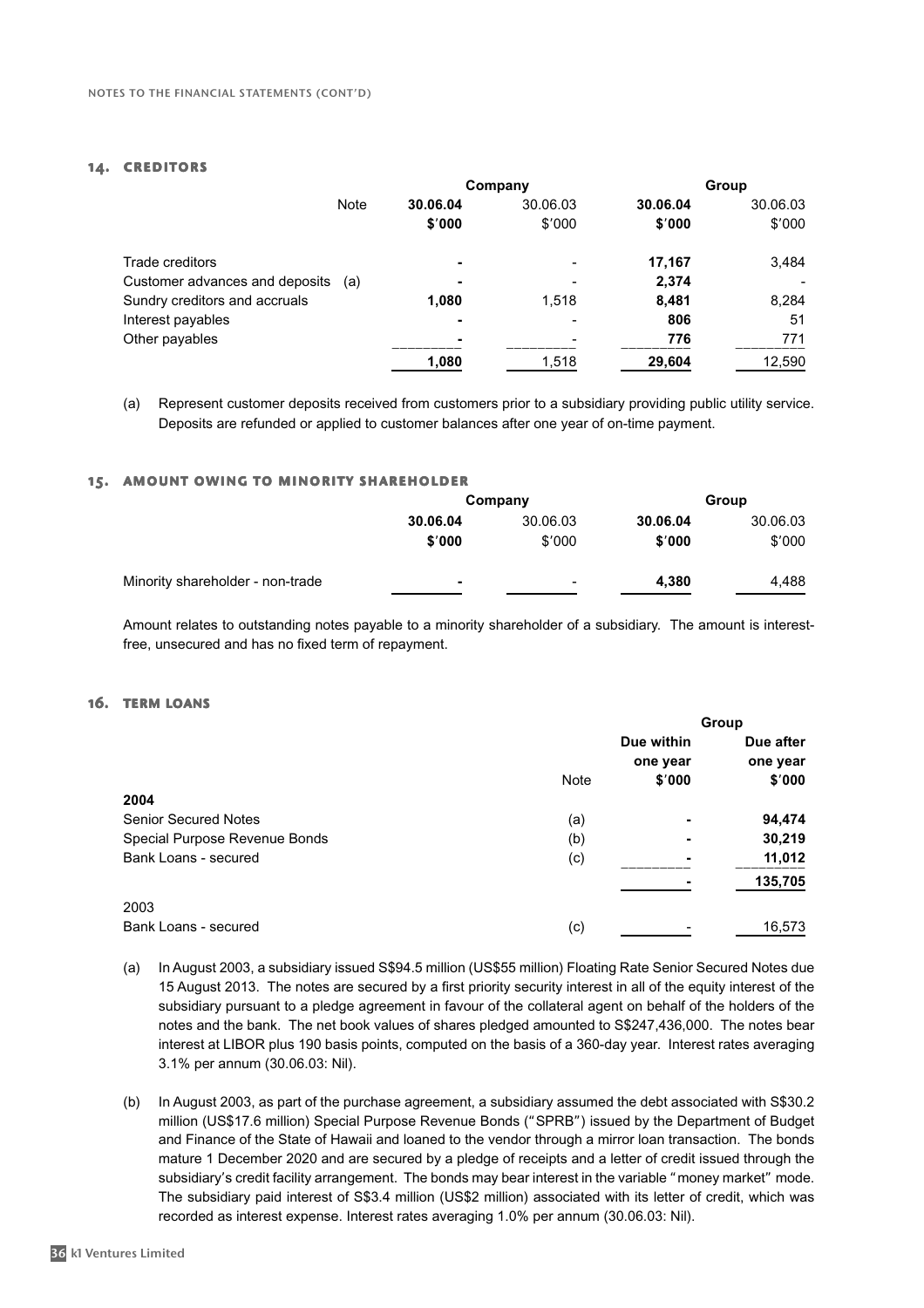(c) The S\$11 million (30.06.03: S\$16.6 million) revolving credit facilities secured by a pledge of deposit, amounting to S\$15,459,000 (30.06.03: S\$22,880,000) (Note 13), of a subsidiary of the Company matures on 15 December 2007. Interest payable is based on money markets rates averaging 1.7% per annum (30.06.03: 1.8% per annum).

#### 17. deferred liabilities

|                                      | Group       |          |          |
|--------------------------------------|-------------|----------|----------|
|                                      |             | 30.06.04 | 30.06.03 |
|                                      | <b>Note</b> | \$'000   | \$'000   |
| Oil and gas reclamation liabilities  | (a)         | 12,986   | 13,793   |
| Regulatory liabilities               | (b)         | 502      |          |
| Contributions in aid of construction |             | 400      |          |
| Pension plan liability               | (c)         | 5,026    |          |
| Energy corridor payment              |             | 2,255    |          |
|                                      |             | 21,169   | 13,793   |
|                                      |             |          |          |

- (a) A subsidiary has an asset retirement obligation in an oil & gas business. During the year, \$581,000 (30.06.03: \$300,000) of accretion expense was reflected as amortisation expense in the profit and loss account, based on the estimated fair value of the asset retirement obligation.
- (b) The regulatory liabilities amounts relate to funds received for real property condemnations and disposals, as well as overcollected revenue from a prior rate case. Such amounts are being refunded to customers over a 60-month period.

#### (c) **Union Pension Plan**

The net accrued benefit obligation totaled S\$4.9 million (US\$2.9 million) on 30 June 2004. Additional information about the fair value of the plan assets, the components of net periodic cost, and the projected benefit obligation as of 30 June 2004 and for the period from 8 August 2003 to 30 June 2004 is as follows:

|                                                                 | 55'000    |
|-----------------------------------------------------------------|-----------|
| Change in benefit obligation:                                   |           |
| Benefit obligation acquired at inception (8 August 2003)        | (42, 506) |
| Service cost                                                    | (855)     |
| Interest cost                                                   | (2,326)   |
| Plan amendments                                                 | (1,293)   |
| Actuarial losses                                                | (385)     |
| Benefits paid                                                   | 1,915     |
| Benefit obligation at 30 June 2004                              | (45, 450) |
| Change in plan assets:                                          |           |
| Fair value of plan assets acquired at inception (8 August 2003) | 39.689    |
| Actual return on plan assets                                    | 2,759     |
| Benefits paid                                                   | (1, 915)  |
| Fair value of plan assets at 30 June 2004                       | 40,533    |
|                                                                 |           |

**S\$**'**000**

**Group**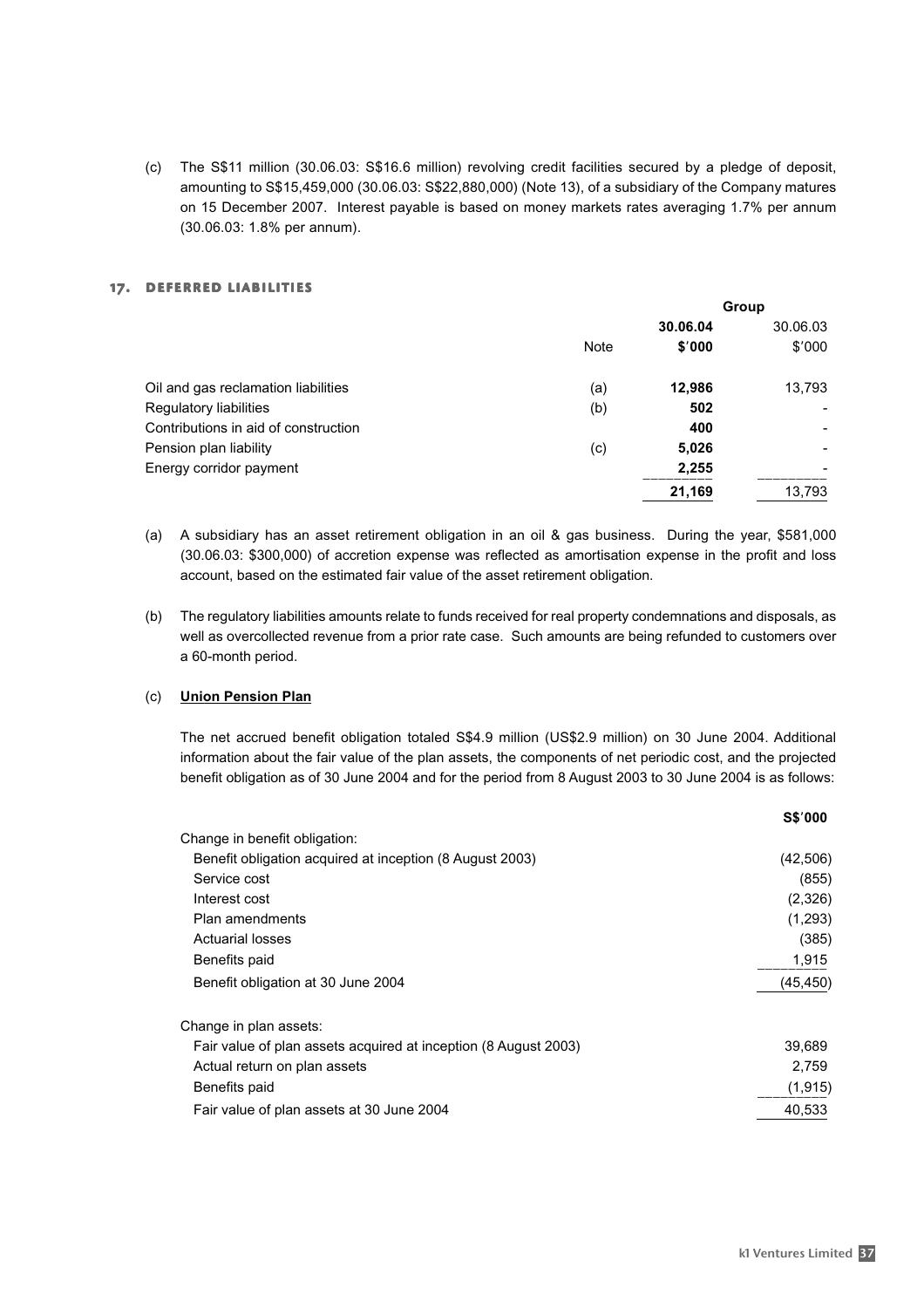|                                                                      | S\$'000  |
|----------------------------------------------------------------------|----------|
| Net amount recognised:                                               |          |
| <b>Funded status</b>                                                 | (4,918)  |
| Unrecognised net actuarial loss                                      | 486      |
| Unrecognised prior service cost                                      | 1,293    |
| Net amount recognised                                                | (3, 139) |
| Accrued benefit liability                                            | (4,918)  |
| Accumulated other comprehensive loss (Note 9)                        | 486      |
| Pension intangible assets (Note 9)                                   | 1,293    |
| Net benefit liability recognised                                     | (3, 139) |
| Weighted-average assumptions as follows:                             |          |
| Discount rate                                                        | 6.25%    |
| Expected return on plan assets                                       | 8.25%    |
| Rate of compensation increases                                       | N/A      |
| The components of net periodic benefit cost for the Plan as follows: |          |
| Service cost                                                         | 855      |
| Interest cost                                                        | 2,326    |
| Expected return on plan assets                                       | (2,860)  |
| Net periodic benefit cost                                            | 321      |

The subsidiary instructed the trustee to maintain the allocation of the Plan's assets between equity securities and fixed income (debt) securities within the pre-approved parameters set by the management of the immediate holding company (65% equity securities and 35% fixed income securities). The pension plan weighted average asset allocation at 30 June 2004 as follows:

| 67%  |
|------|
| 30%  |
| 3%   |
| 100% |
|      |

The benefit payments expected to be paid by the Plan as follows:

| Year ending 30 June | S\$'000 |
|---------------------|---------|
| 2005                | 2,614   |
| 2006                | 2,680   |
| 2007                | 2,771   |
| 2008                | 2,882   |
| 2009                | 2,982   |
| 2010 - 2014         | 17,120  |
| Total               | 31,049  |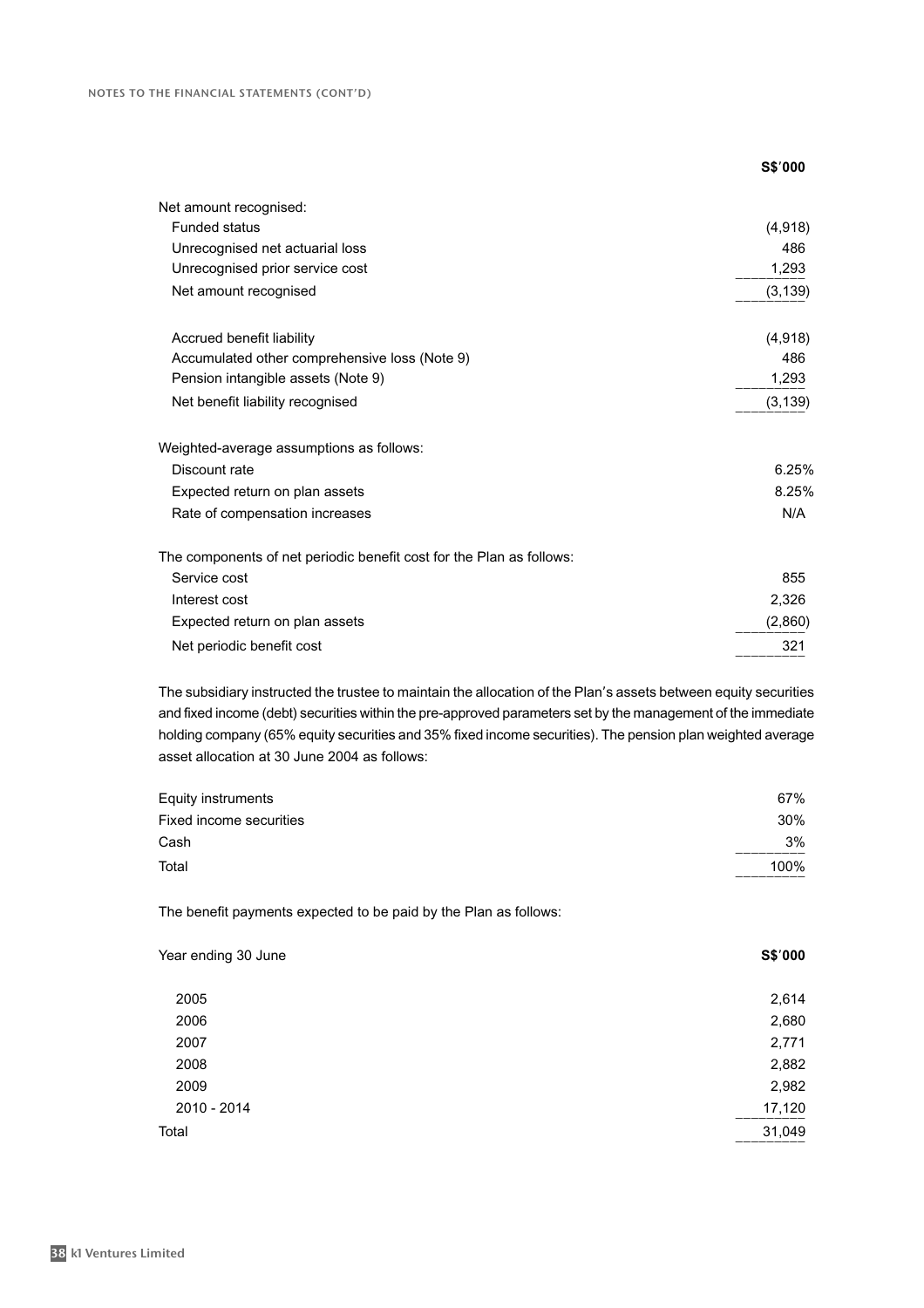#### **401(k) Savings Plan**

A subsidiary of the Company sponsors an employee retirement savings plan. All full-time non-union employees are eligible to participate in the plan. The plan allows eligible employees to contribute up to 50% of their pretax compensation. Under the Plan, the immediate holding company of that subsidiary matches 50% of each employee's contribution up to a maximum of 6% of his/her base pay. The immediate holding company incurred S\$0.5 million (US\$0.3 million) of charges associated with its employer contributions to the plan for the period from 8 August 2003 to 30 June 2004.

#### **Retiree Life Insurance**

In connection with the acquisition of a subsidiary, the immediate holding company of that subsidiary assumed the liabilities and obligations with respect to providing benefits under Citizen's post-retirement life insurance plan to certain non-union retirees. At 30 June 2004, the accrued benefit liability for the retiree life insurance plan totaled S\$108,000 (US\$63,000). The net periodic pension cost of the plan approximated S\$5,000 (US\$3,000) for the period from 8 August 2003 to 30 June 2004. The immediate holding company anticipates that the total benefits to be paid under this plan will approximate S\$1,700 (US\$1,000) to S\$3,400 (US\$2,000) a year over the next five years and total approximately S\$40,000 (US\$23,000) through 2014.

#### 18. deferred taxation

|                              | Company  |          |          | Group    |
|------------------------------|----------|----------|----------|----------|
|                              | 30.06.04 | 30.06.03 | 30.06.04 | 30.06.03 |
|                              | \$′000   | \$'000   | \$'000   | \$'000   |
| Deferred tax liabilities:    |          |          |          |          |
| Accelerated tax depreciation |          |          | 4,542    |          |
| Revaluation of investment    |          |          | 6,239    |          |
| Offshore income & others     | 222      | 222      | 1,071    | 222      |
|                              | 222      | 222      | 11,852   | 222      |
| Deferred tax assets:         |          |          |          |          |
| Other provisions             |          |          | (2, 544) |          |
| Unutilised tax benefits      |          |          | (154)    |          |
|                              |          |          | (2,698)  |          |
| Net deferred tax liabilities | 222      | 222      | 9,154    | 222      |

Deferred tax assets are recognised for unutilised tax benefits carried forward to the extent that realisation of the related tax benefits through future taxable profits is probable.

The Group has unutilised tax losses and capital allowances of \$62,669,376 (30.06.03: \$57,585,064) for which no deferred tax benefit is recognised in the balance sheet. These tax losses and capital allowances can be carried forward and used to offset against future taxable income subject to meeting certain statutory requirements by those companies with unrecognised tax losses and capital allowances in their respective countries of incorporation. The unutilised tax losses and capital allowances do not have expiry dates.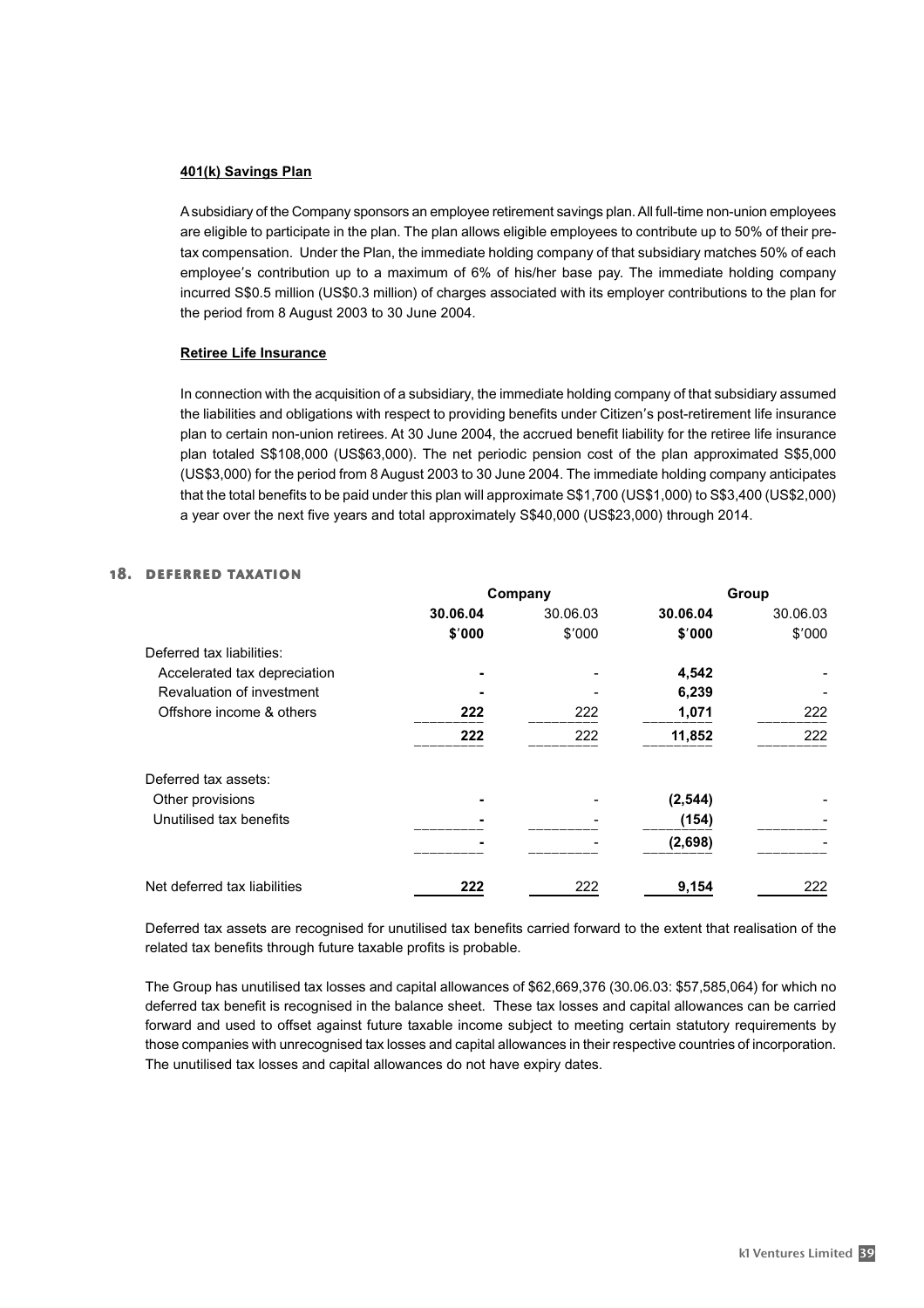#### 19. revenue

|                                       | Group    |          |
|---------------------------------------|----------|----------|
|                                       | 30.06.04 | 30.06.03 |
|                                       | \$'000   | \$'000   |
| Sales of gas products and services    | 180,220  |          |
| Sales of crude oil                    | 38,560   | 21,034   |
| Proceeds from disposal of investments | 164      | 34.344   |
| Gain on cancellation of option        | 4,125    |          |
| Dividend                              | 1,930    | 909      |
| Interest income from:                 |          |          |
| <b>Related parties</b>                | 561      | 1,955    |
| <b>Others</b>                         | 4,580    | 4,141    |
| <b>Others</b>                         | 318      | 658      |
|                                       | 230,458  | 63.041   |

#### 20. STAFF COSTS

|                                                   | Group |          |
|---------------------------------------------------|-------|----------|
| 30.06.04                                          |       | 30.06.03 |
| \$'000                                            |       | \$'000   |
| 31,567<br>Salaries and wages                      |       | 3,755    |
| Employer's contribution to Central Provident Fund | 23    | 21       |
| 8,028<br>Other staff expenses                     |       | 202      |
| Total<br>39,618                                   |       | 3,978    |
|                                                   | Group |          |
| 30.06.04                                          |       | 30.06.03 |
| Average number of employees<br>351                |       | 42       |

#### 21. operating profit

In addition to charges and credits disclosed elsewhere in the notes to the profit and loss account, this item includes the following charges / (credits):

|                                             | Group    |          |
|---------------------------------------------|----------|----------|
|                                             | 30.06.04 | 30.06.03 |
|                                             | \$'000   | \$'000   |
| Emoluments to Directors of the Company      |          |          |
| - Fees for current year                     | 260      | 253      |
| - Under/(Over) provision for prior year     | 3        | (31)     |
| Reimbursement of expenses to companies      |          |          |
| in which certain directors have an interest | 2,577    | 868      |
| Depreciation of fixed assets                | 11,607   | 2,275    |
| Amortisation                                |          |          |
| - Oil and gas reclamation liabilities       | 581      | 300      |
| - Writeoff of goodwill                      | 436      |          |
| Auditors' remuneration:                     |          |          |
| Auditors of the Company                     |          |          |
| - Current year                              | 69       | 59       |
| - Overprovision in prior year               | (8)      | (2)      |
| Other auditors                              | 9        | 9        |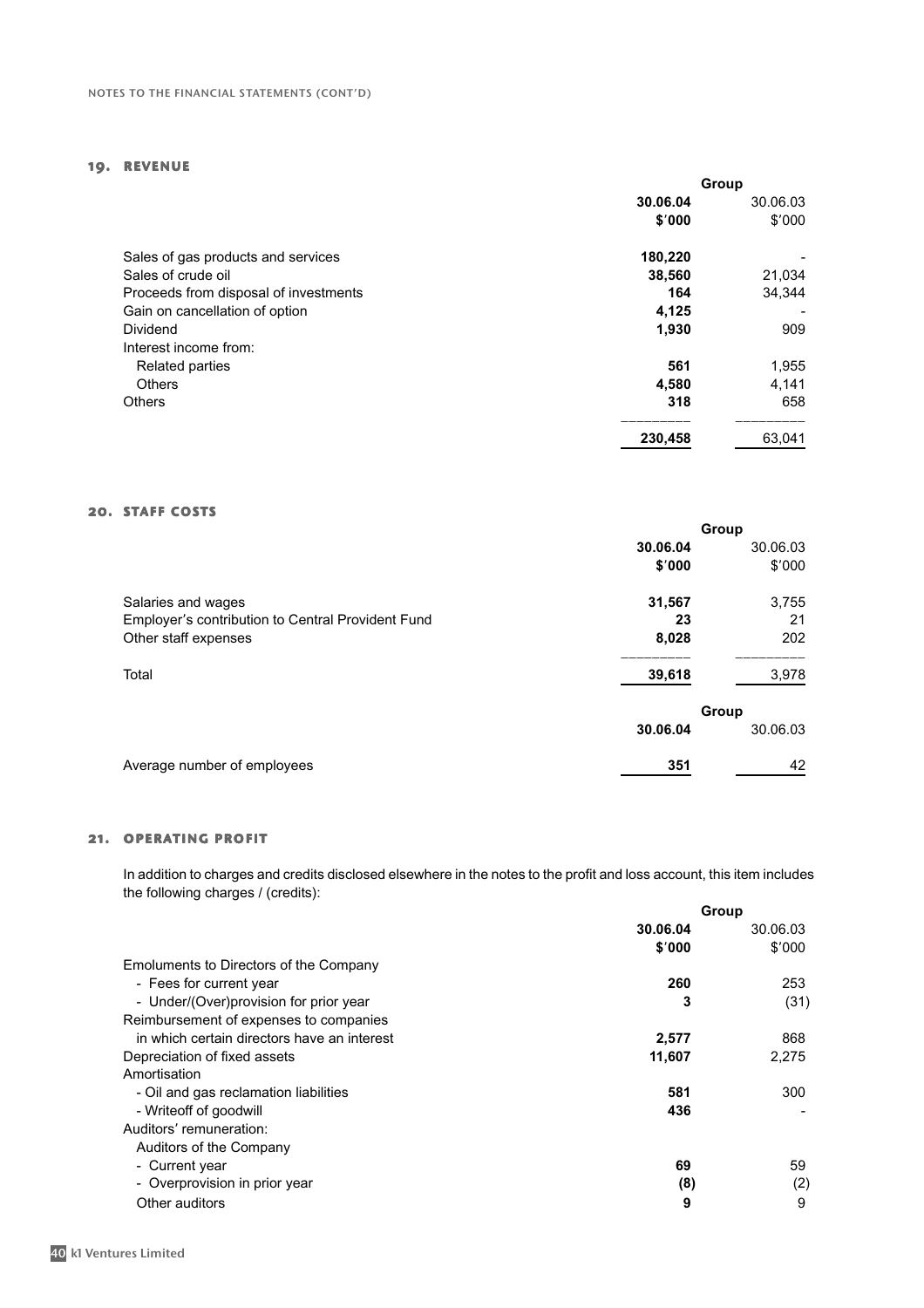|                                               | Group    |                          |
|-----------------------------------------------|----------|--------------------------|
|                                               | 30.06.04 | 30.06.03                 |
|                                               | \$'000   | \$'000                   |
| Loss on disposal of fixed assets              | 71       |                          |
| Loss on sale of investments held for trading  |          | 133                      |
| Provision for doubtful debts                  | 244      | $\overline{\phantom{0}}$ |
|                                               |          |                          |
| Non-audit fees paid to auditors of subsidiary | 98       |                          |

The Audit Committee has undertaken a review of all non-audit services provided by the auditors and in the opinion of the Audit Committee, these services would not affect the independence of the auditors.

#### 22. TAXATION

| Group    |          |
|----------|----------|
| 30.06.04 | 30.06.03 |
| \$'000   | \$'000   |
|          |          |
| 11,733   | 3.725    |
| 184      | 58       |
| 11,917   | 3.783    |
| (690)    | 28       |
|          |          |
| 2,693    |          |
| 13,920   | 3,811    |
|          |          |

The income tax expense on the results of the Group differ from the amount of income tax expense determined by applying the Singapore standard rate of income tax to profit before tax due to the following:

|                                                               | Group    |          |
|---------------------------------------------------------------|----------|----------|
|                                                               | 30.06.04 | 30.06.03 |
|                                                               | \$'000   | \$'000   |
| Profit before tax                                             | 37,069   | 17,338   |
| Tax expense calculated at tax rate of $20\%$ (30.06.03 : 22%) | 7,414    | 3,815    |
| Deferred tax asset not recognised                             | 1,022    |          |
| Utilisation of prior year tax losses                          | 2        | (1,219)  |
| Income not subject to tax                                     | (277)    | (975)    |
| Effect of withholding tax rates                               | 349      | 90       |
| Effect of different tax rates in other countries              | 5,279    | 1,261    |
| Expenses not deductible for tax purposes                      | 821      | 811      |
| (Over)/Underprovision for prior year                          | (690)    | 28       |
|                                                               | 13,920   | 3,811    |

As at 30 June 2004, the company has unutilised tax losses of \$61,513,254 (30.06.03: \$56,400,471) available for offsetting against future taxable income subject to confirmation by the tax authorities and there being no substantial change in shareholders in accordance with the relevant provisions of the Income Tax Act.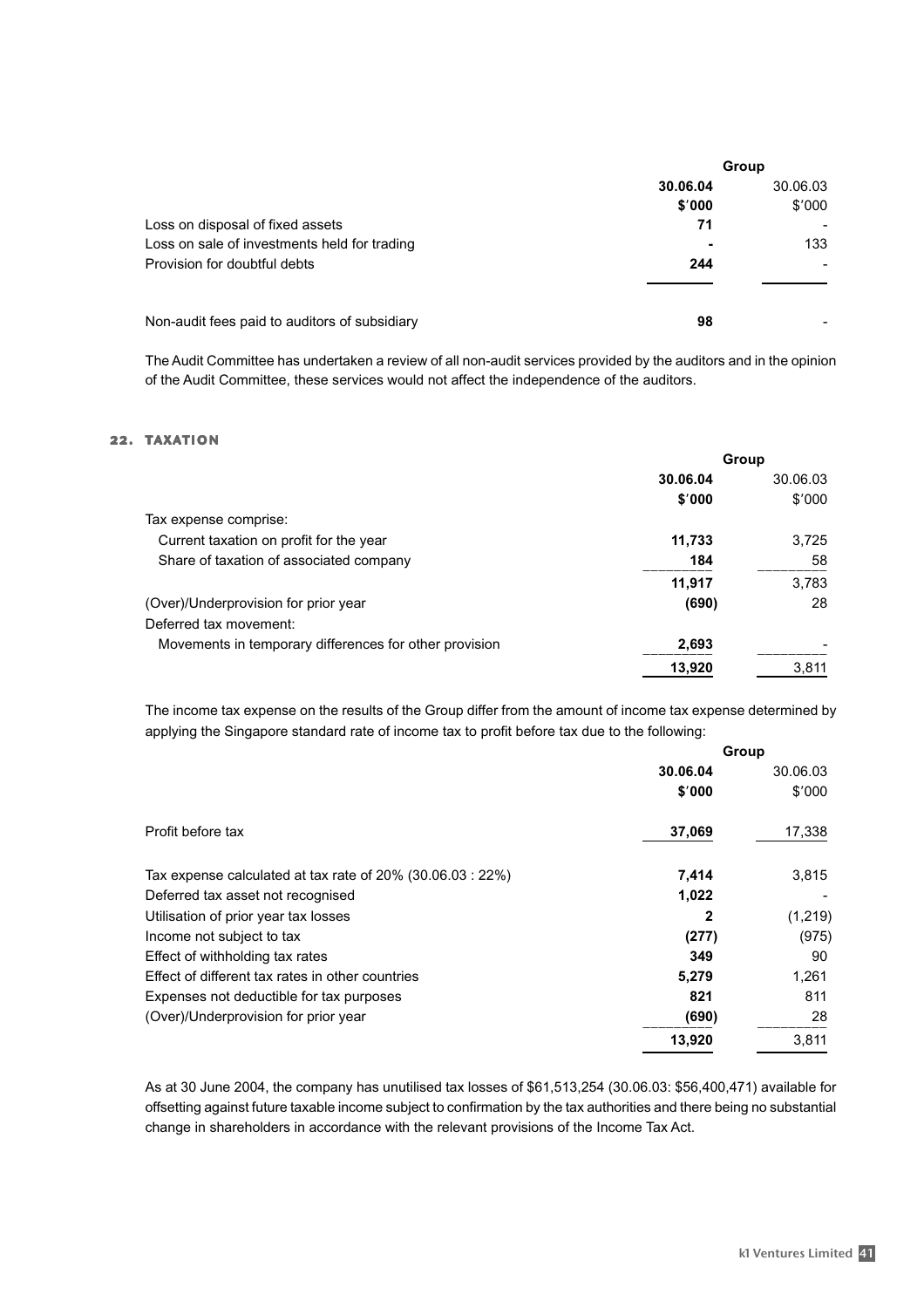#### 23. earnings per share

|                                                                                    | Group        |                |           |                |
|------------------------------------------------------------------------------------|--------------|----------------|-----------|----------------|
|                                                                                    |              | 30.06.04       |           | 30.06.03       |
|                                                                                    | <b>Basic</b> | <b>Diluted</b> | Basic     | <b>Diluted</b> |
| Net profit attributable to shareholders<br>(in S\$'000)                            | 21,349       | 21,349         | 12,257    | 12,257         |
| Weighted average number<br>of ordinary shares used to<br>compute basic and diluted |              |                |           |                |
| earnings per share (in 000s)                                                       | 1,600,128    | 1,642,620      | 1,598,568 | 1,602,812      |
| Earnings per share (cents)                                                         | 1.33         | 1.30           | 0.77      | 0.77           |

#### 24. significant related party transactions

Related parties are entities with common direct or indirect shareholders and/or directors. Parties are considered to be related if one party has the ability to control the other party or exercise significant influence over the other party in making financial and operating decisions.

Some of the Group's transactions and arrangements are with related parties and the effects of these on the basis determined between the parties are reflected in these financial statements.

Significant related party transactions:

|                                                | Group    |          |
|------------------------------------------------|----------|----------|
|                                                | 30.06.04 | 30.06.03 |
|                                                | \$'000   | \$'000   |
| <b>Income</b>                                  |          |          |
| Interest income                                | 580      | 1,955    |
| <b>Expenses</b>                                |          |          |
| Administrative expense charged by a subsidiary |          |          |
| Professional fee, office rental and others     | 421      | 492      |
| Reimbursed costs                               | 2,577    | 868      |
|                                                | 2,998    | 1,360    |
| <b>Reimbursed costs</b>                        |          |          |
| Capitalised under investments                  |          | 845      |
| Capitalised under associated company           |          | 264      |
| Prepayment                                     |          | 437      |
|                                                |          | 1,546    |

#### 25. capital commitments

|                                                 | <b>Company and Group</b> |          |
|-------------------------------------------------|--------------------------|----------|
|                                                 | 30.06.04                 | 30.06.03 |
|                                                 | \$'000                   | \$'000   |
| Investments approved by Directors and committed | 10,134                   | 83,864   |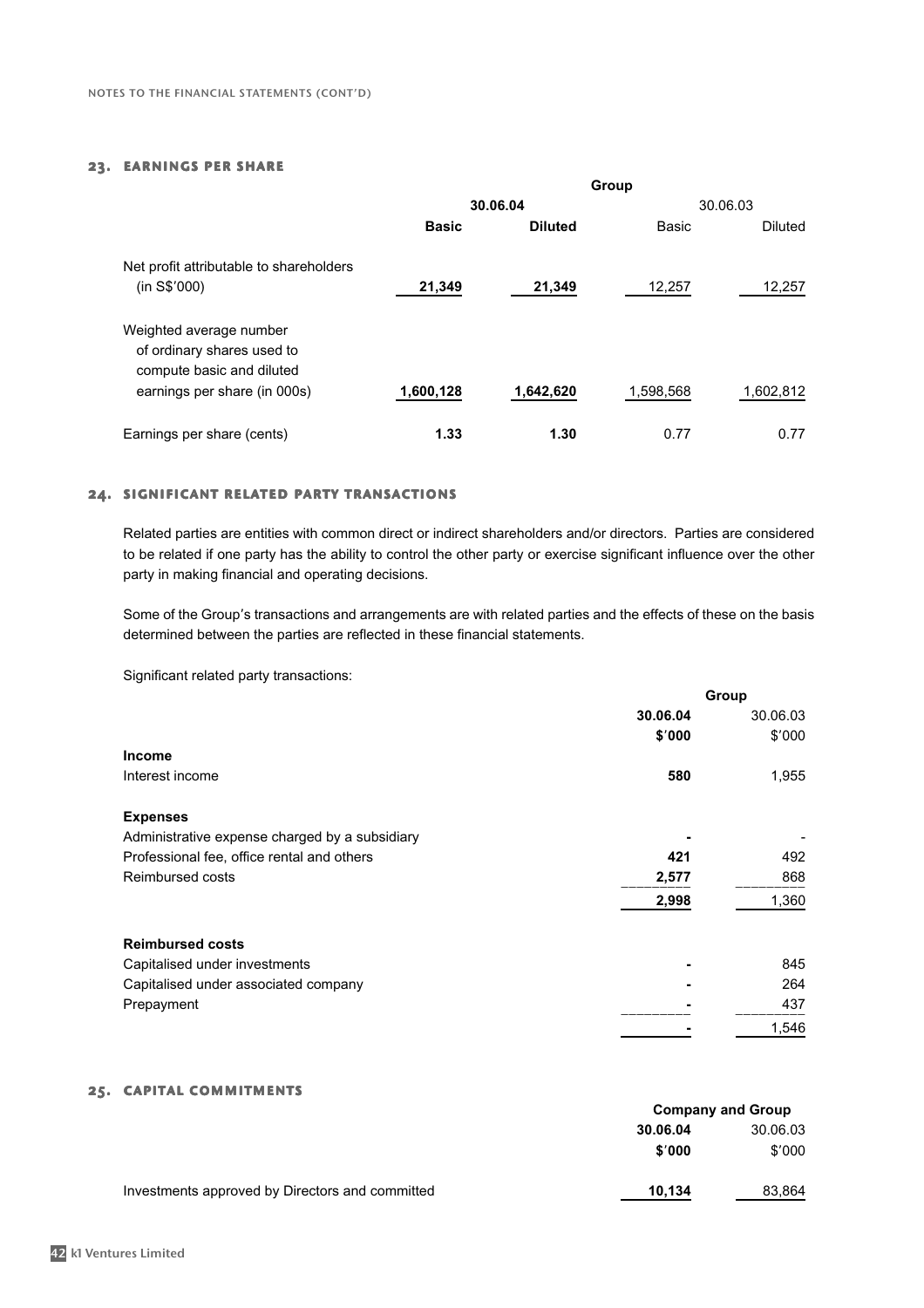#### 26. operating lease commitment

|                        |          | Company  |          | Group    |  |
|------------------------|----------|----------|----------|----------|--|
|                        | 30.06.04 | 30.06.03 | 30.06.04 | 30.06.03 |  |
|                        | \$'000   | \$'000   | \$'000   | \$'000   |  |
| Minimum lease payments |          |          |          |          |  |
| under operating leases | 121      | 480      | 2.403    | 480      |  |

At the balance sheet date, the commitments in respect of operating leases with a term of more than one year were as follows:

| Within one year        | 63                       | 57                       | 1.828  | 57     |
|------------------------|--------------------------|--------------------------|--------|--------|
| Second to fifth year   | 74                       | $\overline{\phantom{0}}$ | 7.301  | $\sim$ |
| Fifth year and onwards | $\overline{\phantom{0}}$ | $\overline{\phantom{0}}$ | 16,956 | $\sim$ |

#### 27. segment analysis

#### **Business Segment**

The Group has segmented its activities into oil & gas and investments. The oil & gas activities relate to operating activities of subsidiaries in crude oil production and the provision of all forms of utility gas in Hawaii. The investment activities of the Group consist of investments in quoted, unquoted investments and other financial instruments.

|                                        | Oil & Gas | <b>Investments</b> | <b>Elimination</b> | <b>Total</b> |
|----------------------------------------|-----------|--------------------|--------------------|--------------|
|                                        | \$'000    | \$'000             | \$'000             | \$′000       |
| 2004                                   |           |                    |                    |              |
| <b>Revenue</b>                         | 218,780   | 11,678             |                    | 230,458      |
| <b>Results</b>                         |           |                    |                    |              |
| Operating profit                       | 37,722    | 6,540              |                    | 44,262       |
| Interest expenses                      | (4,748)   |                    |                    | (4,748)      |
| Foreign exchange loss                  |           | (976)              |                    | (976)        |
| Share of results of associated company |           | (1, 469)           |                    | (1,469)      |
| Profit before taxation                 | 32,974    | 4,095              |                    | 37,069       |
| <b>Other information</b>               |           |                    |                    |              |
| Segment assets                         | 282,870   | 342,606            | (11, 540)          | 613,936      |
| Investment in associated company       |           | 49,143             |                    | 49,143       |
| Total                                  | 282,870   | 391,749            | (11, 540)          | 663,079      |
| Segment liabilities                    | 190,110   | 12,288             | (11, 540)          | 190,858      |
| Net tax provision & deferred taxation  | 3,368     | 8,875              |                    | 12,243       |
| Total                                  | 193,478   | 21,163             | (11, 540)          | 203,101      |
| Net assets                             | 89,392    | 370,586            |                    | 459,978      |
| Capital expenditure                    | 10,245    | 146                |                    | 10,391       |
| Depreciation and amortisation          | (12, 440) | (184)              |                    | (12, 624)    |
| Fair value adjustment on               |           |                    |                    |              |
| unquoted investments                   |           | 1,364              |                    | 1,364        |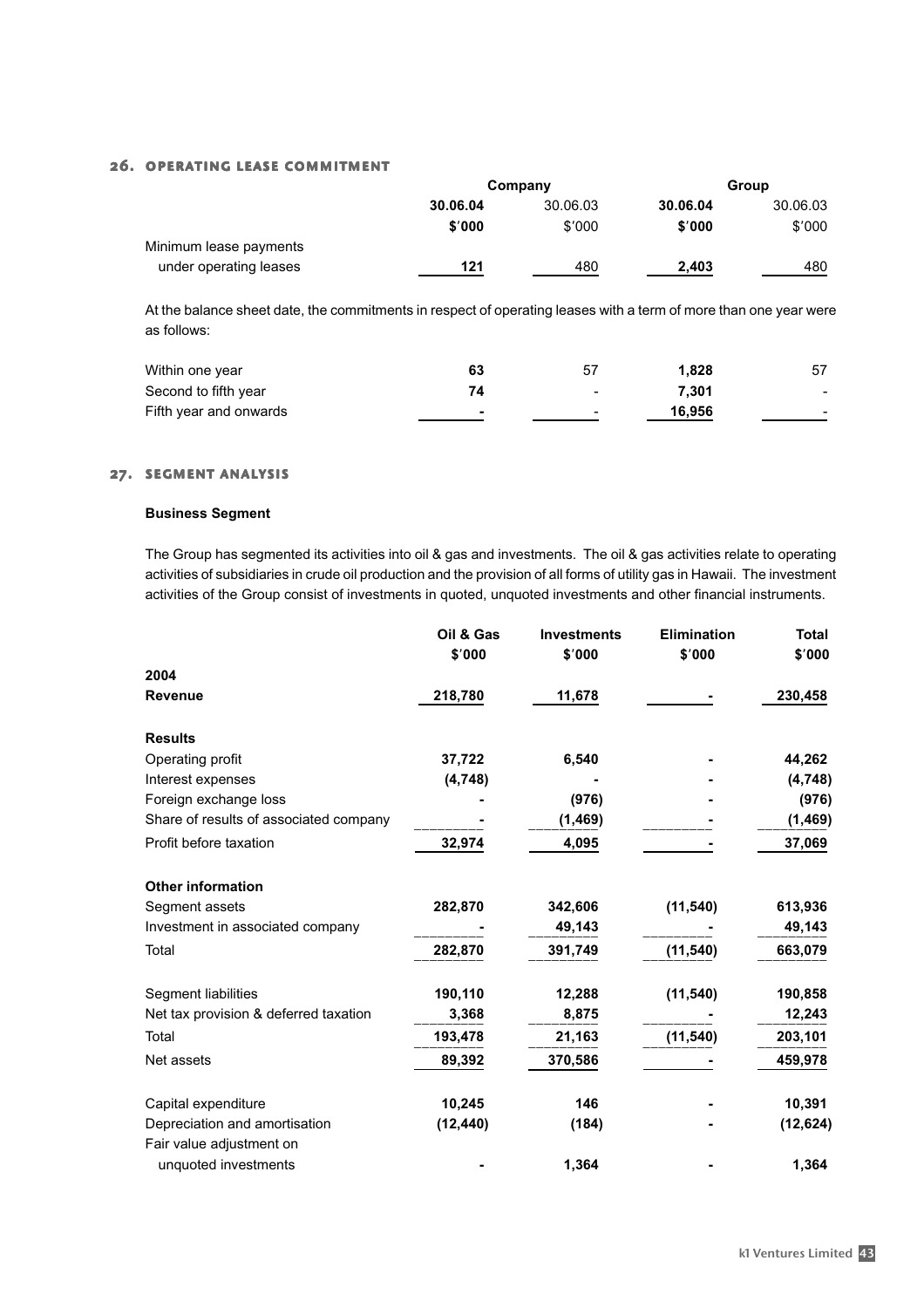|                                        | Oil & Gas<br>\$'000 | <b>Investments</b><br>\$'000 | <b>Elimination</b><br>\$'000 | <b>Total</b><br>\$'000 |
|----------------------------------------|---------------------|------------------------------|------------------------------|------------------------|
| 2003                                   |                     |                              |                              |                        |
| <b>Revenue</b>                         | 21,034              | 42,007                       |                              | 63,041                 |
| <b>Results</b>                         |                     |                              |                              |                        |
| Operating profit                       | (1,046)             | 19,267                       |                              | 18,221                 |
| Interest expenses                      | (195)               | (188)                        |                              | (383)                  |
| Foreign exchange loss                  |                     | (490)                        |                              | (490)                  |
| Share of results of associated company |                     | (10)                         |                              | (10)                   |
| Profit before taxation                 | (1, 241)            | 18,579                       |                              | 17,338                 |
| <b>Other information</b>               |                     |                              |                              |                        |
| Segment assets                         | 35,507              | 400,580                      | (16, 614)                    | 419,473                |
| Investment in associated company       |                     | 52,047                       |                              | 52,047                 |
| Total                                  | 35,507              | 452,627                      | (16, 614)                    | 471,520                |
| Segment liabilities                    | 45,646              | 18,402                       | (16, 614)                    | 47,434                 |
| Net tax provision & deferred taxation  |                     | 2,978                        |                              | 2,978                  |
| Total                                  | 45,646              | 21,380                       | (16, 614)                    | 50,412                 |
| Net assets                             | (10, 139)           | 431,247                      |                              | 421,108                |
| Capital expenditure                    | 125                 | 13                           |                              | 138                    |
| Depreciation and amortisation          | (2,362)             | (213)                        |                              | (2, 575)               |
| Fair value adjustment on               |                     |                              |                              |                        |
| unquoted investments                   |                     | 8,276                        |                              | 8,276                  |

#### **Geographical Segment**

The Group's two business segments operate in three main geographical areas. The operating activities and investment activities are predominately in the USA. There are also investment activities in Hong Kong. Singapore is the home country of the Company and its assets are mainly cash and cash equivalents.

Segment revenue, assets and capital expenditure are analysed based on the location of the assets generating the income.

|                        | <b>Segment revenue</b> |          |          | <b>Segment assets</b> |                | <b>Capital expenditure</b> |  |
|------------------------|------------------------|----------|----------|-----------------------|----------------|----------------------------|--|
|                        | 30.06.04               | 30.06.03 | 30.06.04 | 30.06.03              | 30.06.04       | 30.06.03                   |  |
|                        | \$'000                 | \$'000   | \$'000   | \$'000                | \$'000         | \$'000                     |  |
| Singapore              | 431                    | 718      | 11,862   | 106,685               | 69             | 12 <sup>°</sup>            |  |
| <b>USA</b>             | 229,861                | 60.716   | 644.019  | 254,916               | 10.322         | 126                        |  |
| India                  | $\blacksquare$         |          | ۰        | 4,760                 | $\blacksquare$ |                            |  |
| China/ Hong Kong       | 166                    | 1,607    | 1.831    | 104.816               | $\blacksquare$ |                            |  |
| <b>Others</b>          | $\blacksquare$         |          | 5,367    | 343                   | $\blacksquare$ |                            |  |
| <b>Total allocated</b> | 230,458                | 63,041   | 663,079  | 471,520               | 10.391         | 138                        |  |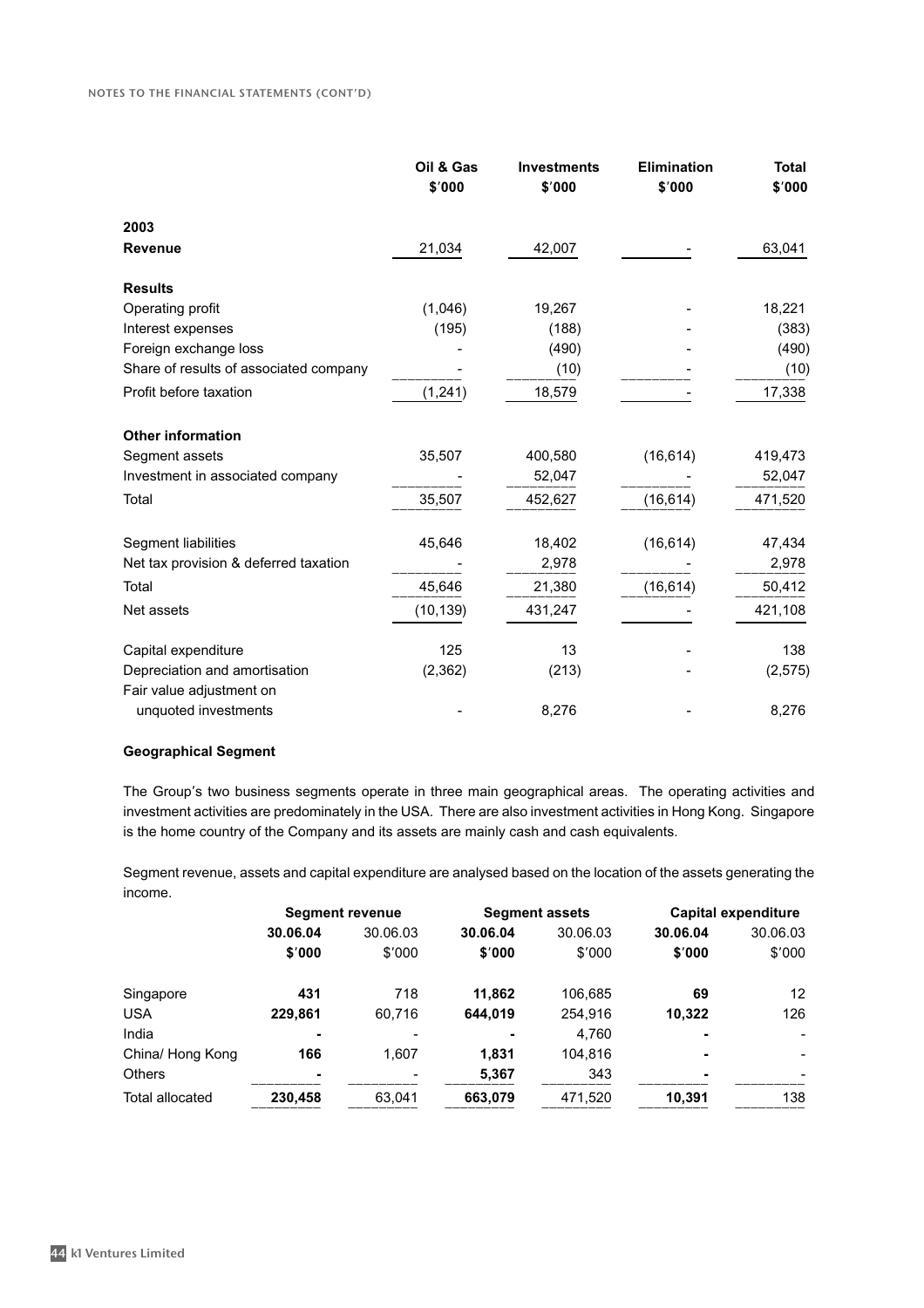#### 28. contingent liabilities (unsecured)

A subsidiary of the Company will provide up to US\$10 million (30.06.03 : US\$10 million) of credit support to provide financial assistance for bonding requirements with a United States government regulatory authority in relation to its obligation to remove the Main Pass Oil facilities and restore the related area of operation in accordance with applicable regulations following completion of oil production activities. As at 30 June 2004, the Group has already provided approximately US\$7.6 million (30.06.03 : US\$7.8 million) for the oil and gas reclamation activities. Please see note 17 on deferred liabilities.

#### 29. significant subsequent events

- (a) On 21 July 2004, Mid Pac Petroleum, LLC, a wholly owned subsidiary of the Company entered into a purchase agreement with ConocoPhillips Company to acquire their retail gasoline operations in Hawaii. The acquisition was completed on 1 September 2004. The aggregate consideration was approximately US\$40 million (S\$68.4 million), arrived at on a willing buyer willing seller basis, taking into account the estimated value of tangible assets acquired and the net projected incremental cash flow and earnings arising from the acquisition.
- (b) Pursuant to a subscription agreement with the Company dated 1 June 2004, BV Singapore Holdings Ltd agreed to subscribe and pay for 265,000,000 new ordinary shares of S\$0.10 each in the capital of the Company in cash at the price of S\$0.29 for each new Share. On 5 July 2004, the Company completed the placement and new Shares have been allotted and issued to BV Singapore Holdings Limited.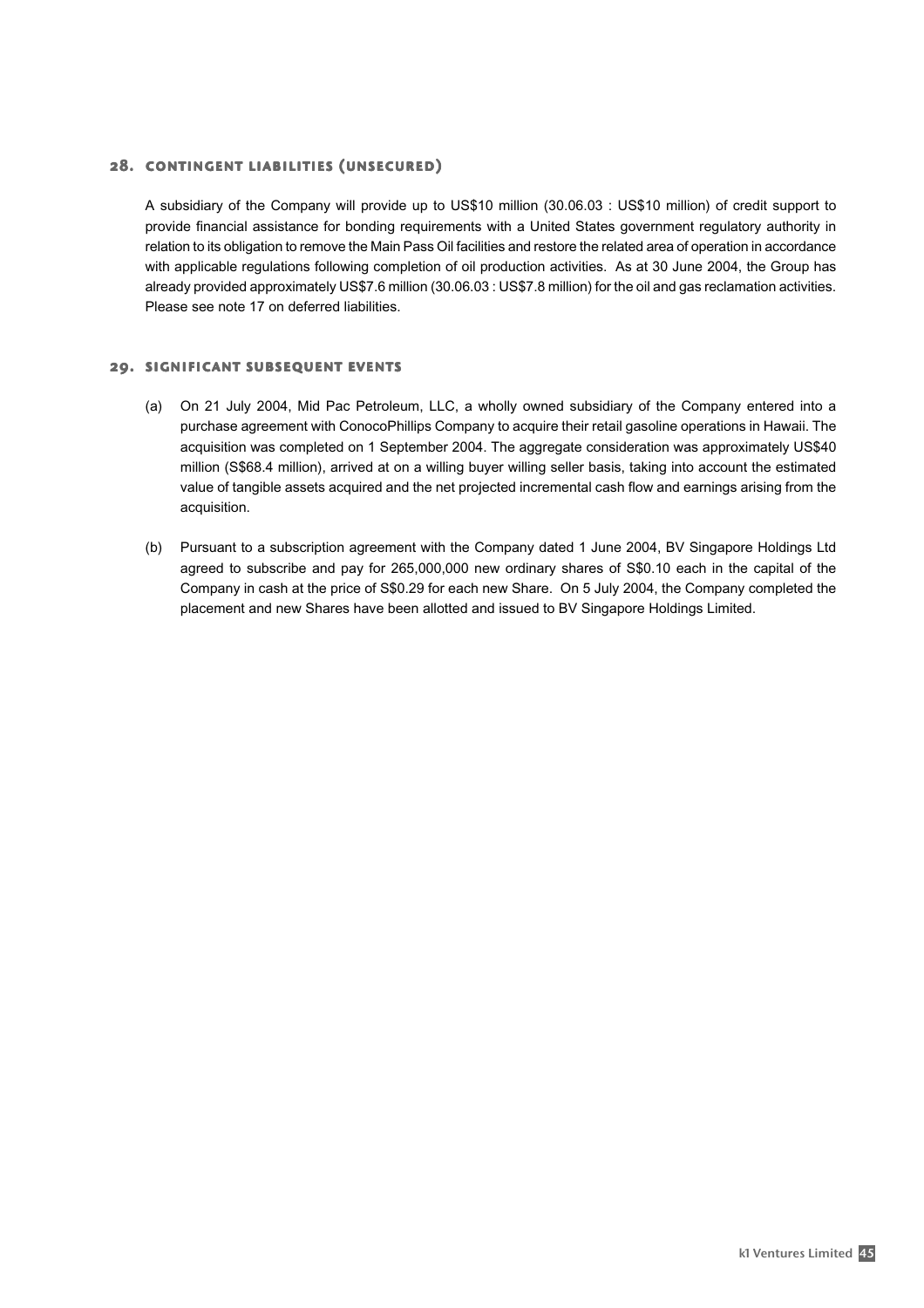#### directors

#### Steven Jay Green

US Ambassador to Singapore from November 1997 to March 2001. Mr Green spearheaded a number of strategic programmes that greatly enhanced US-Singapore relations in economic development, intellectual property, immigration and national security. He is currently a Special Advisor to the Singapore Government, and is also a director of TEC Worldwide, Inc., Knowledge Universe Learning Centers and Unext.com LLC.

Mr Green is the founder of merchant bank Greenstreet Partners, and the founding partner of a real estate investment company with real estate holdings throughout the United States. Mr Green has had 25 years of experience as an international industrialist leading major corporate restructurings and expansions in a host of manufacturing, housing, consumer products, retail and real estate enterprises. He served as Chairman and CEO of Samsonite Corporation from 1988 to 1996 where he oversaw the recapitalisation and subsequent turnaround of the company to a highly profitable business.

In addition to his corporate responsibilities, Mr Green is also active in national civic affairs. He serves as a contributing trustee for a number of community and national charities, including the Children's Health Fund and the University of Miami Advisory Board. He is also the Chairman of the Green Family Foundation.

#### Wong Yip Yan

Founder and Chairman of the Wywy Group. He also served as Chairman of Yeo Hiap Seng Ltd, Board Member of Orchard Parade Holdings Ltd, and Honorary Treasurer of the CSL Children's Home.

Dr Wong has lectured at the National University of Singapore, Nanyang Technological University, Singapore Management University, INSEAD, Civil Service College, Temasek Society, Marketing Institute of Singapore and Singapore National Employers Federation. Dr Wong is the inaugural chairman of the Pacific Basin Economic Council, for Singapore. Internationally, he has addressed the World Economic Forum, Nikkei Asia Symposium, ASEAN Forum, Europe's 500 Congress, St Gallen IMS, Annual World Bank/IMF Conference, and the APEC Heads of State CEO Conference.

Dr Wong was appointed honorary professor at the University of Stirling soon after he was conferred a Doctorate. He is a Board Member of the SEI Wharton School, and foundational advisor of the Fellows at Wharton. He is an AMP alumnus of the Harvard Business School, an Honorary Fellow of the Marketing Institute of Singapore and a Trustee of the Singapore National Employers Federation. Dr Wong has also served the Advisory and Endowment Board at the National University of Singapore. More recently he was invited to the President's Council at Yale University. He is a member of the International Council of the Asia Society of New York and the Intellibridge Expert Network in Washington.

#### Ang Kong Hua

Bachelor of Science in Economics, University of Hull, UK. Prior to joining Natsteel in 1975, Mr Ang worked at the Economic Development Board from 1966 to 1968 and at DBS Bank Ltd from 1968 to 1974.

Executive Director of NatSteel Ltd. He is also Vice-Chairman of Neptune Orient Lines and Director of Government of Singapore Investment Corporation Private Limited and Southern Steel Berhad.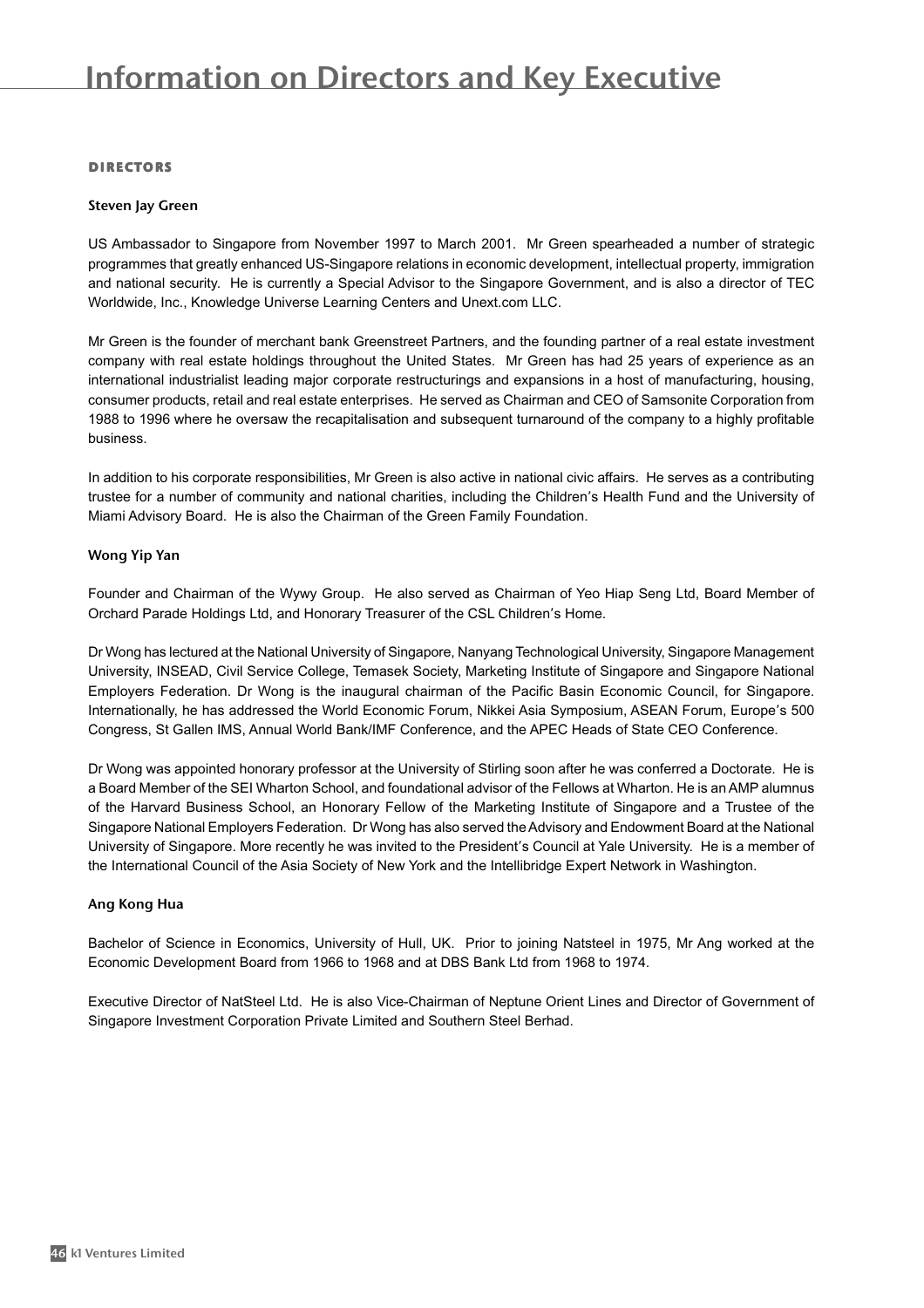#### Kamal Bahamdan

Bachelor of Science in Manufacturing Engineering, Boston University.

Mr Bahamdan is a founder and Managing Partner of The BV Group, the Vice-Chairman of Sara Holdings, founder and Chairman of Advanced Telecommunications Company, and Chairman of Tashelat Marketing Co. Ltd. He also serves on the Board of Directors and Advisory Board of several private companies and investment funds in which the BV Group has significant investments.

Mr Bahamdan is also an equestrian Olympian and has competed in the 1996 Atlanta, 2000 Sydney and 2004 Greece Olympics.

#### Choo Chiau Beng

Bachelor of Science (1st Class Honours), University of Newcastle upon Tyne (awarded the Colombo Plan Scholarship to study Naval Architecture); Master of Science in Naval Architecture, University of Newcastle upon Tyne; attended the Programme for Management Development in Harvard Business School in 1982 and is a Member of Wharton Society of Fellows.

Mr Choo is an Executive Director of Keppel Corporation Limited, the Chairman and Chief Executive Officer of Keppel Offshore & Marine Ltd and the Chairman of Singapore Petroleum Company Ltd, Singapore Refining Company Pte Ltd and SMRT Corporation Ltd. Mr Choo also sits on the board of directors of Keppel Land Ltd and is a Board Member of Maritime and Port Authority of Singapore, EDB Investments Pte Ltd and Singapore Maritime Foundation Limited. He is a member of the Nanyang MBA Advisory Committee.

Mr Choo started his career with Keppel Shipyard as a Shiprepair Management Trainee in 1971 and was appointed Executive Director of Singapore Slipway in 1973. In 1975, when Keppel set up its shipyard in Philippines, he was posted there to assume the position of Executive Vice President and CEO of the company for a period of four years. He joined Keppel FELS (formerly known as Far East Levingston Shipbuilding Ltd) in 1980 as Assistant General Manager and was appointed as Director to the Board of the company. He was promoted to Deputy Managing Director in November 1981 and to Managing Director in March 1983. In 1994, he was appointed as Deputy Chairman of Keppel FELS Ltd and in 1997, Chairman of the company.

He is also Chairman of Det Norske Veritas South East Asia Committee, Council Member of the American Bureau of Shipping and member of the American Bureau of Shipping's Southeast Asia Regional Committee and Special Committee on Mobile Offshore Drilling Units. He is Singapore's Non-Resident Ambassador to Brazil.

#### Lee Suan Yew

MBBS from Cambridge University, Fellow of the Royal College of Physicians, Glasgow.

Dr Lee is a Director of Haw Par Corporation Ltd, and was previously a Director of the Singapore General Hospital, Hotel Properties Ltd and Premier Healthcare Services International, and was also a Member of the Singapore Government's Review Sub-Committee on Specialists. He is currently the President of the Singapore Medical Council.

Dr Lee was appointed a Justice of Peace in 1998 and was conferred the Public Service Star in 1991 and the Public Service Star (Bar) in 2002.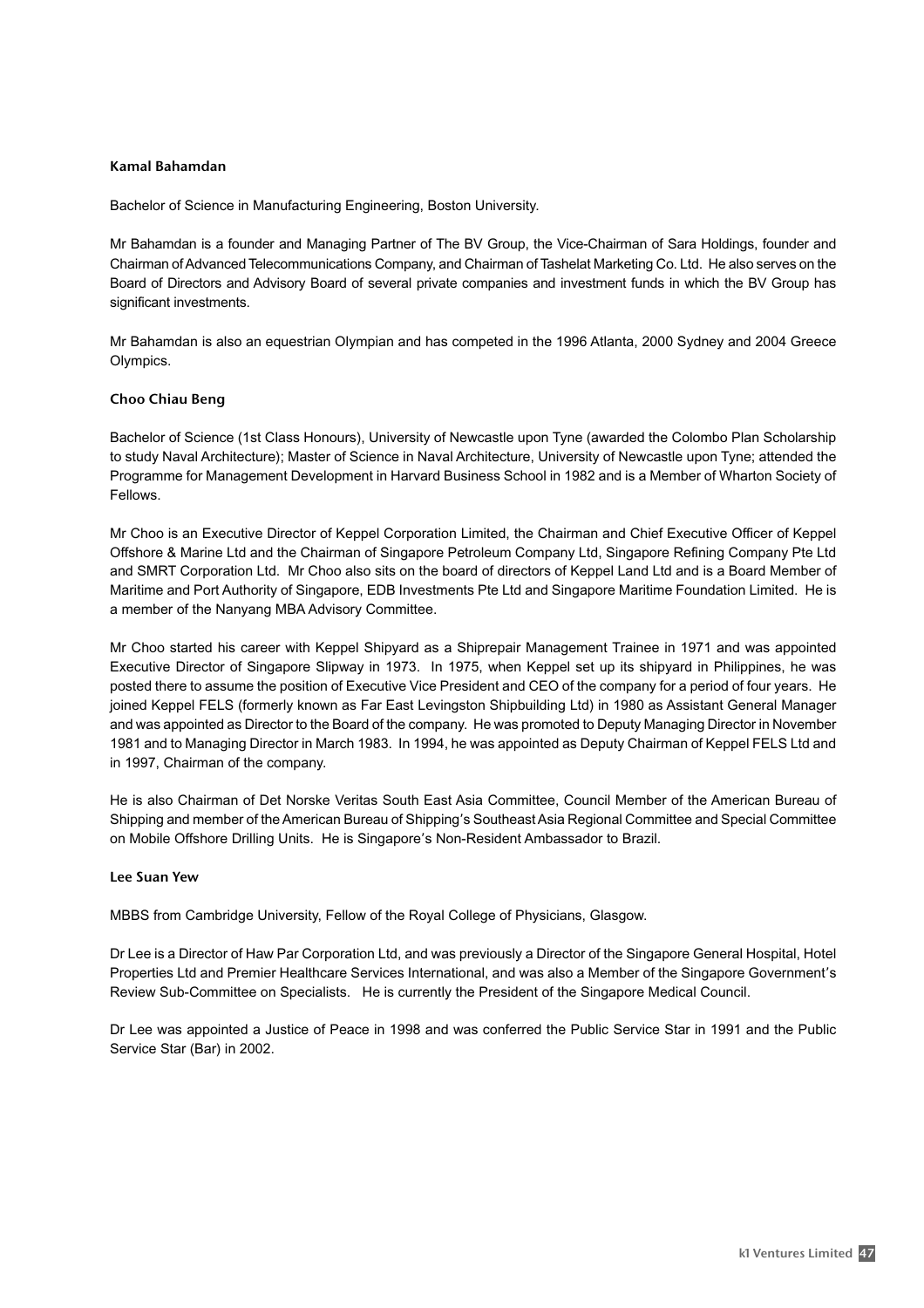#### Lim Chee Onn

Bachelor of Science (First Class Honours) in Naval Architecture, Glasgow University; Masters in Public Administration, Kennedy School of Government, Harvard University; Member of Wharton Society of Fellows, University of Pennsylvania; Honorary Doctorate of Engineering, Glasgow University.

Executive Chairman of Keppel Corporation since January 2000. He is also Chairman of Keppel Land Limited, MobileOne Ltd and Singapore-Suzhou Township Development Pte Ltd and a Director of the Monetary Authority of Singapore.

Mr Lim started his career in the Civil Service. He was Deputy Secretary, Ministry of Communications until elected as Member of Parliament for Bukit Merah in July 1977. He served as Political Secretary, Ministry of Science and Technology from August 1978 to September 1980. Mr Lim was Secretary-General, National Trades Union Congress from May 1979 to June 1983 and concurrently Minister without Portfolio, Prime Minister's Office from September 1980 to July 1983, and remained as Member of Parliament, Bukit Merah Constituency until August 1991. He was then elected Member of Parliament for Marine Parade GRC from September 1991 to December 1992.

In addition, Mr Lim is Co-Chairman of the Philippines-Singapore Business Council, Consultant of the Advisory Mission for Economic & Social Development of the People's Government of Yunnan Province, PRC, Deputy Council President, China Foreign Trade Council, and Deputy Chairman of the Seoul International Business Advisory Council. He is a Member of the Suzhou Industrial Park (SIP) Development Advisory Committee, the Singapore-US Business Council and Singapore representative, ASEAN Business Advisory Council. Mr Lim is also Global Counsellor of The Conference Board's Global Advisory Council on Economic Issues and member of the INSEAD Singapore International Council.

#### Philip Ng Chee Tat

Bachelor of Science (First Class Honours) in Civil Engineering, King's College, London University, UK; Masters of Science in Technology and Policy specialising in Geotechnical Engineering and Policy Analysis and Masters in City Planning specialising in Urban Economics both from the Massachusetts Institute of Technology, USA.

Mr Ng is the Chief Executive Officer of Far East Organization and Chairman of Orchard Parade Holdings Ltd, Far East Capital Ltd and Yeo Hiap Seng Ltd. Mr Ng is also a Director of Hong Kong-based Sino Group, which is Far East Organization's sister company, which engages in real estate activities in Hong Kong and China.

Mr Ng also holds a number of positions on various community groups and statutory boards such as the Singapore Totalisator Board, Sentosa Development Corporation and HDB Corporation Pte Ltd (a wholly-owned subsidiary of the Housing & Development Board). He is Singapore's Non-Resident Ambassador to Chile.

#### Tan Teck Meng

Bachelor of Accountancy (BAcc) University of Singapore (1970); Master of Commerce (MCom) (Honours), University of New South Wales (1982); Honorary PhD, Liaoning University (China) (1996). Holds Fellowships in the Australian Society of CPAs (FCPA), the Institute of Chartered Secretaries and Administrators (FCIS), and the Chartered Management Institute, UK (FCMI) and also garnered the Wilford L. White Award in 1997. Attended the Senior Executive Program at the Massachusetts Institute of Technology, Boston (1992).

Prof Tan is the Professor of Accounting, Singapore Management University, where he was the Deputy President from 1998 to 2001. He was Dean of Accountancy and Business at the Nanyang Technological University from 1990 to 1998. He is Chairman of the KK Women's & Children Hospital's Medifund Committee and the Singapore National Committee for Pacific Economic Co-operation, and is a Director of the Singapore Reinsurance Corporation Limited, Kim Eng Holdings Limited and Singapore Shipping Corporation Limited.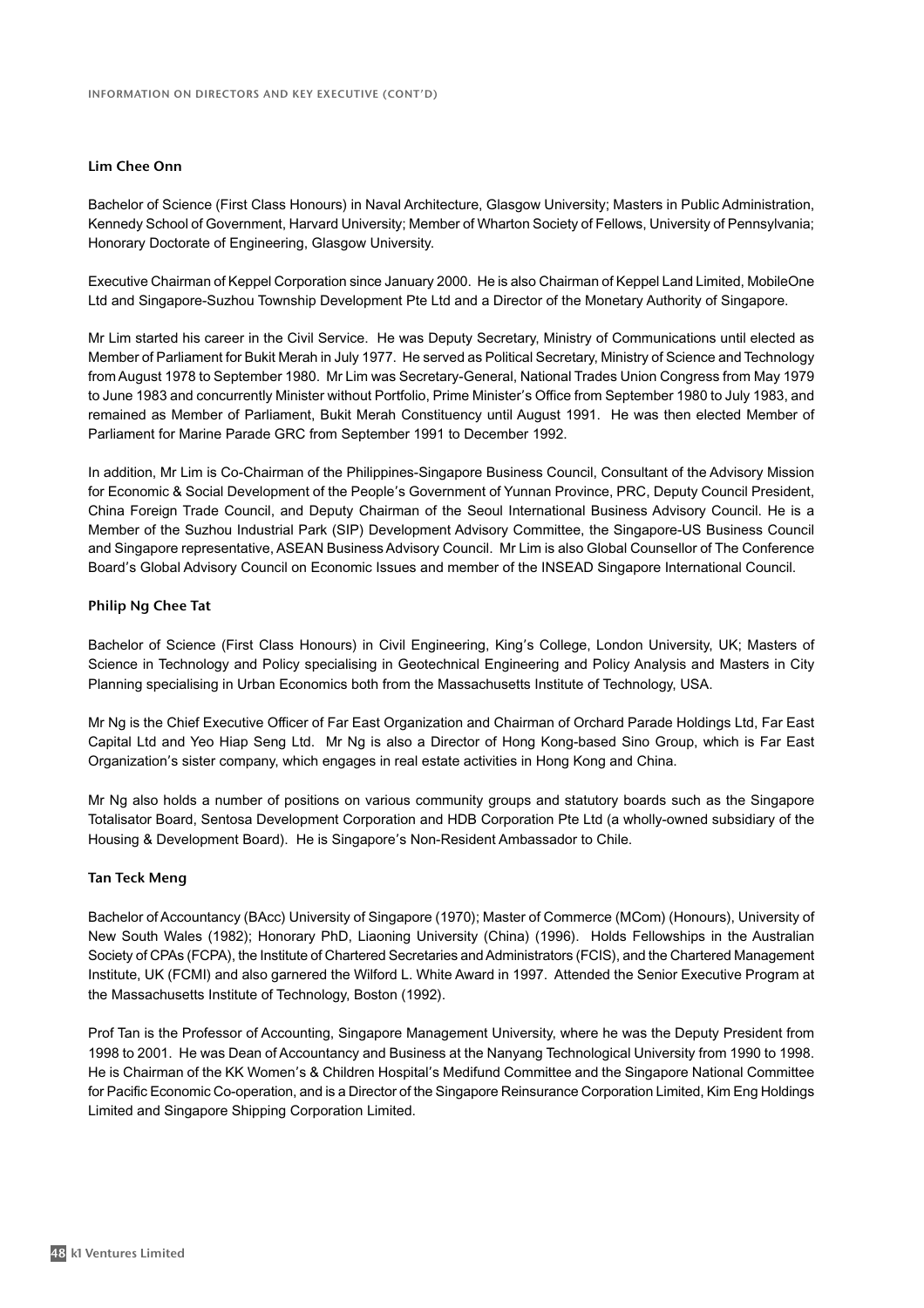#### Teo Soon Hoe

Bachelor of Business Administration, University of Singapore; and Member of the Wharton Society of Fellows, University of Pennsylvania.

Mr Teo is an Executive Director and the Group Finance Director of Keppel Corporation Limited. He is the Chairman of Keppel Telecommunications & Transportation Ltd, Keppel Philippines Holding Inc. and Keppel Bank Philippines Inc. In addition, he is a director of several companies within the Keppel Group, including Keppel Land Limited, Keppel Offshore & Marine Ltd and Singapore Petroleum Company Limited. He is also a director of MobileOne Ltd and Centurion Bank Limited (India).

Mr Teo commenced his career with the Keppel Group in 1975 when he joined Keppel Shipyard. He rose through the ranks and was seconded to various subsidiaries of the Keppel Group before assuming the position of Group Finance Director in 1985.

#### key executive

#### Chief Financial Officer/Chief Operating Officer

Mr Jeffrey Safchik is a Certified Public Accountant and graduated with a degree in Bachelor of Business Administration (majoring in Accountancy) from Pace University, New York, and obtained a Masters degree in Taxation from St John's University, New York. During the course of his career, he attended advanced finance and real estate courses at the Massachusetts Institute of Technology and New York University.

Mr Safchik is also the Managing Director and Chief Financial Officer of Greenstreet Partners. He is also founder of Greenstreet Capital Partners, a company engaged in the business of real estate investment, and is the Chairman of their Investment and Advisory Committees. He is an active member of a number of civic and charitable institutions in Miami, Florida, and is the Chairman of the University of Miami Department of Pediatrics Children's Council. He is also a board member of Semco Energy, Inc. and Unext.com LLC.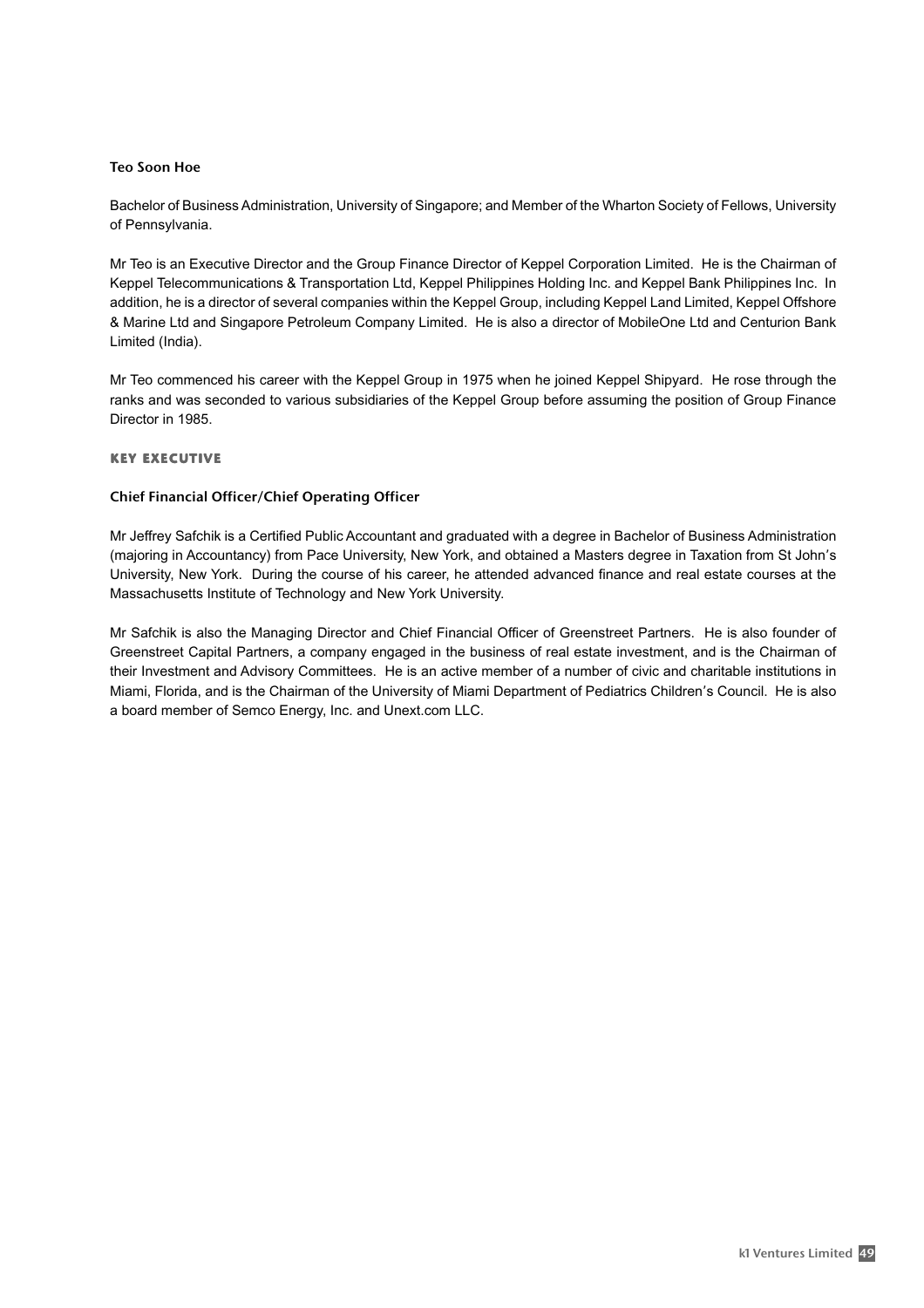### Corporate Governance

The Company is committed to maintaining a high standard of corporate governance and in making sure that effective self-regulatory corporate practices are in place to protect the interests of its shareholders and maximise long-term shareholder value. These include a Board of Directors comprising high calibre members, Board Committees and having effective internal audit and sound systems of internal controls.

As required by the Listing Manual of the Singapore Exchange Securities Trading Limited ("SGX"), the following report describes the Company's corporate governance processes with specific reference to the Code of Corporate Governance issued on 21 March 2001 by the Corporate Governance Committee set up by the Ministry of Finance (the "Code of Corporate Governance"). These corporate governance processes reflect what the Company believes are appropriate processes in light of its existing business and operations.

#### board matters

#### Principle 1: Effective Board to Lead and Control the Company

The principal functions of the Board of Directors are to:

- approve and review appropriate strategic plans, key operational and financial matters, major investments and divestments and funding decisions;
- oversee the business and affairs of the Company, including monitoring the performance of management;
- oversee processes for evaluating the adequacy of internal controls, risk management, financial reporting and compliance, and satisfy itself as to the adequacy of such processes; and
- assume responsibility for corporate governance.

The Board is scheduled to meet every quarter. In addition, ad hoc non-scheduled Board Meetings are convened when necessary to deliberate on urgent substantive matters, and telephonic attendance and conferences via audio-visual communication at Board meetings are allowed under Article 112A of the Company's Articles of Association. The Board and Board Committees also rely on circular resolutions and discussions conducted via telephonic and other forms of correspondences in the discharge of their duties.

The Board had 3 meetings during the year. Messrs Ang Kong Hua and Choo Chiau Beng attended 2 out of 3 meetings whilst the other Directors attended all Board meetings.<sup>1</sup>

To ensure that the Directors are competent in carrying out their expected roles and responsibilities, the Directors will where necessary receive appropriate training on Directors' duties and responsibilities. The Directors are provided with a Director's tool kit containing information on directors' duties, relevant Companies Act and SGX Listing Manual requirements, and the Company's governance policies and practices. They will also, where necessary, receive appropriate training from time to time on other matters which would help them in the discharge of their duties as Director of the Board or as member of a Board Committee.

#### board composition and balance

#### Principle 2: Strong and Independent Element On The Board

The Directors believe that the Board is made up of independent Directors who can take a broader view of the Company's activities and bring independent judgement to bear on issues for the Board's consideration, particularly in view of the nature of the Company's business and the complex transactions in which it participates.

<sup>1</sup> Mr Kamal Bahamdan was appointed to the Board of Directors of the Company on 9 July 2004.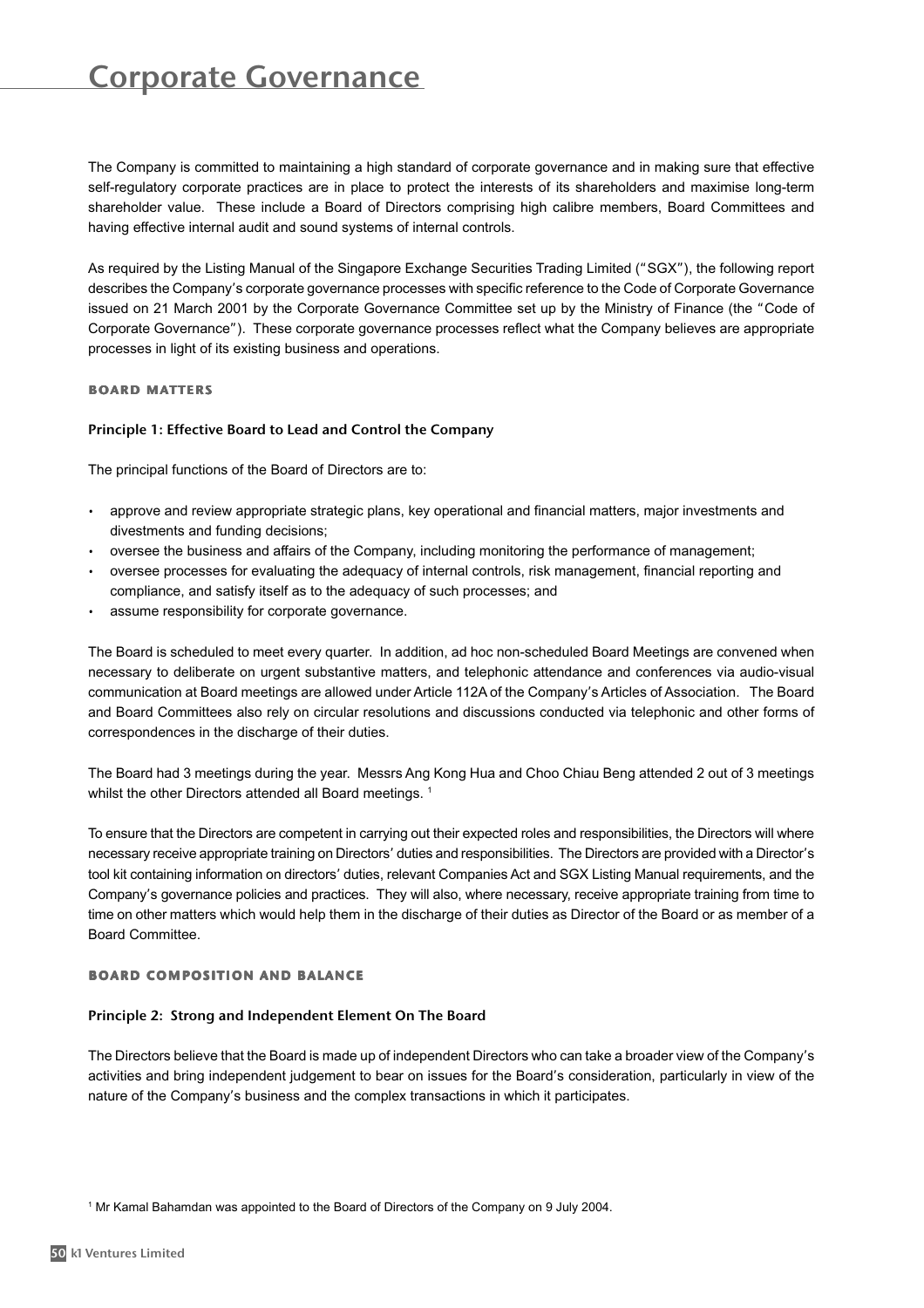The Board currently consists of ten Directors, eight of whom are non-executive and out of whom four are considered independent <sup>2</sup> by the Nominating Committee. The Nominating Committee determines on an annual basis whether or not a Director is independent, bearing in mind the Code of Corporate Governance's definition of who constitutes an independent Director.

The nature of the current Directors' appointments on the Board and details of their membership on Board Committees are set out below:-

|                    |                         | <b>Committee Membership</b> |                  |                          |                                 |
|--------------------|-------------------------|-----------------------------|------------------|--------------------------|---------------------------------|
|                    |                         |                             |                  |                          | <b>Compensation &amp; Share</b> |
| <b>Director</b>    | <b>Board Membership</b> | <b>Audit</b>                | <b>Executive</b> | <b>Nominating</b>        | Option                          |
| Steven Jay Green   | Chairman & CEO          | $\overline{a}$              | Chairman         | $\overline{\phantom{0}}$ |                                 |
| Wong Yip Yan       | Deputy Chairman         | $\blacksquare$              | Member           |                          | Member                          |
| Ang Kong Hua       | Independent             | Chairman                    |                  | $\blacksquare$           | Chairman                        |
| Kamal Bahamdan     | Non-Executive           | $\blacksquare$              | Member           |                          |                                 |
| Choo Chiau Beng    | Non-Executive           | $\blacksquare$              |                  | $\blacksquare$           |                                 |
| Lee Suan Yew       | Independent             |                             |                  | Chairman                 |                                 |
| Lim Chee Onn       | Non-Executive           | $\overline{\phantom{0}}$    | Member           |                          | Member                          |
| Philip Ng Chee Tat | Independent             | $\blacksquare$              |                  | Member                   |                                 |
| Tan Teck Meng      | Independent             | Member                      | Member           | Member                   |                                 |
| Teo Soon Hoe       | Non-Executive           | Member                      |                  |                          |                                 |

The Nominating Committee has reaffirmed their view that the current Board comprises persons who as a group is representative of the principal shareholders of the Company and who are able to provide the core competencies required for the Board to be effective and to meet the Company's objectives. The Nominating Committee is also of the view that, taking into account the nature and scope of the Company's activities, the current expanded Board size of ten members following the appointment of Mr Kamal Bahamdan on 9 July 2004 is appropriate.

#### chairman and chief executive officer

#### Principle 3: Chairman and Chief Executive Officer to be separate to ensure appropriate balance of power, increased accountability and greater capacity of the board for independent decision-making

Steven Jay Green is both the Chairman and Chief Executive Officer ("CEO") of the Company. The Board is of the firm and unanimous view that the appointment of Steven Jay Green as both Chairman and CEO is in the best interests of the Company and does not unduly concentrate power in the hands of one individual, or compromise accountability and independent decision-making.

The executive Chairman, in consultation with Management and the Company Secretary, schedules meetings and prepares meeting agenda to enable the Board to perform its duties responsibly having regard to the Company's business activities.

The executive Chairman monitors compliance with the Company's corporate governance guidelines and the flow of information from Management to the Board to ensure that all material information are provided as promptly as possible to the Board for the Board to make informed decisions. In addition, he ensures that relevant information on industry developments and analyst and press commentaries on matters in relation to the Company, its investee companies or the industries in which they operate are circulated to the Board members so as to enable them to be updated and thereby enhance the effectiveness of the non-executive Directors and the Board as a whole.

<sup>2</sup> The Code of Corporate Governance defines an "independent" director as one who has no relationship with the company, its related companies or its officers that could interfere, or be reasonably perceived to interfere, with the exercise of the director's independent business judgement with a view to the best interests of the company. A related company in relation to a company includes its subsidiaries, fellow subsidiaries, or parent company.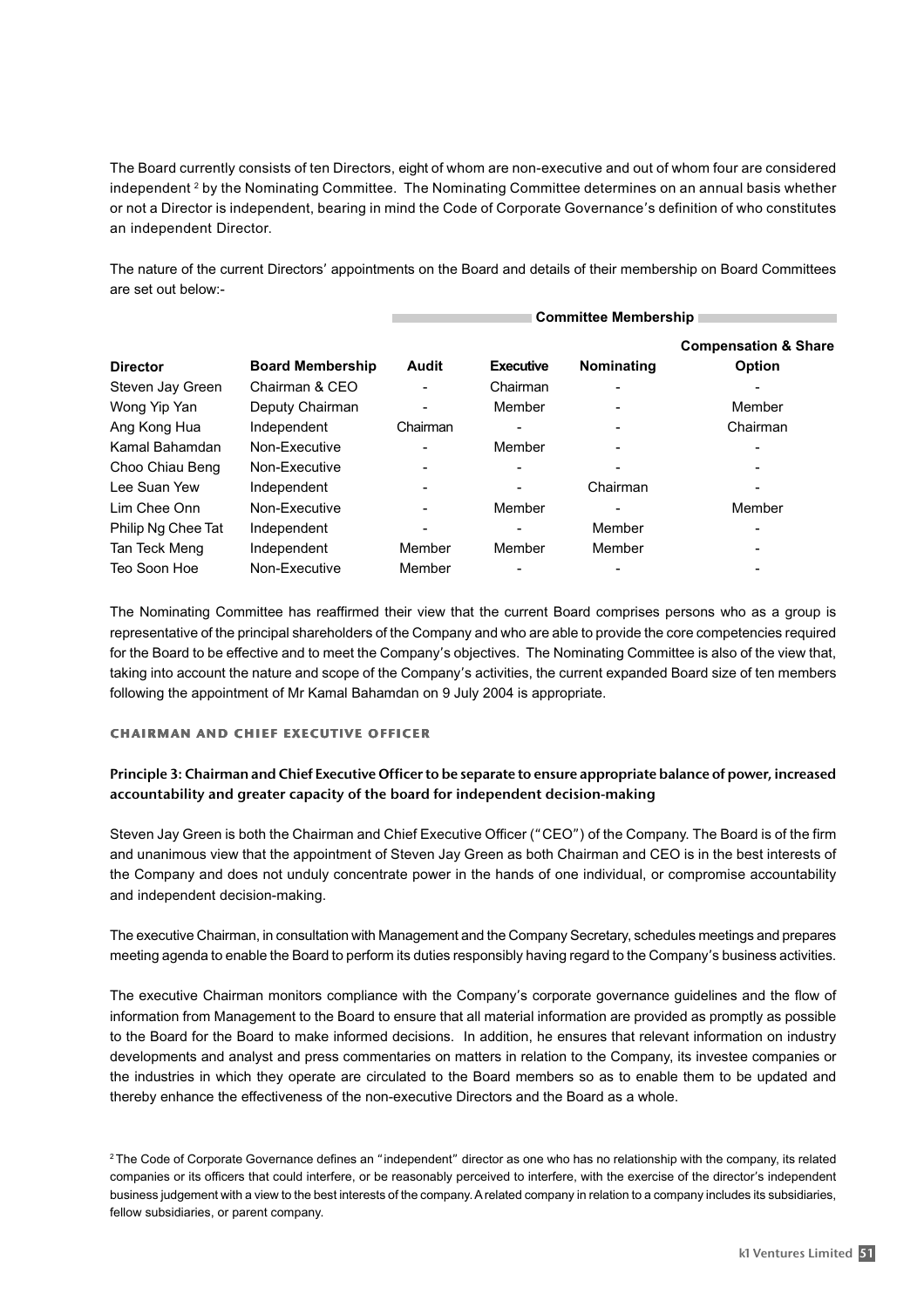#### access to information / accountability

#### Principle 6: Board Members To Have Complete, Adequate And Timely Information

#### Principle 10: The Board is Accountable to Shareholders; Management is Accountable to the Board

The Company recognises fully that the continual flow of relevant information on an accurate and timely basis is critical for the Board to be effective in the discharge of its duties. Management provides the Board with management accounts on a monthly basis to keep the Board informed of, on a balanced and understandable basis, the Group's performance, position and prospects. Such management accounts consist of the consolidated profit and loss accounts, analysis of revenues, operating profit and attributable profit by major subsidiaries and associates compared against the budgets, together with explanation given for significant variances for the month and year-to-date. Board members are also provided with all relevant information on material events and transactions accurately and promptly as and when they arise, as well as the Company's funding position and investment updates prior to each Board meeting.

The Board is committed to being open and transparent in the conduct of the Company's affairs, whilst preserving the commercial interests of the Company. The Company started quarterly reporting of its financial results from the first quarter of its financial year ended 30 June 2003, and financial reports and other price sensitive information are disseminated to shareholders through announcements via MASNET to the Singapore Exchange Securities Trading Limited.

The Company conducted a press and analysts' conference on 18 November 2003, and will continue to do so from time to time to enhance communication with investors.

The Board has separate and independent access to the Management and the Company Secretary at all times. Should the Directors, whether as a group or individually, require access to independent professional advice in the furtherance of their duties, the cost of such advice will be borne by the Company.

#### board committees

#### Executive Committee

The Executive Committee ("ExCo") comprises 5 members, of whom one is an independent Director. The members are: Steven Jay Green (Chairman of the ExCo), Kamal Bahamdan, Lim Chee Onn, Tan Teck Meng and Wong Yip Yan. Mr Kamal Bahamdan was appointed as a member of the ExCo on 9 July 2004. The ExCo did not hold any meeting during the year.

The ExCo is authorised to exercise all powers of the Board to manage the business and affairs of the Company, including the review of the Company's investment portfolio and approval of pending investments, save that:-

- (a) the ExCo shall not have the power to approve investments equal to or exceeding 20% of the NTA (on an investment by investment basis and not in aggregate);
- (b) all resolutions of the ExCo shall be passed by a simple majority of votes, save that all resolutions to approve any new investments shall include the affirmative vote of the member who is an independent Director; and
- (c) all resolutions of the ExCo to approve any new investment which does not receive the affirmative vote of only the independent Director shall be referred to the Board of Directors.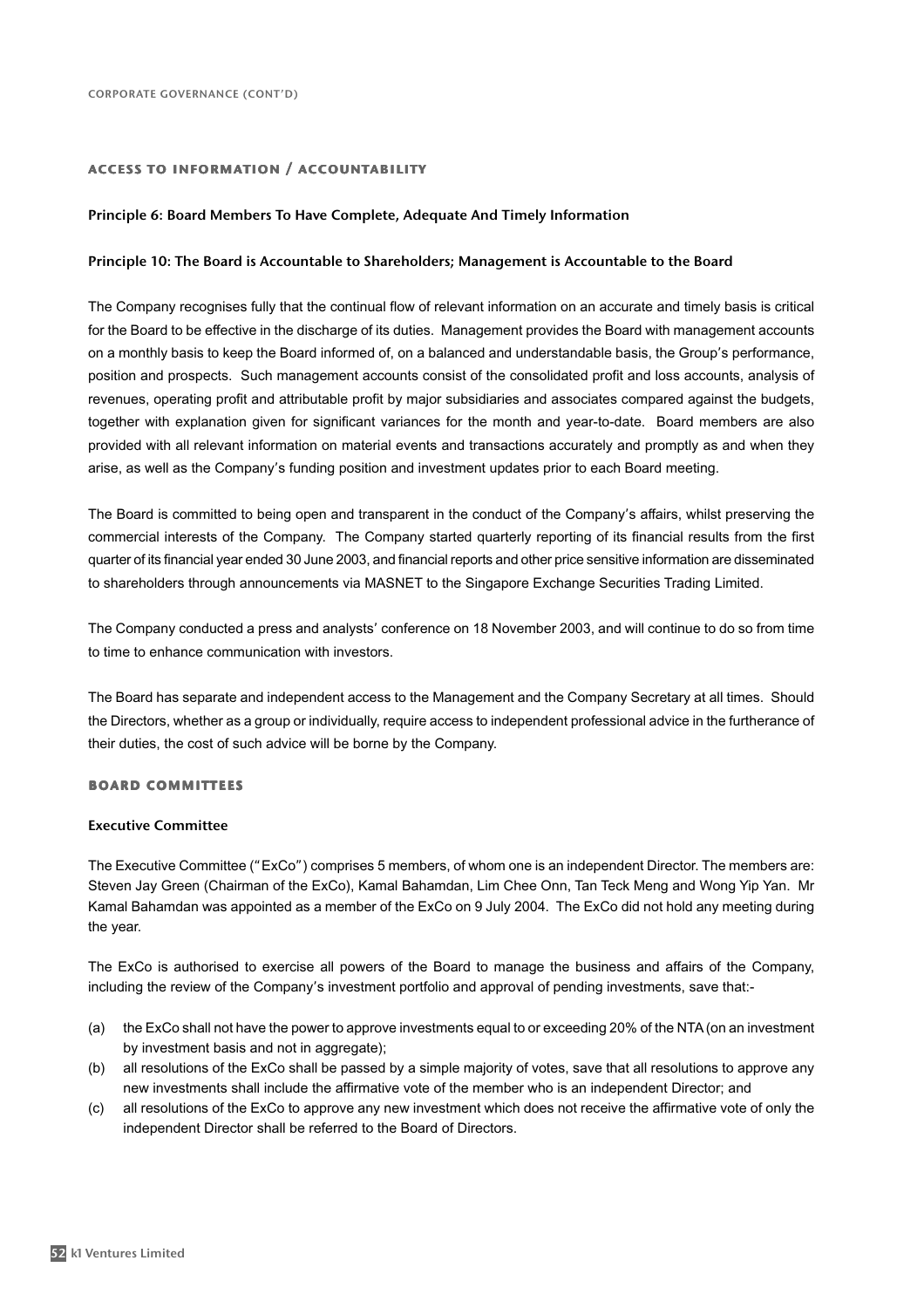#### Nominating Committee

#### Principle 4: Formal and Transparent Process for Appointment of New Directors

The Nominating Committee ("NC") comprises entirely independent Directors; namely, Lee Suan Yew (Chairman of the NC), Philip Ng Chee Tat and Tan Teck Meng. The NC had two meetings during the year, which was attended by all members.

The terms of reference of the NC are as follows:

- (a) recommend the appointment and re-appointment of Directors;
- (b) conduct an annual review of the composition of the Board;
- (c) conduct an annual review of the independence of each Director, and ensure that the Board comprises at least onethird independent Directors;
- (d) assess the effectiveness of the Board;
- (e) review the ExCo's succession plan for Board and management's succession plan; and
- (f) report to the Board on its plans, actions and outcomes with respect to its terms of reference.

The Directors submit themselves for re-nomination and re-election at regular intervals of at least once every 3 years. Pursuant to Article 86 of the Company's Articles of Association, one-third of the Directors retire from office at the Company's Annual General Meeting. In addition, Article 93 of the Company's Articles of Association provides that a newly appointed Director must submit himself for re-election at the Annual General Meeting immediately following his appointment. The year of initial appointment and last re-election of the Directors are set out below:-

|     |                 | Date of Initial    |                          |
|-----|-----------------|--------------------|--------------------------|
| Age | <b>Position</b> | <b>Appointment</b> | Date of Last Re-Election |
| 59  | Chairman & CEO  | 7 Sept 2001        | 18 Nov 2003              |
| 59  | Deputy Chairman | 12 Sept 2001       | 23 Oct 2002              |
| 60  | Director        | 27 Jul 2000        | 18 Nov 2003              |
| 34  | Director        | 9 Jul 2004         |                          |
| 57  | Director        | 27 Jul 2000        | 18 Nov 2003              |
| 71  | Director        | 8 Aug 2002         | 18 Nov 2003              |
| 60  | Director        | 12 Sept 2001       | 23 Oct 2002              |
| 46  | Director        | 1 Oct 2001         | 23 Oct 2002              |
| 57  | Director        | 8 Aug 2002         | 23 Oct 2002              |
| 55  | Director        | 25 Jan 1988        | 23 Oct 2002              |
|     |                 |                    |                          |

All new appointments, and all re-nominations, of Directors are subject to the recommendation of the NC. However, Mr Kamal Bahamdan was appointed to the Board of Directors pursuant to the placement of 265 million new shares by the Company to BV Singapore Holdings Ltd on 5 July 2004. Accordingly, the NC did not deliberate on Mr Bahamdan's appointment.

The NC will consider the competing time commitments faced, if any, when Directors serve on multiple boards, on a case-by-case basis.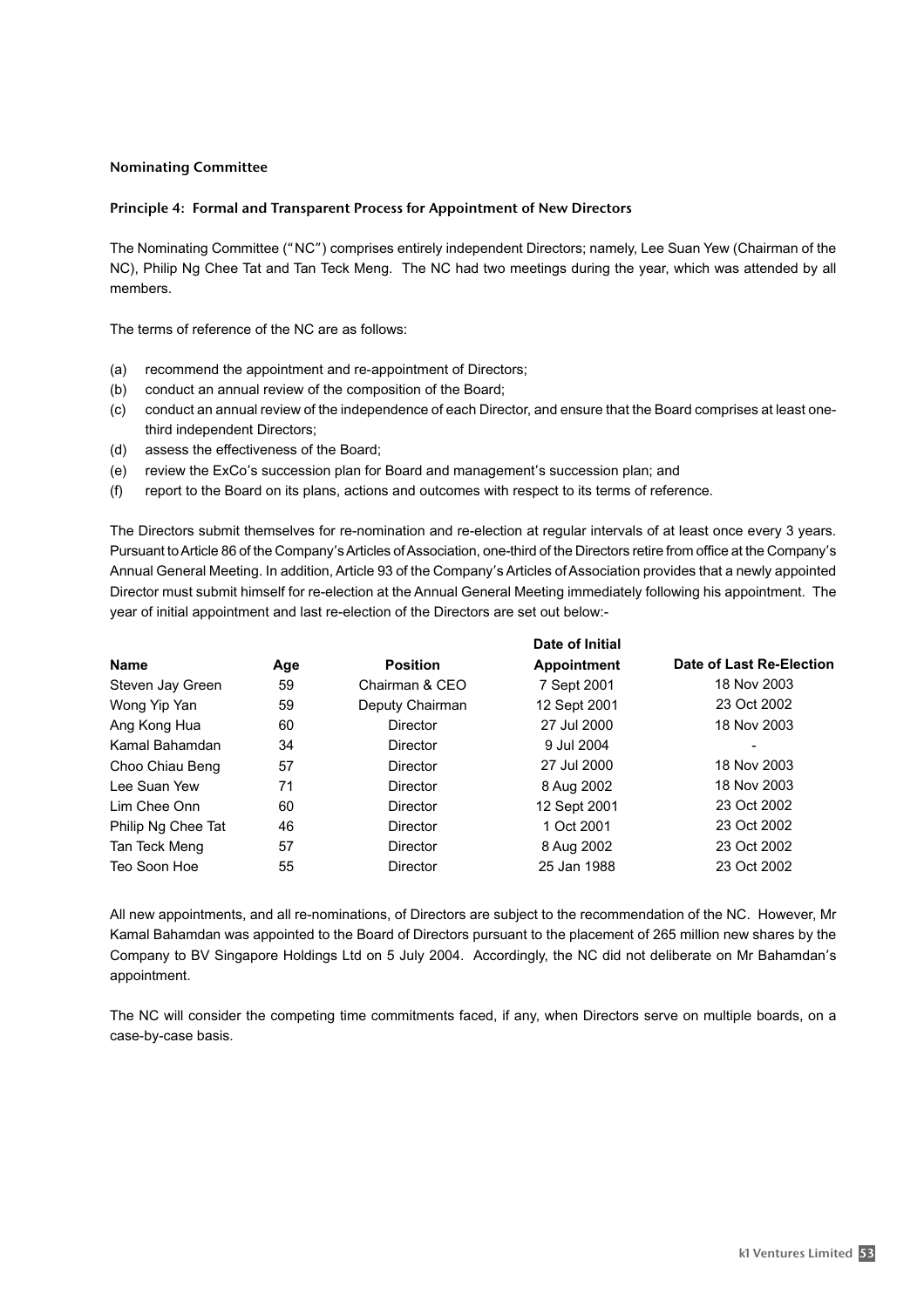#### board performance

#### Principle 5: Formal Assessment of the Effectiveness of the Board as a whole and the Performance of Individual Directors

The NC meets to assess the performance of the Board as a whole on a regular basis and at least once every six months, and provide feedback to the Chairman of the Board. The Chairman of the NC will then present the findings to the Board at the next Board meeting. The Board currently still considers it more appropriate to focus on collective Board performance and defer individual assessment to a later stage.

The Board has deemed that the current measure of the Board's performance, which focuses on the ability of the Board to lend support to Management and to steer the Group in the right direction, appropriate, especially in view of the nature of the Company's business. In addition, the Board, through the delegation of its authority to the NC, has used its best efforts to ensure that the Board comprises of persons who represent the principal strategic shareholders of the Company as well as independent Directors who enhance governance in the interests of all shareholders and the Company.

The Board considers that financial performance criteria may not be entirely appropriate for tracking Board performance as it was felt that such criteria did not evaluate a crucial element of the Board's role; namely, supervision and oversight. The Board therefore felt that its performance should be judged on the basis of accountability as a whole, rather than strict definitive financial performance criteria.

#### audit committee

#### Principle 11: Establishment of Audit Committee with Written Terms of Reference

The Audit Committee ("AC") comprises 3 Directors, 2 of whom (including the Chairman) are independent Directors; namely, Ang Kong Hua (Chairman of the AC), Tan Teck Meng and Teo Soon Hoe. Prof Tan Teck Meng is a certified public accountant whilst the Chairman of the AC and Teo Soon Hoe both have accounting and/or related financial management expertise and experience. The AC had 4 meetings during the year. Mr Teo Soon Hoe attended 3 out of 4 meetings, whilst the other members attended all AC meetings.

The terms of reference of the AC are as follows:-

- (a) review the audit plans of the Company's external auditors and their evaluation of the systems of internal controls arising from their audit examination;
- (b) review external auditors' management letter and the response from the management;
- (c) review the independence and objectivity of the external auditors annually;
- (d) review the nature and extent of non-audit services performed by auditors;
- (e) nominate external auditors for re-appointment;
- (f) review the valuation of investments;
- (g) review the accounts of the Company and the consolidated accounts of the Group before their submission to the Board of Directors;
- (h) review the scope and results of internal audit procedures;
- (i) meet with external auditors and internal auditors, without the presence of management, at least annually;
- (j) review interested person transactions; and
- (k) investigate any matters within the AC's terms of reference, whenever it deems necessary.

The AC has full access to and co-operation of Management and full discretion to invite any Director or executive officer to attend its meetings.

During the year, the AC performed independent reviews of the financial statements of the Company before the announcement of the financial results. The AC also met with the external auditors separately without the presence of Management, and undertook a review of the nature and extent of all non-audit services performed by the external auditors to establish whether their independence has in any way been compromised as a result. The AC has confirmed that such services would not affect the independence of the external auditors.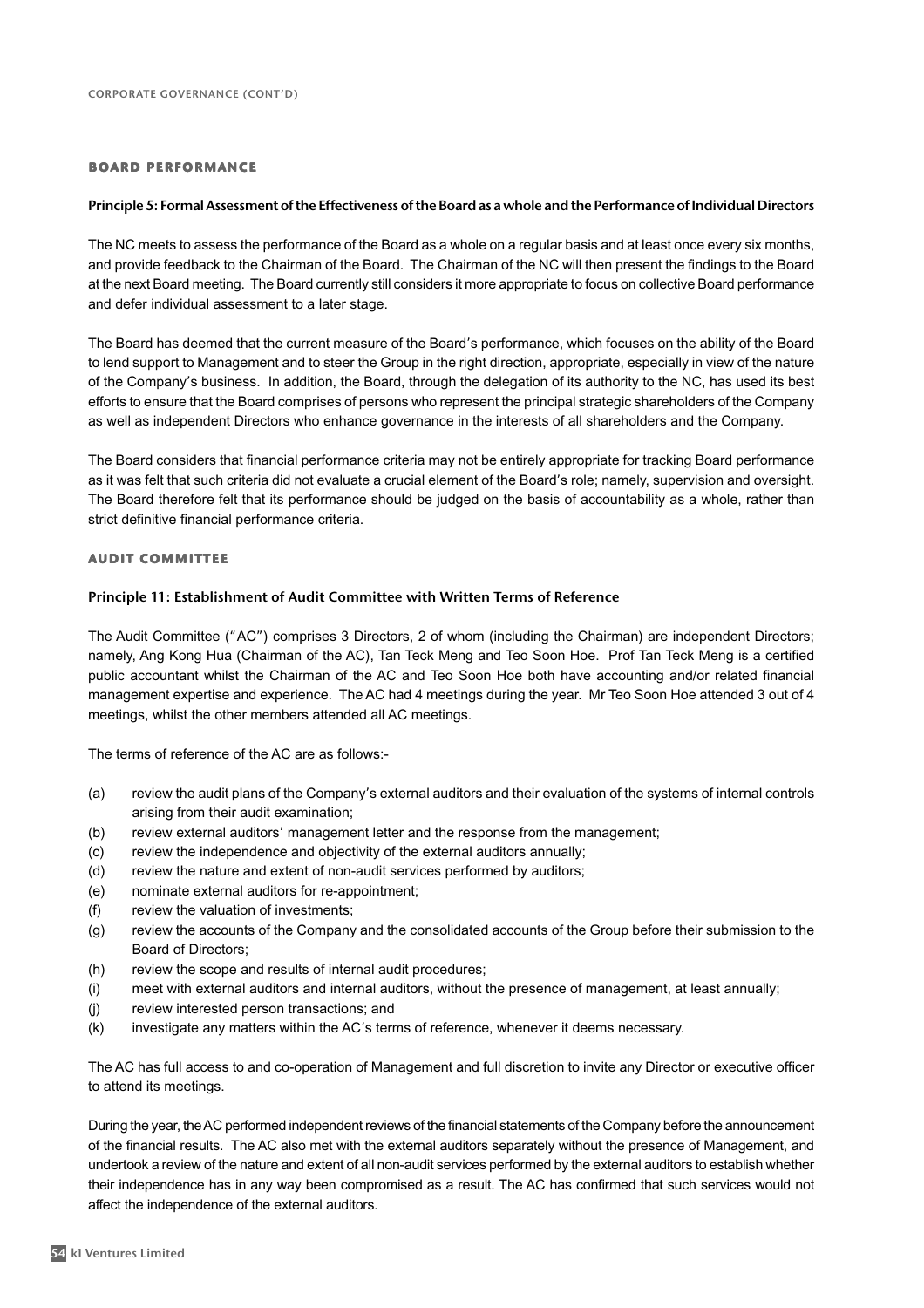#### internal audit

#### Principle 13: Independent Internal Audit Function

The Board believes that it is crucial to put in place a system of internal controls of the Group's procedures and processes to safeguard shareholders' interests and the Group's assets, and to manage risks.

The Company has outsourced its internal audit functions to an independent third party accounting firm (the "Internal Auditor"). The AC's oversight and supervision of the Group's internal controls are complemented by the work of the Internal Auditor, whose role is to assist the AC to ensure that the Company maintains a sound system of internal controls by regular monitoring of key controls and procedures and ensuring their effectiveness, undertake investigations as directed by the AC, and conduct regular in-depth audits of high risk areas.

In order to allow for a more open discussion on any issues of concern, the AC met with the Internal Auditor separately without the presence of Management or any executive.

The Internal Auditor's primary line of reporting is to the Chairman of the AC, although the Internal Auditor also reports administratively to the executive Chairman of the Company.

The AC reviews, on an annual basis, the adequacy of the internal audit function. The AC has reviewed and is satisfied with the adequacy of the Company's internal audit function.

#### internal controls and risk management

#### Principle 12: Sound System of Internal Controls

The Company's internal and external auditors conduct an annual review in accordance with their audit plans, of the effectiveness of the Company's material internal controls, including financial, operational and compliance controls, and risk management. Any material non-compliance or failures in internal controls and recommendations for improvements are reported to the AC. The AC also reviews the effectiveness of the actions taken by Management on the recommendations made by the internal and external auditors in this respect.

The risk management process and system of internal controls in the Company are designed to manage, rather than eliminate, the risk of failure to achieve the Group's strategic objectives. It should be recognised that such systems can only provide reasonable but not absolute assurance against material misstatement or loss.

The AC has reviewed the effectiveness of the procedures described above and is satisfied that the Company's risk management processes and internal controls are adequate to meet the needs of the Company in its current business environment.

#### compensation and share option committee

The Compensation and Share Option Committee ("CSOC") comprises 3 Directors; namely, Ang Kong Hua (Chairman of the CSOC), who is the only independent Director, and Lim Chee Onn and Wong Yip Yan. The CSOC has access to expert advice in the field of executive compensation where required. The CSOC did not hold any meeting during the year.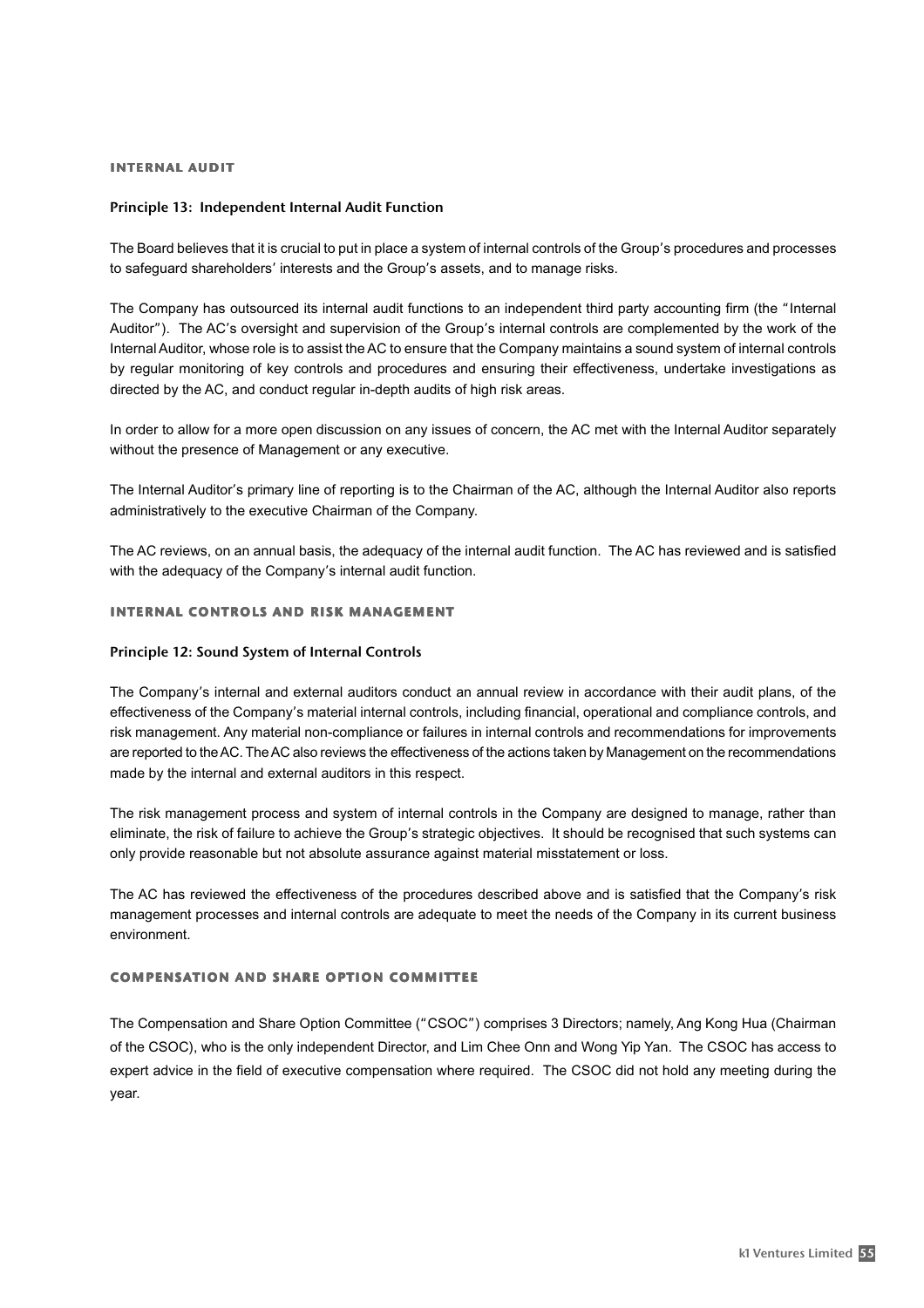The terms of reference of the CSOC are as follows:-

- (a) recommend to the Board a framework of remuneration for the Board members and key executives;
- (b) determine specific remuneration packages for each executive Director and the chief executive officer (if the chief executive officer is not an executive director);
- (c) decide the early termination compensation of the Directors;
- (d) consider whether Directors should be eligible for benefits under long-term incentive schemes (including weighing the use of share schemes against the other types of long-term incentive schemes);
- (e) review the terms, conditions and remuneration of the senior executives of the Company;
- (f) administer the k1 Ventures Share Option Scheme 2000 in accordance with the rules of the Scheme;
- (g) grant share options under the k1 Ventures Share Option Scheme 2000 as the CSOC may deem fit; and
- (h) administer the Keppel Marine Share Option Scheme 1990 in accordance with the rules of the Scheme.

#### annual remuneration report

#### Principle 7: Formal and Transparent Procedure for Fixing Remuneration Packages of Directors

#### Principle 8: Remuneration of Directors should be Adequate But Not Excessive

Principal 9: Disclosure on Remuneration Policy, Level and Mix of Remuneration, and Procedure for Setting Remuneration

The aim of the CSOC is to motivate and retain Directors and executives, and ensure that the Company is able to attract the best talent in the market in order to maximise shareholder value.

#### **Remuneration Policy of Non-executive Directors**

The non-executive Directors are paid directors' fees, the amount of which is dependent on the level of responsibilities. Each Director is paid a basic fee. In addition, non-executive Directors who perform additional services through Board Committees are paid an additional fee for such services. The Chairman of each Board Committee is also paid a higher fee compared with members of that Committee in view of the higher responsibility carried by that office. The amount of Directors' fees payable is subject to shareholders' approval at the Company's Annual General Meetings. The framework for determining Directors' fees is as follows:

|                                     |          |                    | Ratio to Retainer of \$20,000 |
|-------------------------------------|----------|--------------------|-------------------------------|
| Chairman                            |          | \$30,000 per annum | 1.50                          |
| <b>Director</b>                     |          | \$20,000 per annum | 1.00                          |
| Executive Committee/Audit Committee | Chairman | \$15,000 per annum | 0.75                          |
|                                     | Member   | \$10,000 per annum | 0.5                           |
| <b>Other Board Committees</b>       | Chairman | $$7,500$ per annum | 0.375                         |
|                                     | Member   | \$5,000 per annum  | 0.25                          |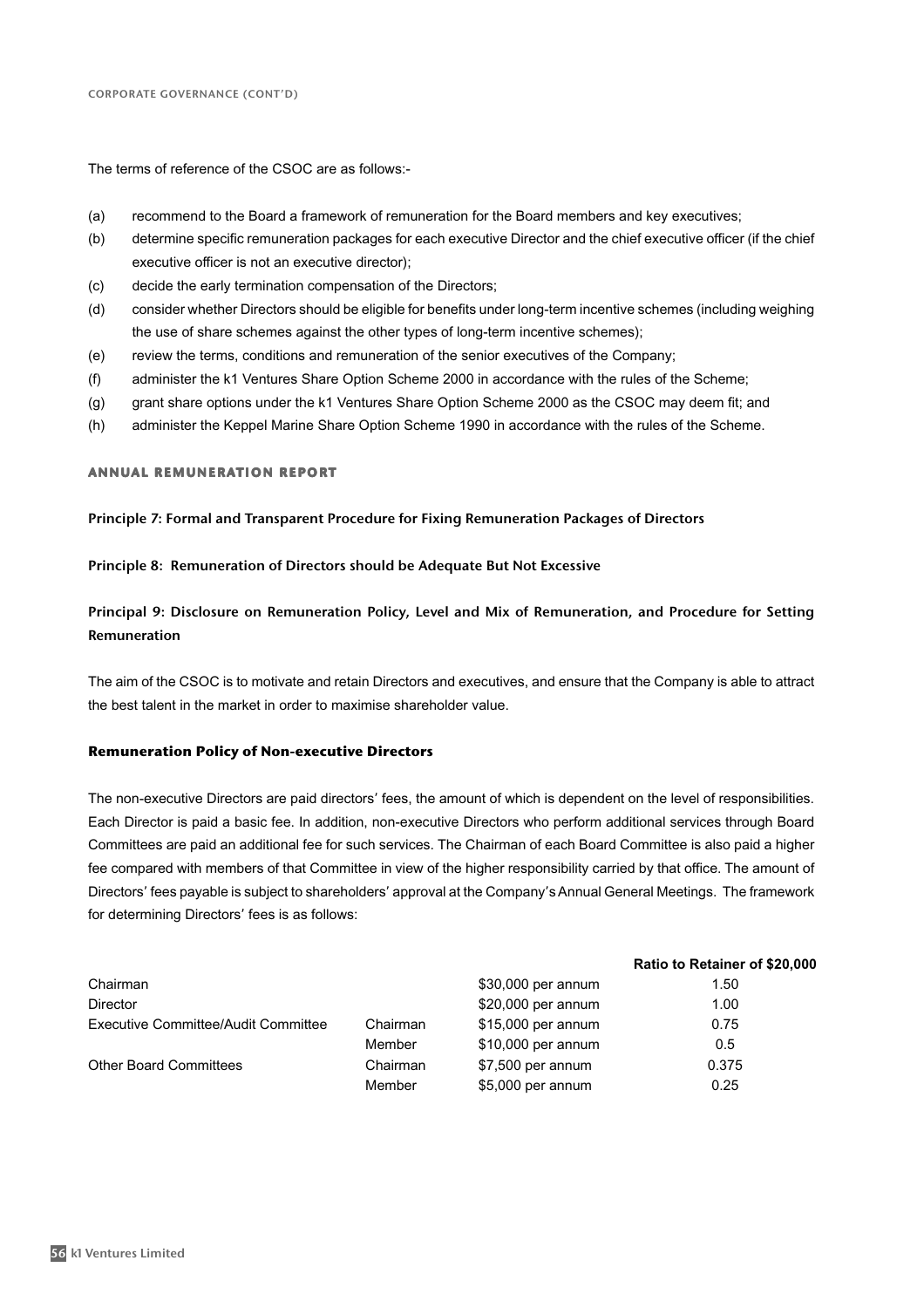#### Remuneration Policy of Executive Directors and other Key Executives

The remuneration of the Directors and other key executives is under the purview of the CSOC.

Pursuant to the Memorandum of Agreement ("MOA") entered into between the Company and PCG/Greensteet Venture I, LP, an investment vehicle owned and controlled by Steven Jay Green, Gary Winnick and Wong Yip Yan ("PCGG"), the Company issued 230 million warrants to PCGG to subscribe for 230 million new ordinary shares of \$0.10 each in the capital of the Company (the "Warrants"), in return for PCGG providing management services and expertise to the Company. The Warrants are exercisable at \$0.20 for the initial 50 million Warrants, \$0.23 for the subsequent 90 million Warrants and \$0.25 for the remaining 90 million Warrants.

Each of Steven Jay Green, Gary Winnick and Wong Yip Yan has since redeemed their interests in PCGG, with the intention that PCGG be liquidated, and the Warrants have been divided and transferred to them individually and held by their respective companies. The MOA has also been terminated, and the rights and obligations contained therein are now reflected in a Management Agreement entered into between the Company and Greenstreet Partners, LP., an entity controlled by Steven Jay Green.

The compensation structure is designed such that the interests of the executive Directors are aligned with the interests of shareholders, and linked to the Company's performance.

#### Level of Remuneration of Directors for the year ended 30 June 2004

Other than as disclosed above, the Directors were paid only Directors' fees. The annual remuneration report for Directors is as follows:-

|                    | Below \$250,000 Percentage (%) |                          |                 |  |  |  |
|--------------------|--------------------------------|--------------------------|-----------------|--|--|--|
| Name of Director   | <b>Base/Fixed Salary</b>       | Variable income/bonuses  | Directors' Fees |  |  |  |
| Steven Jay Green * | $\blacksquare$                 |                          | 100             |  |  |  |
| Wong Yip Yan       | $\blacksquare$                 | -                        | 100             |  |  |  |
| Ang Kong Hua       |                                | -                        | 100             |  |  |  |
| Choo Chiau Beng    | -                              |                          | 100             |  |  |  |
| Lee Suan Yew       | $\blacksquare$                 | $\overline{\phantom{0}}$ | 100             |  |  |  |
| Lim Chee Onn       |                                |                          | 100             |  |  |  |
| Philip Ng Chee Tat | $\blacksquare$                 | $\overline{\phantom{0}}$ | 100             |  |  |  |
| Tan Teck Meng      | $\overline{\phantom{0}}$       | -                        | 100             |  |  |  |
| Teo Soon Hoe       |                                |                          | 100             |  |  |  |

\* Declined to accept any Directors' fees for the financial year ended 30 June 2004.

#### Level and Mix of Remuneration of Key Executives (who are not also Directors) for the year ended 30 June 2004

Other than the Chief Financial Officer & Chief Operating Officer of the Company, Jeffrey A. Safchik, who does not receive a salary from the Company, there are no Key Executives who are not also Directors of the Company.

#### Remuneration of Employees who are Immediate Family Members of a Director or the Executive Chairman

No employee of the Company and its subsidiaries was an immediate family member of a Director or the executive Chairman and whose remuneration exceeded \$150,000 during the financial year ended 30 June 2004. "Immediate family member" means the spouse, child, adopted child, step-child, brother, sister and parent.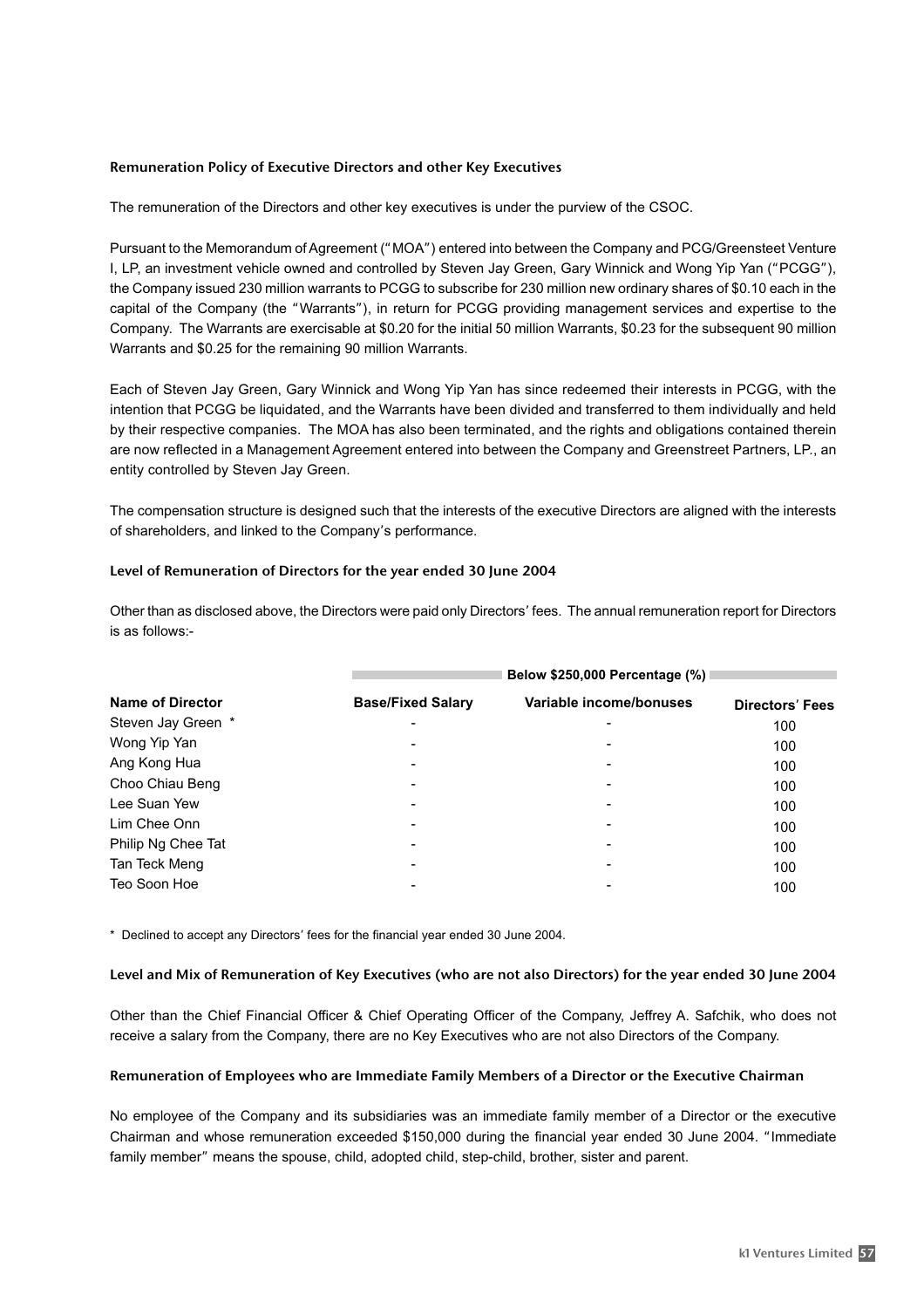#### Details of the k1 Ventures Share Option Scheme 2000 and the Keppel Marine Share Option Scheme 1990

The particulars of share options of the Company granted pursuant to the k1 Ventures Share Option Scheme 2000 and the Keppel Marine Share Option Scheme 1990 are disclosed in the Directors' Report.

#### communication with shareholders

#### Principle 14: Regular, Effective and Fair Communication with Shareholders

#### Principle 15: Greater Shareholder Participation at Annual General Meetings

The Company believes that a high standard of disclosure is key to raising the level of corporate governance. The Company also does not practise selective disclosure, and price-sensitive information is publicly released, and results and annual reports are announced or issued within the mandatory periods. Shareholders are informed of shareholders' meetings through notices published in the newspapers and reports or circulars sent to all shareholders. Shareholders are invited at such meetings to put forth any questions they may have on the motions to be debated and decided upon. If any shareholder is unable to attend, he is allowed to appoint up to two proxies to vote on his behalf at the meeting through proxy forms sent in advance.

#### securities transactions

The Company has issued a policy on dealings in the securities of the Company to its Directors and officers, setting out the implications of insider trading and guidance on such dealings. It has adopted the Best Practices Guide on Dealings in Securities issued by the SGX. In line with the Best Practices Guide on Dealing in Securities issued by the SGX, the Company issues circulars to its Directors and officers informing that the Company and its officers must not deal in listed securities of the Company one month before the release of the full-year results and 2 weeks before the release of the quarterly results, as the case may be, and if they are in possession of unpublished material price-sensitive information.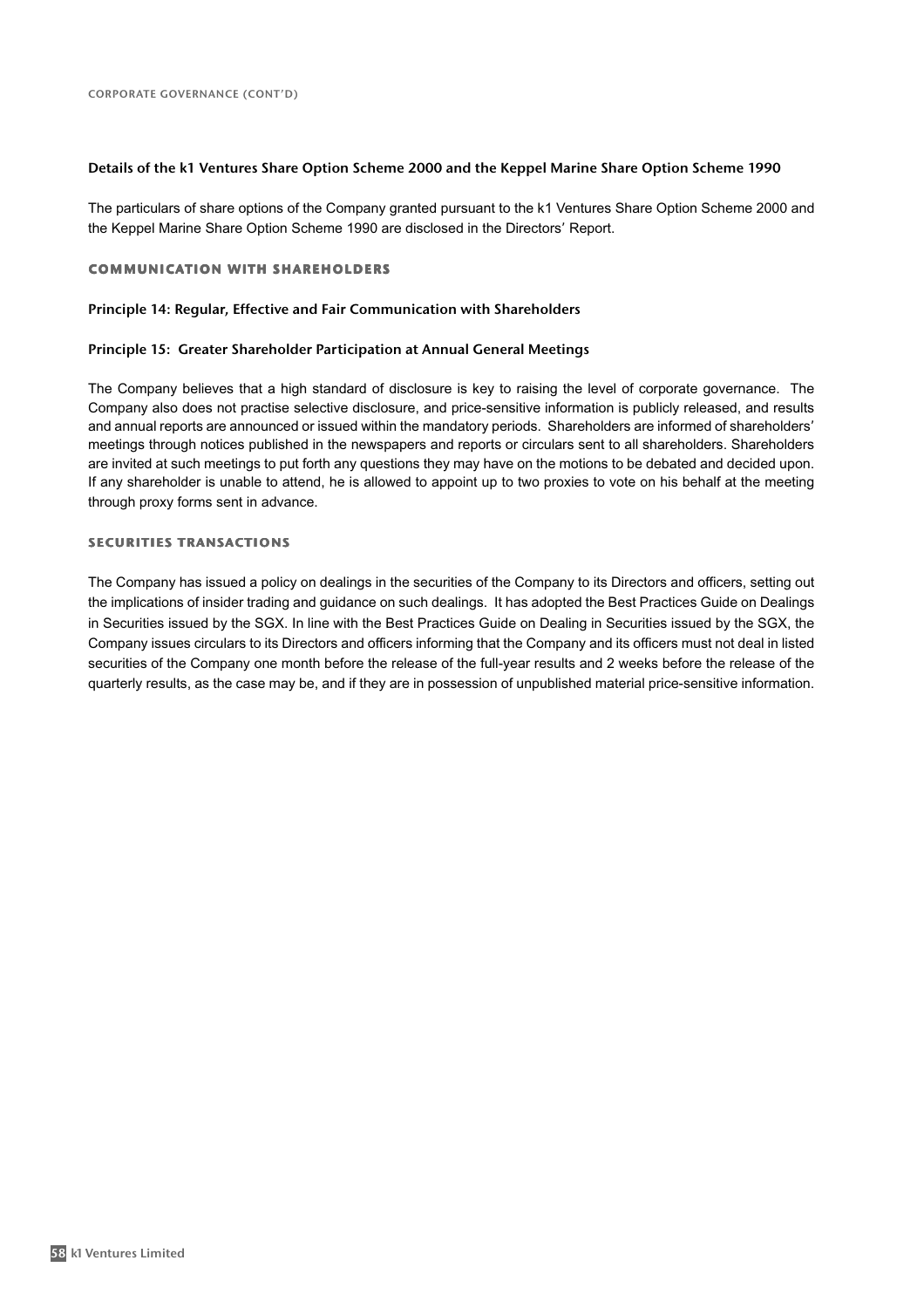### Interested Person Transactions

Interested persons as defined by the Listing Manual of the Singapore Exchange Securities Trading Limited ("Listing Manual") are the Directors, the chief executive officer, or controlling shareholders of the Company, or the associates of any such Director, chief executive officer or controlling shareholder.

Interested person transactions carried out during the financial year pursuant to the Shareholders' Mandate obtained under Chapter 9 of the Listing Manual by the Group are as follows:

|                                                                                                                                                                                                |                    | Company            | Group              |                    |
|------------------------------------------------------------------------------------------------------------------------------------------------------------------------------------------------|--------------------|--------------------|--------------------|--------------------|
|                                                                                                                                                                                                | 30.06.04<br>\$'000 | 30.06.03<br>\$'000 | 30.06.04<br>\$'000 | 30.06.03<br>\$'000 |
| Aggregate value of all interested person<br>transactions conducted under Shareholders'<br>Mandate pursuant to Rule 920 of the Listing<br>Manual (excluding transactions less than<br>\$100,000 |                    |                    |                    |                    |
| <b>Income</b>                                                                                                                                                                                  |                    |                    |                    |                    |
| <b>Keppel Corporation Limited Group</b>                                                                                                                                                        | 580                | 1,955              | 580                | 1,955              |
| <b>Expenses</b>                                                                                                                                                                                |                    |                    |                    |                    |
| <b>Greenstreet Partners</b><br>Keppel Corporation Limited Group                                                                                                                                | 406                | 525<br>441         | 2,577<br>406       | 2,363<br>441       |
| <b>Deposits</b>                                                                                                                                                                                |                    |                    |                    |                    |
| Keppel Corporation Limited Group                                                                                                                                                               | 2,383              | 201,815            | 2,383              | 201,815            |

Save as disclosed above, in the Directors' Report and in the Financial Statements, the Company and its subsidiaries did not enter into any material contracts involving the interests of the Directors or controlling shareholders, which are either still subsisting at the end of the financial year, or if not then subsisting, entered into since the end of the previous financial year.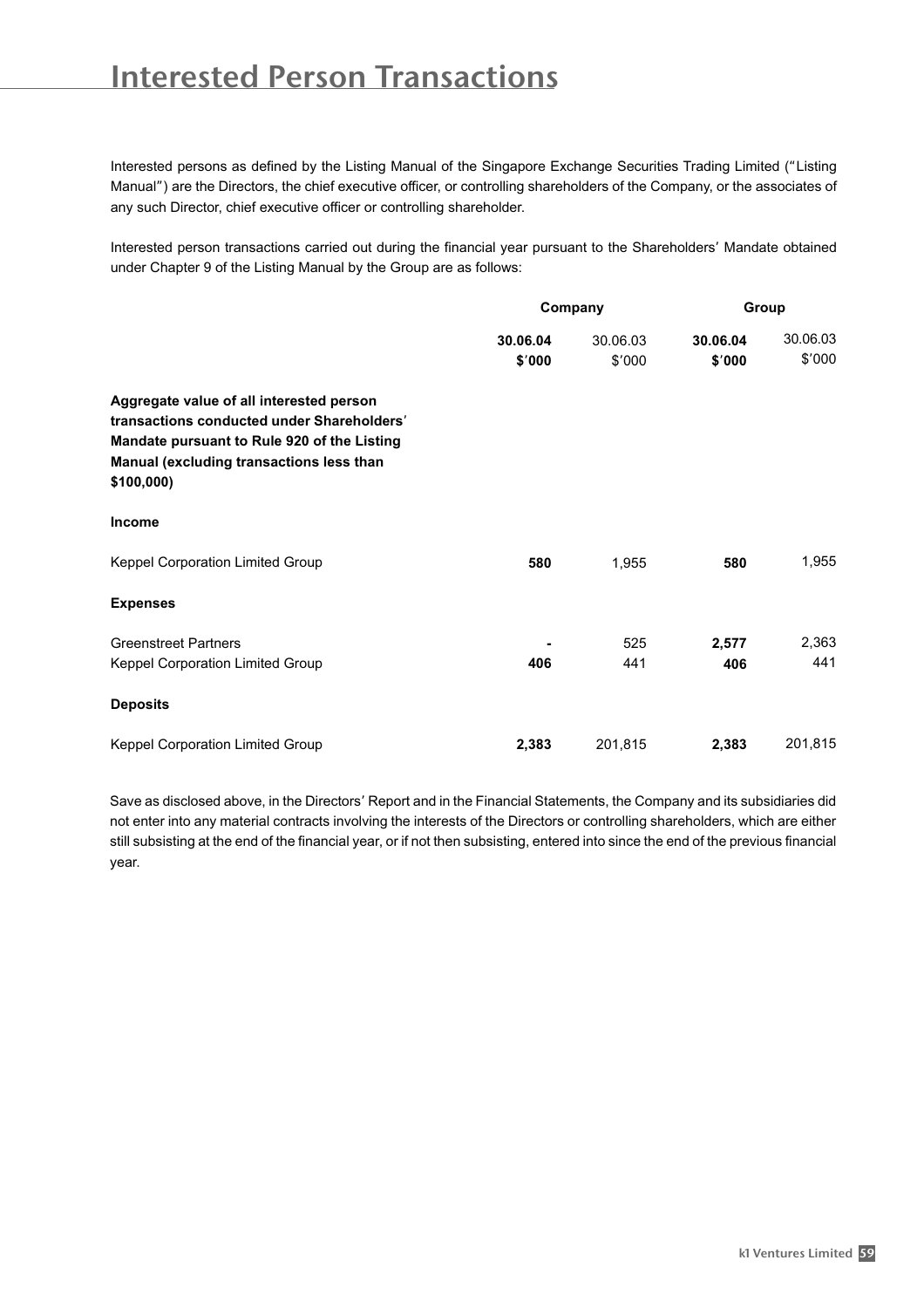# Shareholding Statistics

### as at 15 September 2004

| AUTHORISED SHARE CAPITAL         | S\$1,000,000,000.00                              |
|----------------------------------|--------------------------------------------------|
| ISSUED AND FULLY PAID-UP CAPITAL | S\$187.407.932.80                                |
| CLASS OF SHARES                  | SHARES OF 10 CENTS EACH WITH EQUAL VOTING RIGHTS |

| Size of                                     | No. of              | $%$ of              |                      |             |
|---------------------------------------------|---------------------|---------------------|----------------------|-------------|
| <b>Shareholdings</b>                        | <b>Shareholders</b> | <b>Shareholders</b> | <b>No. of Shares</b> | % of Shares |
| 999<br>$\overline{\phantom{a}}$             | 139                 | 1.94                | 41.035               | 0.00        |
| 1,000<br>10.000<br>$\overline{\phantom{a}}$ | 3,415               | 47.81               | 21,886,892           | 1.17        |
| 10,001<br>$-1.000.000$                      | 3,540               | 49.56               | 190,770,976          | 10.18       |
| 1,000,001 & ABOVE                           | 49                  | 0.69                | 1,661,380,425        | 88.65       |
| <b>TOTAL</b>                                | 7,143               | 100.00              | 1,874,079,328        | 100.00      |

#### TOP TWENTY LARGEST SHAREHOLDERS

| <b>Name Of Shareholder</b>            | <b>No. of Shares</b> | % of Shares |  |
|---------------------------------------|----------------------|-------------|--|
|                                       |                      |             |  |
| Kephinance Investment Pte Ltd         | 676,128,190          | 36.08       |  |
| UOB Kay Hian Pte Ltd                  | 466,363,450          | 24.88       |  |
| Citibank Nominees S'pore Pte Ltd      | 142,782,800          | 7.62        |  |
| DBS Nominees Pte Ltd                  | 43,546,375           | 2.32        |  |
| United Overseas Bank Nominees Pte Ltd | 41,522,320           | 2.22        |  |
| Technopreneur Investment Pte Ltd      | 32,258,060           | 1.72        |  |
| Raffles Nominees Pte Ltd              | 22,670,750           | 1.21        |  |
| <b>OCBC Securities Private Ltd</b>    | 20,100,215           | 1.07        |  |
| Oversea Chinese Bank Nominees Pte Ltd | 17,717,890           | 0.95        |  |
| Wong Ngit Liong @ Wong Geok Kiong     | 16,129,030           | 0.86        |  |
| TIF Asia Pte Ltd                      | 16,125,000           | 0.86        |  |
| G K Goh Stockbrokers Pte Ltd          | 14,747,275           | 0.79        |  |
| Lee Seng Tee                          | 12,900,000           | 0.68        |  |
| DBS Vickers Securities (S) Pte Ltd    | 12,147,250           | 0.65        |  |
| Kim Eng Securities Pte Ltd            | 11,211,500           | 0.60        |  |
| Lee Pineapple Company Pte Ltd         | 10,750,000           | 0.57        |  |
| Singapex Investments Pte Ltd          | 9,922,000            | 0.53        |  |
| ABN Amro Nominees S'pore Pte Ltd      | 9,003,000            | 0.48        |  |
| Heng Yong Seng                        | 9,000,000            | 0.48        |  |
| HSBC (Singapore) Nominees Pte Ltd     | 6,936,330            | 0.37        |  |
| Total                                 | 1,591,961,435        | 84.94       |  |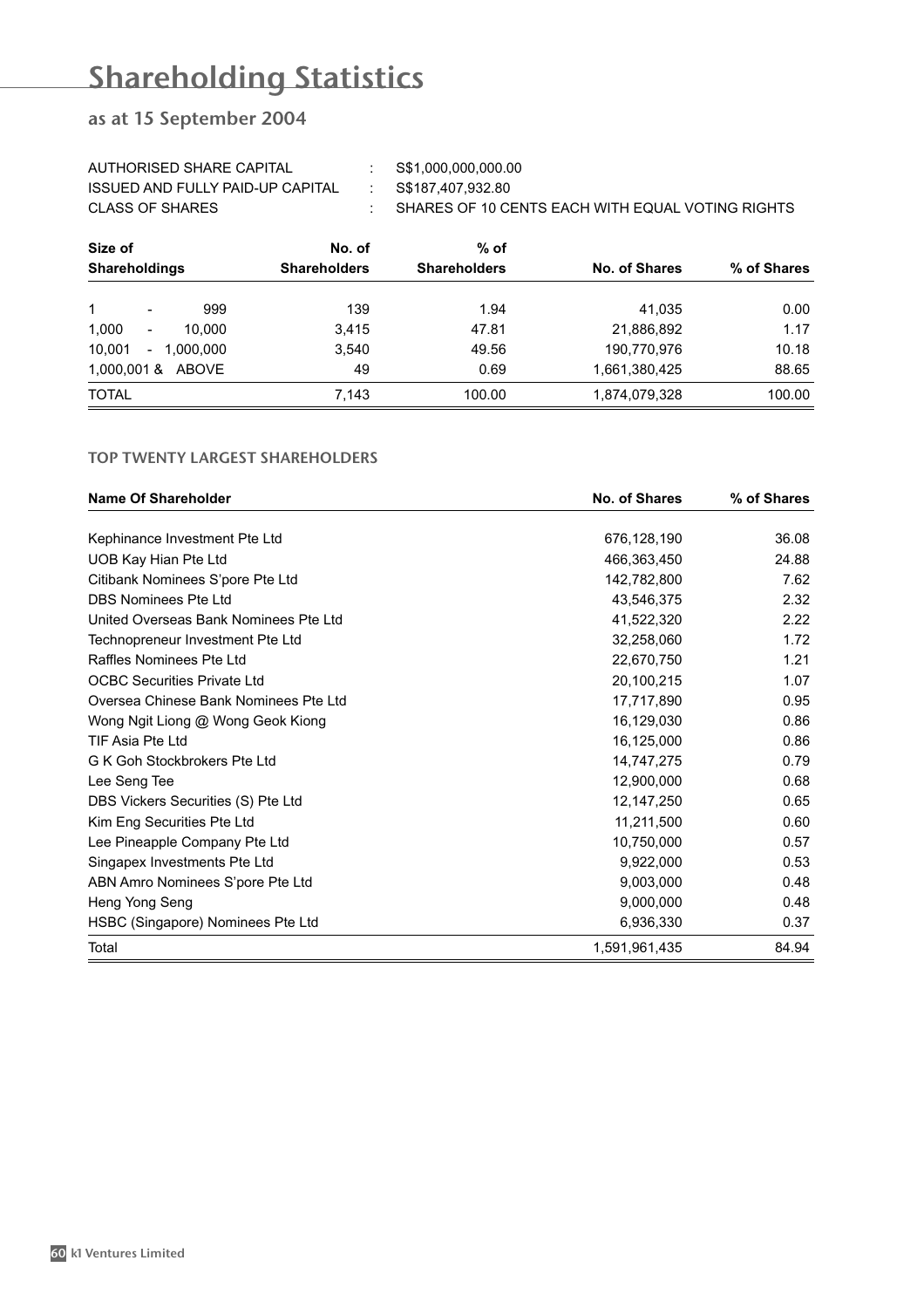#### SUBSTANTIAL SHAREHOLDERS

|                                   | <b>Direct Interest</b> |       | <b>Deemed Interest</b> |       | <b>Total Interest</b> |       |
|-----------------------------------|------------------------|-------|------------------------|-------|-----------------------|-------|
| <b>Name of Shareholders</b>       | No. of Shares          | %     | <b>No. of Shares</b>   | %     | <b>No. of Shares</b>  | %     |
| Temasek Holdings                  |                        |       |                        |       |                       |       |
| (Private) Limited                 |                        |       |                        |       |                       |       |
| ("Temasek")                       |                        |       | 687,641,190            | 36.69 | 687,641,190           | 36.69 |
| Kephinance Investment             |                        |       |                        |       |                       |       |
| Pte Ltd                           | 676,128,190            | 36.08 |                        |       | 676,128,190           | 36.08 |
| <b>Keppel Corporation</b>         |                        |       |                        |       |                       |       |
| Limited ("KCL")                   |                        |       | 676,128,190            | 36.08 | 676,128,190           | 36.08 |
| BV Singapore Holdings Ltd         | 265,000,000            | 14.14 |                        |       | 265,000,000           | 14.14 |
| <b>BV Investment Holdings Ltd</b> |                        |       | 265,000,000            | 14.14 | 265,000,000           | 14.14 |
| Kamal Bahamdan                    |                        |       | 265,000,000            | 14.14 | 265,000,000           | 14.14 |
| Alex Vahabzadeh                   |                        |       | 265,000,000            | 14.14 | 265,000,000           | 14.14 |
| Greenstreet Partners, L.P.        | 121,058,800            | 6.46  |                        |       | 121,058,800           | 6.46  |
| Steven Jay Green                  |                        |       | 121,058,800            | 6.46  | 121,058,800           | 6.46  |
| <b>GKW Unified Holdings LLC</b>   | 111,058,800            | 5.93  |                        |       | 111,058,800           | 5.93  |
| <b>Gary Winnick</b>               |                        |       | 111,058,800            | 5.93  | 111,058,800           | 5.93  |

Notes

1. The interests of Temasek arise from its shareholdings in the KCL group of companies and the Singapore Technologies group of companies.

2. The interests of KCL arise from its interests in Kephinance Investment Pte Ltd, a wholly owned subsidiary of KCL.

3. The interests of BV Investment Holdings Ltd, Kamal Bahmadan and Alex Vahabzadeh arise from their interest in BV Singapore Holdings Ltd.

4. The interests of Steven Jay Green arise from his interests in Greenstreet Partners, L.P.

5. The interests of Gary Winnick arise from his interests in GKW Unified Holdings LLC.

Based on the information available to the Company as at 15 September 2004, approximately 33.53% of the issued shares of the Company (excluding preference shares and convertible equity securities) is held by the public and therefore, pursuant to Rules 1207 and 723 of the Listing Manual of the Singapore Exchange Securities Trading Limited, it is confirmed that at least 10% of the ordinary shares of the Company is at all times held by the public.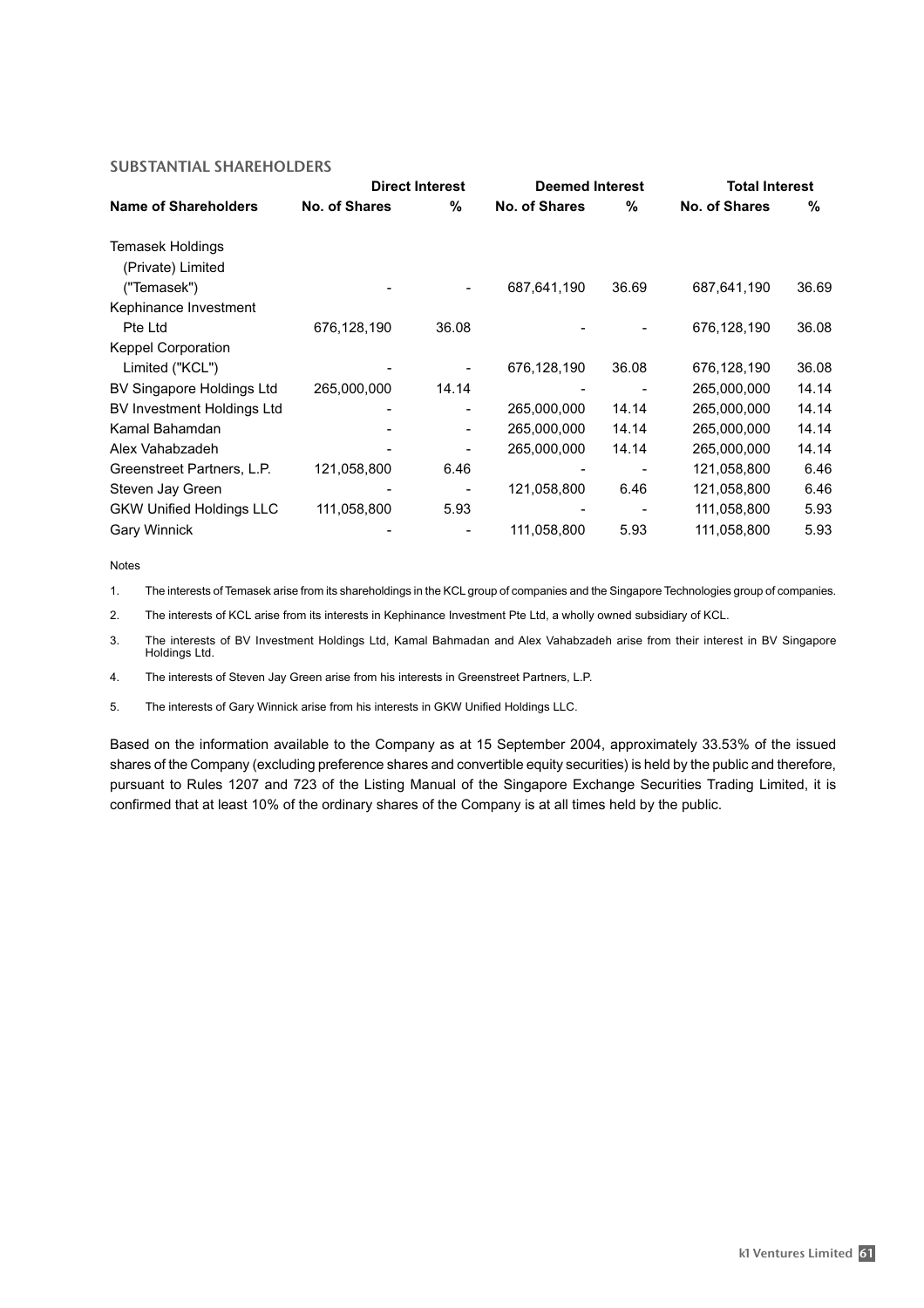### Corporate Information

#### board of directors

Steven Jay Green (Chairman & CEO) Wong Yip Yan (Deputy Chairman) Ang Kong Hua Kamal Bahamdan Choo Chiau Beng Lee Suan Yew Lim Chee Onn Philip Ng Chee Tat Tan Teck Meng Teo Soon Hoe

#### audit committee

Ang Kong Hua (Chairman) Tan Teck Meng Teo Soon Hoe

### compensation and share option committee

Ang Kong Hua (Chairman) Lim Chee Onn Wong Yip Yan

#### executive committee

Steven Jay Green (Chairman) Kamal Bahamdan Lim Chee Onn Tan Teck Meng Wong Yip Yan

#### nominating committee

Lee Suan Yew (Chairman) Philip Ng Chee Tat Tan Teck Meng

#### company secretary

Lawrence Chan Kong Meng

#### registered office

1 HarbourFront Avenue #18-01 Keppel Bay Tower Singapore 098632 Telephone: 65 6270 6666 Telefax : 65 6413 6391

#### registrar

B.A.C.S. Private Limited 63 Cantonment Road Singapore 089758

#### **AUDITORS**

Deloitte & Touche 6 Shenton Way #32-00 DBS Building Tower Two Singapore 068809

Audit Partner: Aric Loh Siang Khee (Appointed on 6 June 2003)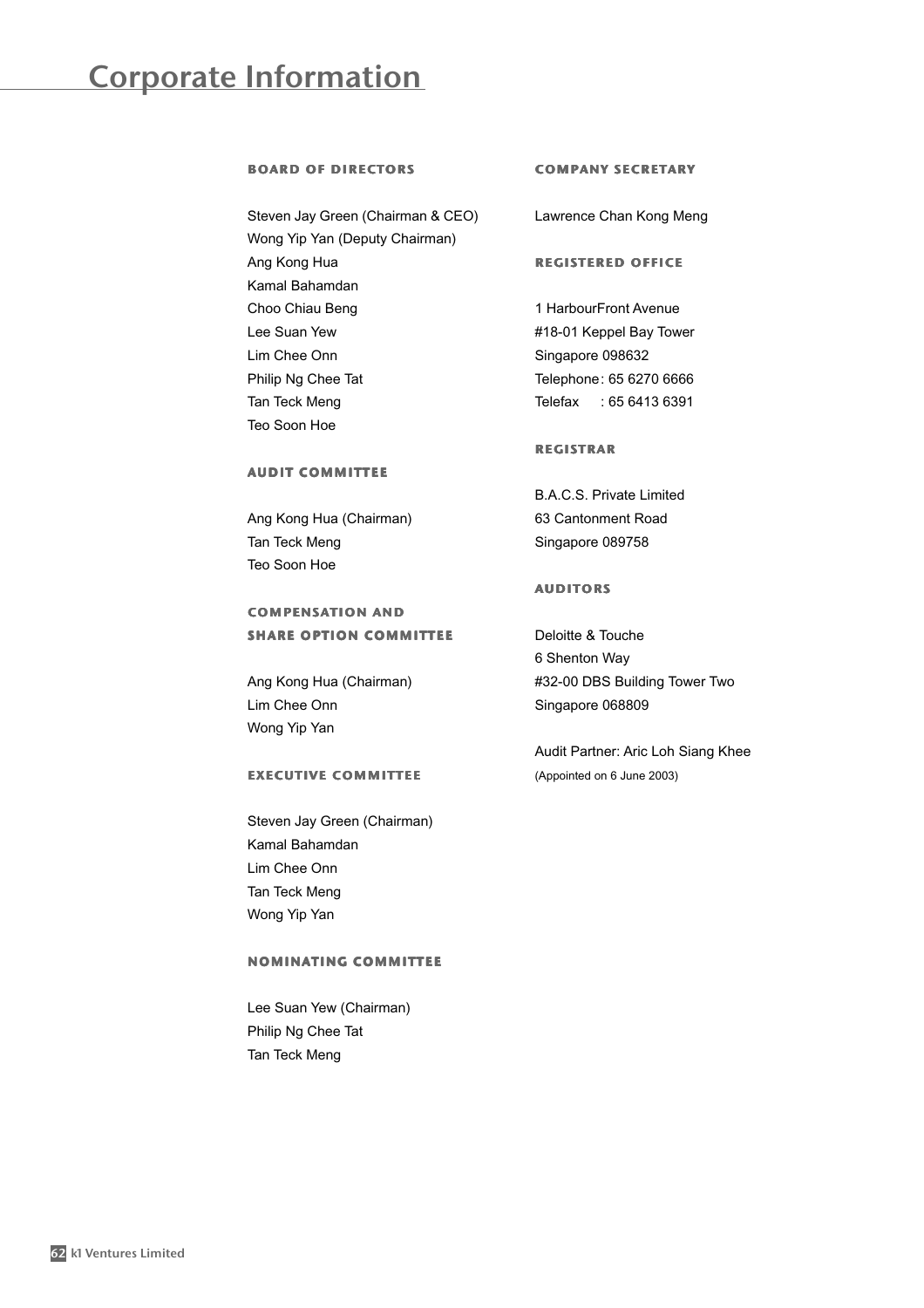# Notice of Annual General Meeting

ALL MEMBERS ARE CORDIALLY INVITED TO ATTEND the Annual General Meeting of k1 Ventures Limited (the "Company") which will be held at Four Seasons Hotel, Crescent Ballroom (Level 2), 190 Orchard Boulevard, Singapore 248646 on Thursday, 21 October 2004 at 10.00 a.m. to transact the following business:-

#### as ordinary business

- 1. To receive and adopt the Directors' Report and Audited Accounts for the year ended 30 June 2004. **(Resolution 1)**
- 2. To pass the following resolution under Section 153(6) of the Companies Act (Chapter 50):

That pursuant to Section 153(6) of the Companies Act (Chapter 50), Dr Lee Suan Yew be and is hereby reappointed as Director of the Company to hold such office until the next Annual General Meeting of the Company. **(Resolution 2)**

- 3. To re-elect the following Directors of the Company who retire in accordance with Article 86 of the Company's Articles of Association and who, being eligible, offer themselves for re-election pursuant to Article 87:-
	- (i) Dr Wong Yip Yan **(Resolution 3)**
	- (ii) Mr Lim Chee Onn **(Resolution 4)**
	- (iii) Mr Philip Ng Chee Tat **(Resolution 5)**
- 4. To re-elect Mr Kamal Bahamdan, who, being appointed by the Board of Directors after the last Annual General Meeting, retire in accordance with Article 93 of the Company's Articles of Association and who, being eligible, offers himself for re-election. **(Resolution 6)**
- 5. To approve Directors' fees of S\$260,000 for the year ended 30 June 2004 (S\$253,000 for the year ended 30 June 2003) (see Note 2). **(Resolution 7)**
- 6. To re-appoint Messrs Deloitte & Touche as Auditors and authorise the Directors of the Company to fix their remuneration. **(Resolution 8)**

#### as special business

- 7. To consider and if thought fit, approve, with or without modifications, the following resolutions as Ordinary Resolutions:-
- 7.1 That pursuant to Section 161 of the Companies Act (Chapter 50) and Article 5 of the Company's Articles of Association, authority be and is hereby given to the Directors of the Company to:-
	- (a) (i) issue shares in the capital of the Company ("Shares") whether by way of right, bonus or otherwise, and including any capitalisation pursuant to Article 137 of the Company's Articles of Association of any sum for the time being standing to the credit of any of the Company's reserve accounts or to the credit of the profit and loss account or otherwise available for distribution; and/or
		- (ii) make or grant offers, agreements or options (collectively, "Instruments") that might or would require Shares to be issued, including but not limited to the creation and issue of warrants, debentures or other instruments convertible into Shares,

at any time and upon such terms and conditions and for such purposes and to such persons as the Directors may in their absolute discretion deem fit; and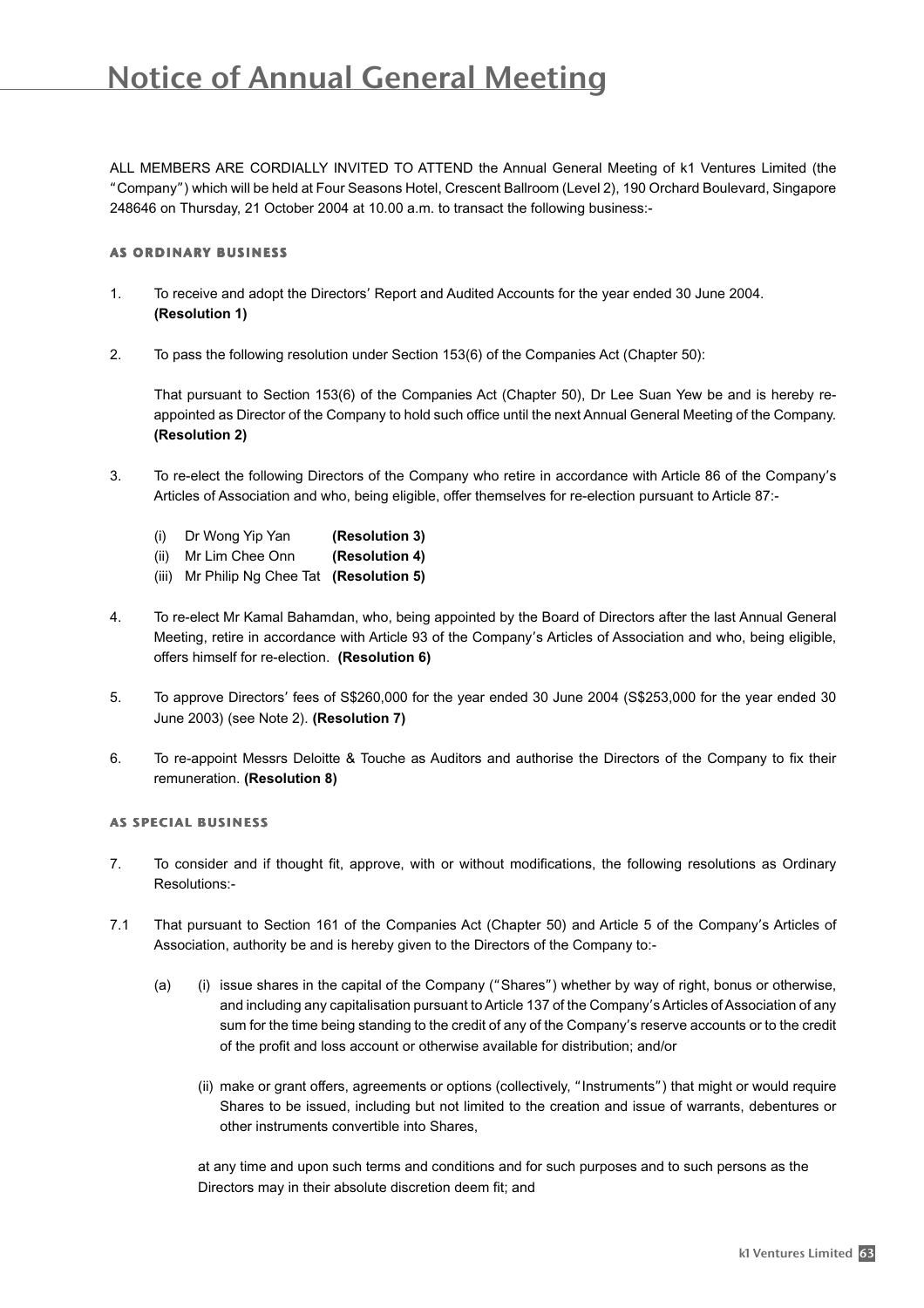- (b) (notwithstanding that the authority so conferred by this Resolution may have ceased to be in force) issue Shares in pursuance of any Instrument made or granted by the Directors while the authority was in force, provided that:-
	- (1) the aggregate number of Shares to be issued pursuant to this Resolution (including Shares to be issued in pursuance of Instruments made or granted pursuant thereto and any adjustments effected under any relevant Instrument), does not exceed 50% of the issued share capital of the Company (as calculated in accordance with sub-paragraph (2) below), of which the aggregate number of Shares to be issued other than on a pro rata basis to shareholders of the Company (including Shares to be issued in pursuance of Instruments made or granted pursuant to this Resolution and any adjustments effected under any relevant Instrument) does not exceed 20% of the issued share capital of the Company (as calculated in accordance with sub-paragraph (2) below);
	- (2) for the purpose of determining the aggregate number of Shares that may be issued under sub-paragraph (1) above, the percentage of issued share capital shall be calculated based on the issued share capital of the Company as at the date of the passing of this Resolution, after adjusting for:-
		- (i) new Shares arising from the conversion or exercise of convertible securities or employee share options or vesting of share awards outstanding or subsisting at the time this Resolution is passed; and
		- (ii) any subsequent consolidation or sub-division of Shares;
	- (3) in exercising the authority conferred by this Resolution, the Company shall comply with the provisions of the Listing Manual of Singapore Exchange Securities Trading Limited ("SGX-ST") for the time being in force (unless such compliance has been waived by the SGX-ST) and the Articles of Association for the time being of the Company; and
	- (4) (unless revoked or varied by the Company in general meeting), the authority conferred by this Resolution shall continue in force until the conclusion of the next Annual General Meeting of the Company or the date by which the next Annual General Meeting of the Company is required by law to be held, whichever is the earlier (see Note 3). **(Resolution 9)**
- 7.2 That authority be and is hereby given to the Directors of the Company to:-
	- (i) offer and grant options in accordance with the provisions of the k1 Ventures Share Option Scheme 2000 (the "Share Option Scheme"); and
	- (ii) allot and issue from time to time such number of Shares as may be required to be issued pursuant to the exercise of options under the Share Option Scheme,

provided that the aggregate number of such Shares to be issued pursuant to the Share Option Scheme shall not exceed 15% of the issued share capital of the Company from time to time (see Note 4). **(Resolution 10)**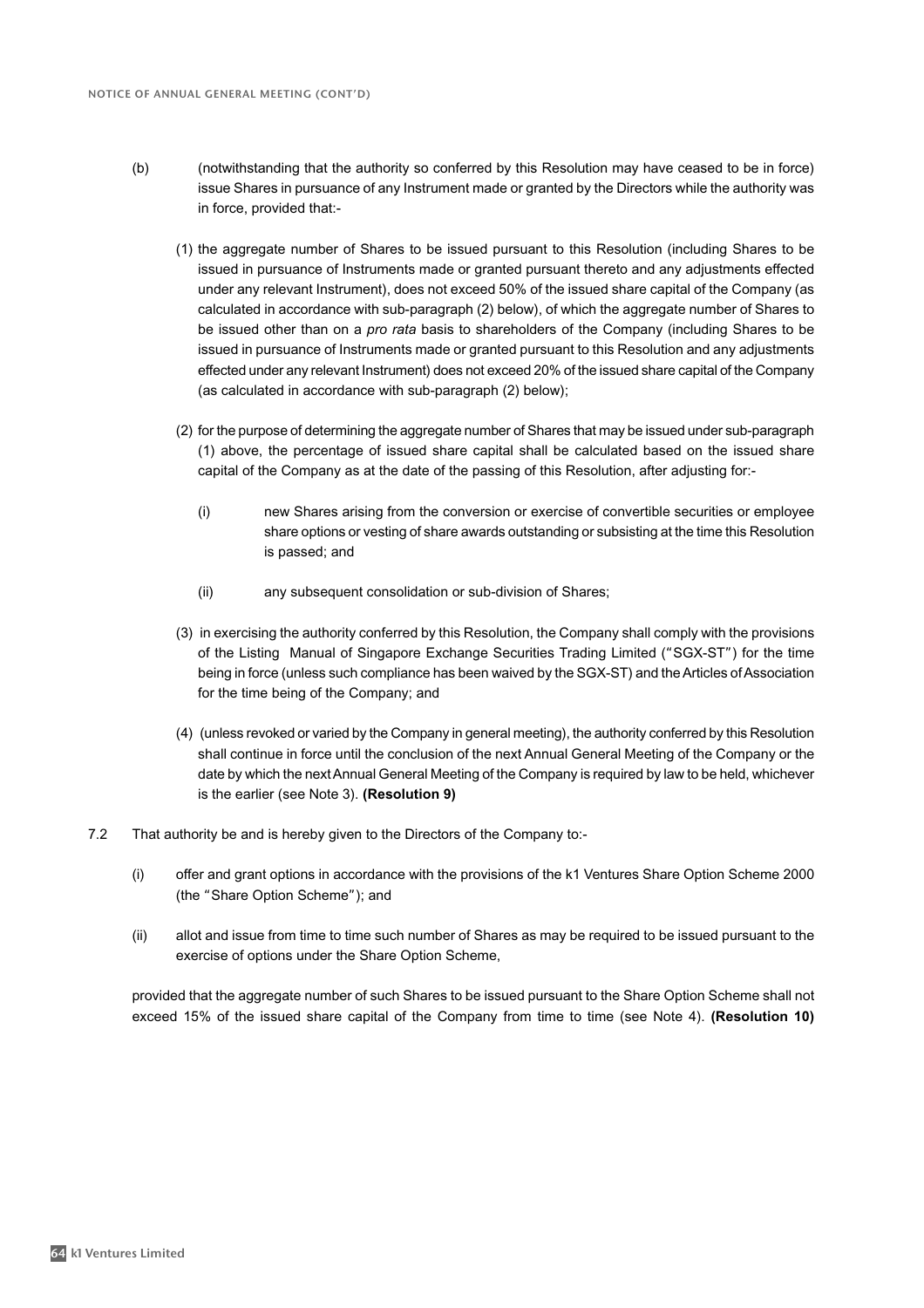#### 7.3 That:-

- (i) approval be and is hereby given, for the purposes of Chapter 9 of the Listing Manual of the SGX-ST ("Chapter 9"), for the Company, its subsidiaries and associated companies that are not listed on the SGX-ST or an approved exchange, provided that the Company and/or its subsidiaries (the "k1 Group"), or the k1 Group and its interested person(s), has control over the associated companies, or any of them, to enter into any of the transactions falling within the types of Interested Person Transactions described in Appendix 1 to this Notice of Annual General Meeting ("Appendix 1"), with any person who falls within the classes of Interested Persons described in Appendix 1, provided that such transactions are made on arm's length basis and on normal commercial terms and in accordance with the review procedures for Interested Person Transactions as set out in Appendix 1 (the "Shareholders' Mandate");
- (ii) the Shareholders' Mandate shall, unless revoked or varied by the Company in general meeting, continue in force until the conclusion of the next Annual General Meeting of the Company is held or is required by law to be held, whichever is earlier;
- (iii) the Audit Committee of the Company be and is hereby authorised to take such action as it deems proper in respect of such procedures and/or to modify or implement such procedures as may be necessary to take into consideration any amendment to Chapter 9 which may be prescribed by the SGX-ST from time to time; and
- (iv) the Directors of the Company be and are hereby authorised to complete and do all such acts and things (including, without limitation, executing all such documents as may be required) as they may consider expedient or necessary or in the interests of the Company to give effect to the Shareholders' Mandate and/or this Resolution (see Note 5). **(Resolution 11)**
- 7.4 That:-
	- (i) the "Guidelines on Share Purchases by the Company" approved by shareholders at the Annual General Meeting held on 18 November 2003 and reproduced in Part B of Appendix 2 to this Notice of Annual General Meeting ("Appendix 2") be amended in accordance with Part C of Appendix 2; and
	- (ii) the Directors of the Company be and are hereby authorised to make purchases from time to time of up to a maximum of 10% of the issued ordinary share capital of the Company (ascertained as at the date of the last Annual General Meeting of the Company or at the date on which this Resolution is passed, whichever is higher) at any price up to but not exceeding the Maximum Price, in accordance with the "Guidelines on Share Purchases by the Company" as set out in Part B of Appendix 2 as amended in accordance with Part C of Appendix 2, and this mandate shall, unless revoked or varied by the Company in general meeting, continue in force until the date on which the next Annual General Meeting of the Company is or is required by law to be held, whichever is the earlier (see Note 6). **(Resolution 12)**
- 8. To transact any other business which may properly be transacted.

BY ORDER OF THE BOARD

LAWRENCE CHAN KONG MENG Company Secretary Singapore, 6 October 2004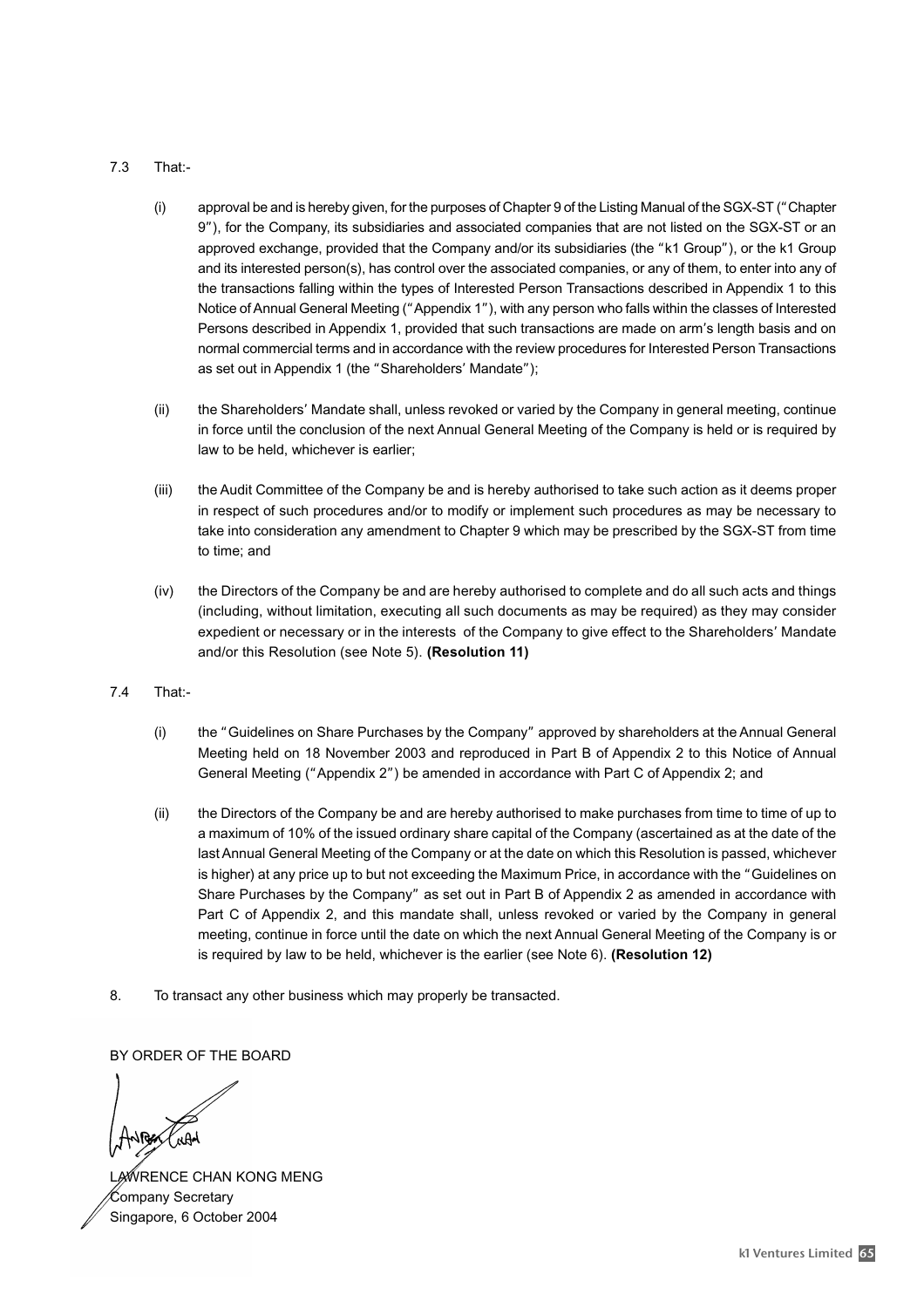Notes:

- 1. A Member of the Company entitled to attend and vote at the meeting is also entitled to appoint one or two proxies to attend and vote instead of him. A proxy need not be a Member of the Company. The proxy form must be deposited at the registered office of the Company not less than 48 hours before the time appointed for holding the Meeting.
- 2. Amb Steven Jay Green has declined to accept any Directors' fees for the financial year ended 30 June 2004.
- 3. Ordinary Resolution 9 under the heading of Special Business is to empower the Directors from the date of the Annual General Meeting until the date of the next Annual General Meeting to issue further Shares and Instruments in the Company, including a bonus or rights issue. The maximum number of Shares which the Directors may issue under this Resolution shall not exceed the quantum set out in the Resolution.
- 4. Ordinary Resolution 10 is to empower the Directors to issue Shares pursuant to the k1 Ventures Share Option Scheme 2000 (the "Share Option Scheme") provided that the aggregate number of Shares to be issued pursuant to the Share Option Scheme shall not exceed 15% of the issued share capital of the Company for the time being. The Rules of the Share Option Scheme are available for inspection at the registered office of the Company at 1 HarbourFront Avenue #18-01, Keppel Bay Tower, Singapore 098632 during normal office hours from the date hereof up to and including the date of the Annual General Meeting of the Company to be held on Thursday, 21 October 2004.
- 5. Ordinary Resolution 11 is to renew a mandate which was originally approved by shareholders on 23 June 1997, allowing the Company and its subsidiaries and associated companies to enter into transactions with interested persons as defined in Chapter 9 of the Listing Manual of the SGX-ST. Please refer to Appendix 1 to this Notice of Annual General Meeting for details.
- 6. Ordinary Resolution 12 is to modify and renew the Share Buy-Back Mandate, which was originally approved by shareholders on 30 April 1999. Please refer to Appendix 2 to this Notice of Annual General Meeting for details.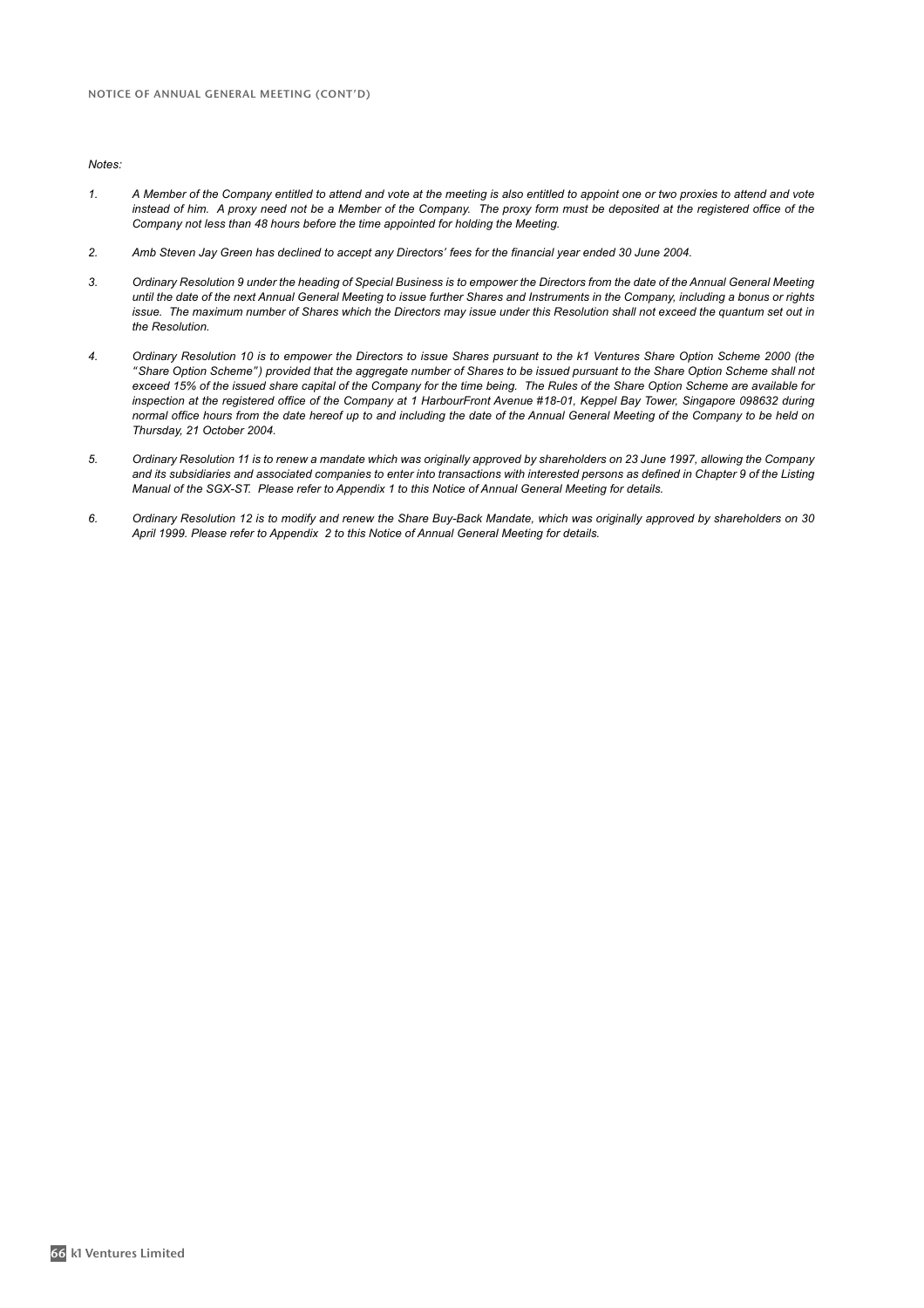

IMPORTANT:<br>1. For inves

1. For investors who have used their CPF monies to buy k1 Ventures Limited's shares, this report is forwarded to them at the request of their CPF Approved Nominees and is sent solely FOR INFORMATION ONLY.

2. This Proxy Form is not valid for use by CPF Investors and shall be ineffective for all intents and purposes if used or purported to be used by them.

#### ANNUAL GENERAL MEETING

| I/We.<br>--        | (Name)    |
|--------------------|-----------|
| of<br>_____<br>$-$ | (Address) |

being a member/members of k1 Ventures Limited, hereby appoint:-

(Incorporated in the Republic of Singapore)

| Name | <b>Address</b> | <b>NRIC/Passport</b><br><b>Number</b> | <b>Proportion of Shareholdings</b> |     |  |
|------|----------------|---------------------------------------|------------------------------------|-----|--|
|      |                |                                       | No. of Shares                      | (%) |  |
|      |                |                                       |                                    |     |  |

and/or (delete as appropriate)

| Name | <b>Address</b> | <b>NRIC/Passport</b><br><b>Number</b> | <b>Proportion of Shareholdings</b> |     |  |
|------|----------------|---------------------------------------|------------------------------------|-----|--|
|      |                |                                       | No. of Shares                      | (%) |  |
|      |                |                                       |                                    |     |  |

as my/our proxy/proxies to vote on my/our behalf at the Annual General Meeting of the Company to be held at Four Seasons Hotel, Crescent Ballroom (Level 2), 190 Orchard Boulevard, Singapore 248646 on Thursday, 21 October 2004 at 10.00 a.m., and at any adjournment thereof. I/We direct my/our proxy/proxies to vote for or against the Resolutions to be proposed at the Meeting as indicated hereunder. If no specific direction as to voting is given, the proxy/proxies will vote or abstain from voting at his/their discretion, as he/ they will on any other matter arising at the Meeting.

| <b>Resolutions</b>                                                                                                    |      | To be used on a<br>show of hands |                                      | To be used in the<br>event of a poll   |  |
|-----------------------------------------------------------------------------------------------------------------------|------|----------------------------------|--------------------------------------|----------------------------------------|--|
|                                                                                                                       | For* | Against*                         | <b>Number</b><br>of Votes<br>$For**$ | <b>Number</b><br>of Votes<br>Against** |  |
| <b>Ordinary Business</b>                                                                                              |      |                                  |                                      |                                        |  |
| Adoption of Directors' Report and Accounts for the year ended 30 June 2004<br>1.                                      |      |                                  |                                      |                                        |  |
| Re-appointment of Dr Lee Suan Yew as Director pursuant to Section 153(6)<br>2.<br>of the Companies Act, Cap. 50       |      |                                  |                                      |                                        |  |
| Re-election of Dr Wong Yip Yan as Director<br>3.                                                                      |      |                                  |                                      |                                        |  |
| Re-election of Mr Lim Chee Onn as Director<br>4.                                                                      |      |                                  |                                      |                                        |  |
| Re-election of Mr Philip Ng Chee Tat as Director<br>5.                                                                |      |                                  |                                      |                                        |  |
| Re-election of Mr Kamal Bahamdan as Director<br>6.                                                                    |      |                                  |                                      |                                        |  |
| Approval of Directors' fees<br>7.                                                                                     |      |                                  |                                      |                                        |  |
| Re-appointment of Auditors<br>8.                                                                                      |      |                                  |                                      |                                        |  |
| <b>Special Business</b>                                                                                               |      |                                  |                                      |                                        |  |
| Issue of additional shares and convertible instruments pursuant to<br>9.<br>Section 161 of the Companies Act, Cap. 50 |      |                                  |                                      |                                        |  |
| 10. Offer and grant options and allot and issue shares pursuant to the<br>k1 Ventures Share Option Scheme 2000        |      |                                  |                                      |                                        |  |
| 11. Renewal of Shareholders' Mandate for Interested Person Transactions                                               |      |                                  |                                      |                                        |  |
| 12. Modification and renewal of Share Buy-Back Mandate                                                                |      |                                  |                                      |                                        |  |
|                                                                                                                       |      |                                  |                                      |                                        |  |

\* Please indicate your vote "For" or "Against" with an "X" within the box provided.<br>\*\* If you wish to exercise all your votes "For" or "Against", please indicate with an "

If you wish to exercise all your votes "For" or "Against", please indicate with an "X" within the box provided. Alternatively, please indicate the number of votes as appropriate.

Dated this \_\_\_\_\_\_\_\_\_ day of \_\_\_\_\_\_\_\_\_\_\_\_\_\_\_\_\_\_\_\_\_\_ 2004

**Total Number of Shares held**

\_\_\_\_\_\_\_\_\_\_\_\_\_\_\_\_\_\_\_\_\_\_\_\_\_\_\_\_\_\_\_\_\_\_\_\_\_\_\_\_\_\_